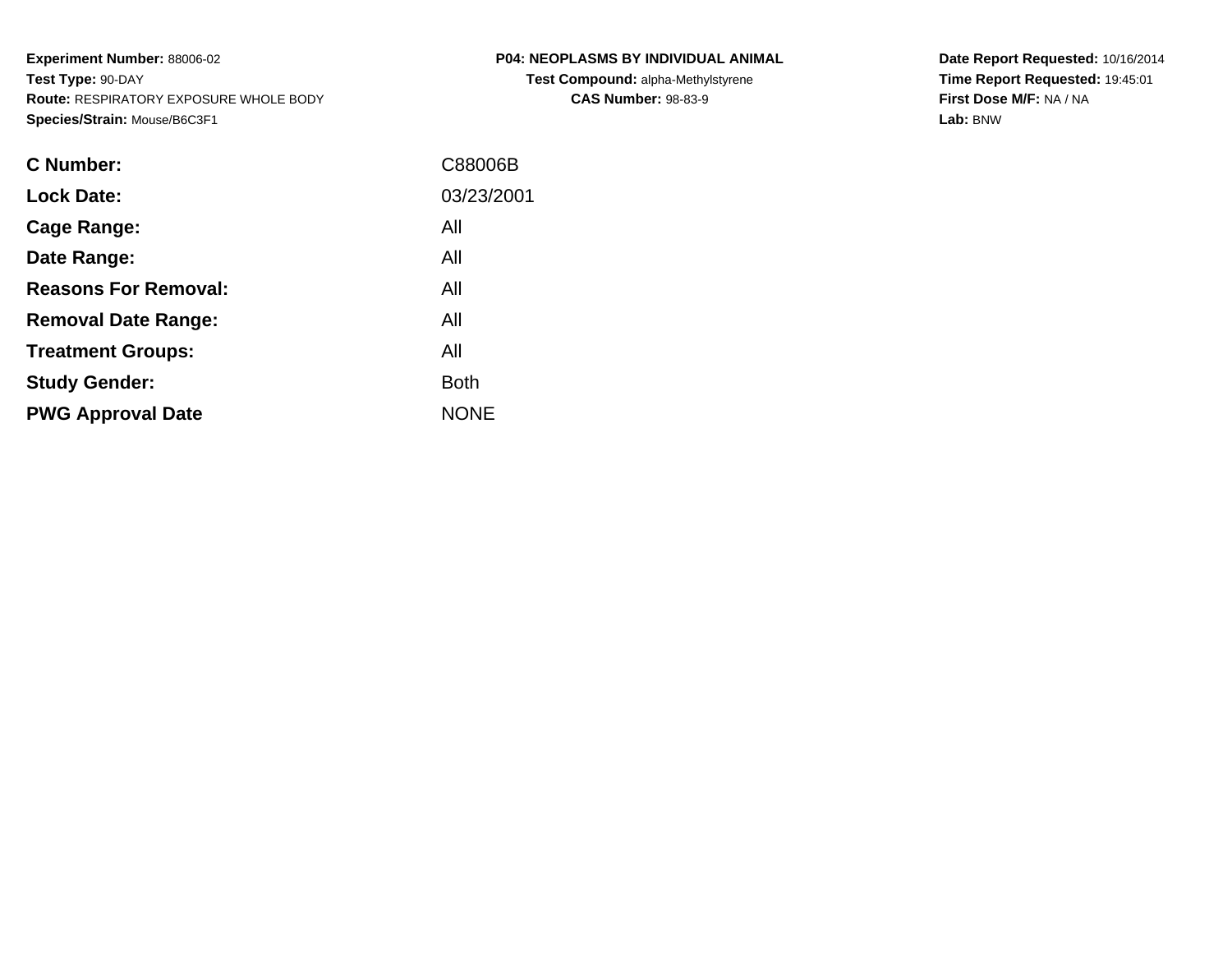# **P04: NEOPLASMS BY INDIVIDUAL ANIMAL**

**Test Compound:** alpha-Methylstyrene

**CAS Number:** 98-83-9

**Date Report Requested:** 10/16/2014**Time Report Requested:** 19:45:01**First Dose M/F:** NA / NA**Lab:** BNW

| <b>B6C3F1 Mouse Male</b><br><b>CONTROL</b>         | DAY ON TEST<br><b>ANIMAL ID</b> | 0<br>0<br>9<br>5<br>$\mathbf 0$<br>$\mathbf 0$<br>0<br>0<br>1 | 0<br>$\boldsymbol{\theta}$<br>9<br>5<br>$\mathbf 0$<br>$\mathbf 0$<br>$\mathbf 0$<br>$\pmb{0}$<br>$\overline{2}$ | 0<br>$\boldsymbol{\theta}$<br>9<br>5<br>$\mathbf 0$<br>$\mathbf 0$<br>0<br>0<br>3 | 0<br>$\boldsymbol{\theta}$<br>9<br>5<br>$\mathbf 0$<br>$\mathbf 0$<br>0<br>0<br>4 | 0<br>$\boldsymbol{\theta}$<br>9<br>5<br>$\Omega$<br>$\mathbf 0$<br>0<br>0<br>5 | 0<br>0<br>9<br>5<br>$\Omega$<br>$\mathbf 0$<br>0<br>0<br>6 | 0<br>$\boldsymbol{\theta}$<br>9<br>5<br>$\Omega$<br>$\mathbf 0$<br>0<br>0<br>7 | 0<br>0<br>9<br>5<br>$\Omega$<br>$\mathbf 0$<br>0<br>$\mathbf 0$<br>8 | 0<br>$\boldsymbol{\theta}$<br>$\boldsymbol{g}$<br>5<br>$\mathbf 0$<br>$\mathbf 0$<br>$\mathbf 0$<br>$\mathbf 0$<br>9 | 0<br>$\theta$<br>9<br>5<br>$\Omega$<br>$\mathbf 0$<br>$\Omega$<br>1<br>$\mathbf 0$ | <i><b>*TOTALS</b></i> |
|----------------------------------------------------|---------------------------------|---------------------------------------------------------------|------------------------------------------------------------------------------------------------------------------|-----------------------------------------------------------------------------------|-----------------------------------------------------------------------------------|--------------------------------------------------------------------------------|------------------------------------------------------------|--------------------------------------------------------------------------------|----------------------------------------------------------------------|----------------------------------------------------------------------------------------------------------------------|------------------------------------------------------------------------------------|-----------------------|
| <b>Alimentary System</b>                           |                                 |                                                               |                                                                                                                  |                                                                                   |                                                                                   |                                                                                |                                                            |                                                                                |                                                                      |                                                                                                                      |                                                                                    |                       |
| Esophagus                                          |                                 | +                                                             | +                                                                                                                | +                                                                                 | +                                                                                 | +                                                                              | +                                                          | +                                                                              | +                                                                    | +                                                                                                                    | +                                                                                  | 10                    |
| Gallbladder                                        |                                 | +                                                             | $\ddot{}$                                                                                                        | +                                                                                 | $\pm$                                                                             | +                                                                              | $\ddot{}$                                                  | $\ddot{}$                                                                      | +                                                                    | $\ddot{}$                                                                                                            | $\ddot{}$                                                                          | 10                    |
| Intestine Large, Cecum                             |                                 | +                                                             | $\ddot{}$                                                                                                        | +                                                                                 | $\ddot{}$                                                                         | +                                                                              | +                                                          | $\ddot{}$                                                                      | +                                                                    | $\ddot{}$                                                                                                            | +                                                                                  | 10                    |
| Intestine Large, Colon                             |                                 | +                                                             | $\ddot{}$                                                                                                        | $\ddot{}$                                                                         | +                                                                                 | $\ddot{}$                                                                      | $\ddot{}$                                                  | $\ddot{}$                                                                      | $\ddot{}$                                                            | $\ddot{}$                                                                                                            | $\ddot{}$                                                                          | 10                    |
| Intestine Large, Rectum                            |                                 | +                                                             | +                                                                                                                | $\ddot{}$                                                                         | +                                                                                 | +                                                                              | $\ddot{}$                                                  | $\ddot{}$                                                                      | $\ddot{}$                                                            | $\ddot{}$                                                                                                            | $\ddot{}$                                                                          | 10                    |
| Intestine Small, Duodenum                          |                                 | $\ddot{}$                                                     | $\ddot{}$                                                                                                        | $\ddot{}$                                                                         | $\ddot{}$                                                                         | $\ddot{}$                                                                      | $\ddot{}$                                                  | $\ddot{}$                                                                      | $\ddot{}$                                                            | $\ddot{}$                                                                                                            | $\ddot{}$                                                                          | 10                    |
| Intestine Small, Ileum                             |                                 | $\ddot{}$                                                     | $\ddot{}$                                                                                                        | $\ddot{}$                                                                         | $\ddot{}$                                                                         | $\ddot{}$                                                                      | $\ddot{}$                                                  | $\ddot{}$                                                                      | $\ddot{}$                                                            | $\ddot{}$                                                                                                            | $\ddot{}$                                                                          | 10                    |
| Intestine Small, Jejunum                           |                                 | $\ddot{}$                                                     | $\ddot{}$                                                                                                        | $\ddot{}$                                                                         | $\ddot{}$                                                                         | $\ddot{}$                                                                      | $\ddot{}$                                                  | $\ddot{}$                                                                      | $\ddot{}$                                                            | $\ddot{}$                                                                                                            | $\ddot{}$                                                                          | 10                    |
| Liver                                              |                                 | $\ddot{}$                                                     | $\ddot{}$                                                                                                        | $\ddot{}$                                                                         | $\ddot{}$                                                                         | $\ddot{}$                                                                      | $\ddot{}$                                                  | $\ddot{}$                                                                      | $\ddot{}$                                                            | $\ddot{}$                                                                                                            | $\ddot{}$                                                                          | 10                    |
| Pancreas                                           |                                 | $\ddot{}$                                                     | $\ddot{}$                                                                                                        | $\ddot{}$                                                                         | $\ddot{}$                                                                         | $\ddot{}$                                                                      | $\ddot{}$                                                  | $\ddot{}$                                                                      | $\ddot{}$                                                            | $\ddot{}$                                                                                                            | $\ddot{}$                                                                          | 10                    |
| Salivary Glands                                    |                                 | $\ddot{}$                                                     | $\ddot{}$                                                                                                        | $\ddot{}$                                                                         | +                                                                                 | $\ddot{}$                                                                      | $\ddot{}$                                                  | $\ddot{}$                                                                      | $\ddot{}$                                                            | $\ddot{}$                                                                                                            | $\ddot{}$                                                                          | 10                    |
| Stomach, Forestomach                               |                                 | +                                                             | $\ddot{}$                                                                                                        | +                                                                                 | +                                                                                 | $\ddot{}$                                                                      | +                                                          | $\ddot{}$                                                                      | $\ddot{}$                                                            | $\ddot{}$                                                                                                            | $\ddot{}$                                                                          | 10                    |
| Stomach, Glandular<br><b>Cardiovascular System</b> |                                 | +                                                             |                                                                                                                  | $\ddot{}$                                                                         | +                                                                                 | +                                                                              | $\ddot{}$                                                  | $\ddot{}$                                                                      |                                                                      |                                                                                                                      | $\ddot{}$                                                                          | 10                    |
| <b>Blood Vessel</b>                                |                                 | +                                                             |                                                                                                                  |                                                                                   |                                                                                   |                                                                                |                                                            |                                                                                |                                                                      |                                                                                                                      |                                                                                    | 1                     |
| Heart                                              |                                 | $\ddot{}$                                                     |                                                                                                                  |                                                                                   |                                                                                   |                                                                                |                                                            |                                                                                |                                                                      |                                                                                                                      |                                                                                    | 10                    |
| <b>Endocrine System</b>                            |                                 |                                                               |                                                                                                                  |                                                                                   |                                                                                   |                                                                                |                                                            |                                                                                |                                                                      |                                                                                                                      |                                                                                    |                       |
| <b>Adrenal Cortex</b>                              |                                 | +                                                             | ٠                                                                                                                | ٠                                                                                 | +                                                                                 | +                                                                              | +                                                          | +                                                                              | +                                                                    | +                                                                                                                    | +                                                                                  | 10                    |
| Adrenal Medulla                                    |                                 | +                                                             |                                                                                                                  | +                                                                                 |                                                                                   | +                                                                              | +                                                          | +                                                                              | +                                                                    | +                                                                                                                    | +                                                                                  | 10                    |
| Islets, Pancreatic                                 |                                 | +                                                             |                                                                                                                  | +                                                                                 | +                                                                                 | +                                                                              | +                                                          | +                                                                              | +                                                                    | +                                                                                                                    | +                                                                                  | 10                    |

\* ..Total animals with tissue examined microscopically; Total animals with tumor **M** . Missing tissue M ..Missing tissue

+ ..Tissue examined microscopically

I ..Insufficient tissue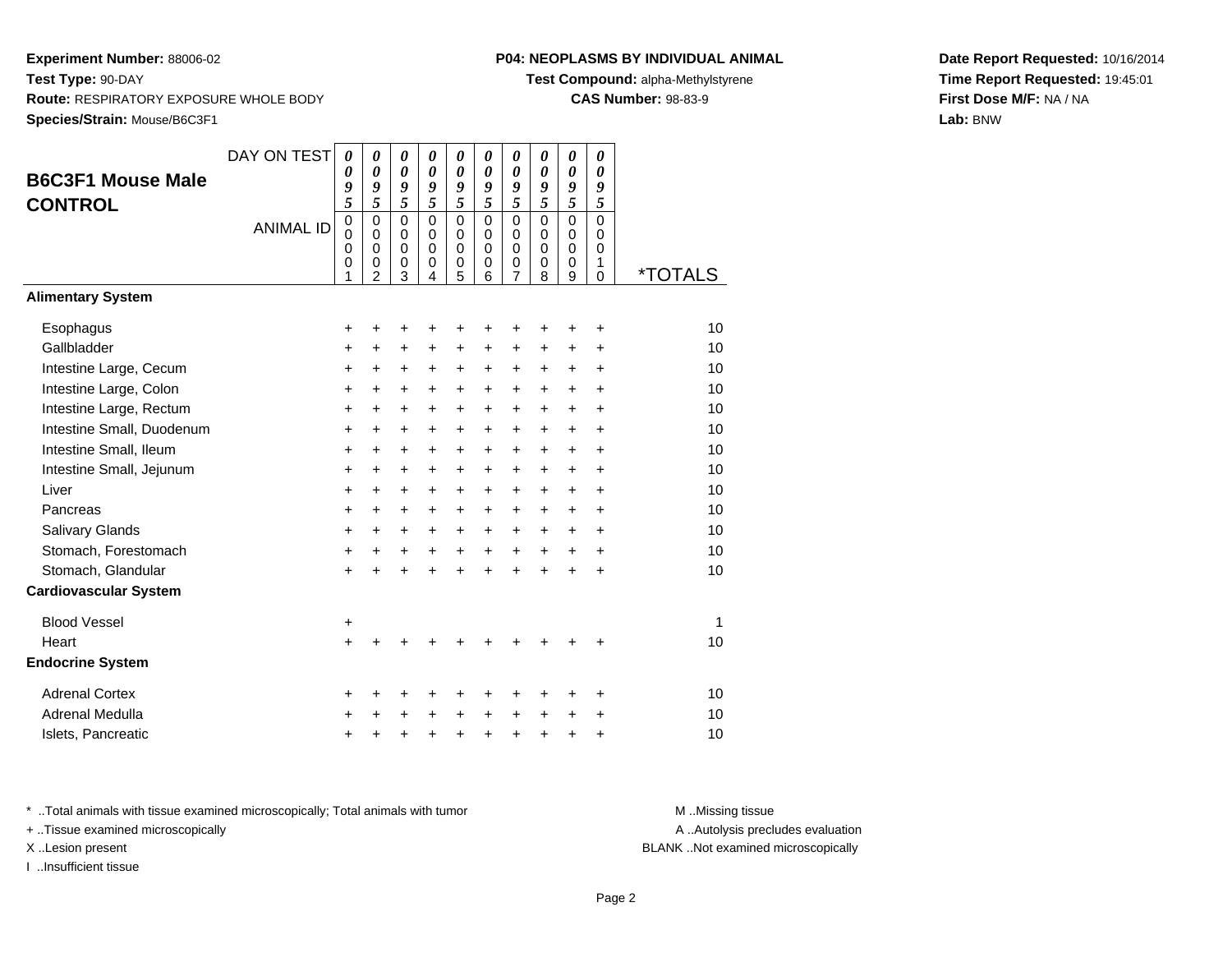### **P04: NEOPLASMS BY INDIVIDUAL ANIMAL**

**Test Compound:** alpha-Methylstyrene

**CAS Number:** 98-83-9

**Date Report Requested:** 10/16/2014**Time Report Requested:** 19:45:02**First Dose M/F:** NA / NA**Lab:** BNW

| <b>B6C3F1 Mouse Male</b><br><b>CONTROL</b> | DAY ON TEST<br><b>ANIMAL ID</b> | $\boldsymbol{\theta}$<br>0<br>9<br>5<br>$\mathbf 0$<br>$\mathbf 0$<br>0<br>0<br>1 | $\boldsymbol{\theta}$<br>$\boldsymbol{\theta}$<br>9<br>$\overline{5}$<br>$\mathbf 0$<br>$\mathbf 0$<br>0<br>$\mathbf 0$<br>$\overline{c}$ | 0<br>0<br>9<br>5<br>$\mathbf 0$<br>$\mathbf 0$<br>0<br>0<br>3 | 0<br>0<br>9<br>5<br>$\mathbf 0$<br>$\Omega$<br>$\Omega$<br>0<br>4 | 0<br>0<br>9<br>5<br>$\mathbf 0$<br>$\Omega$<br>0<br>0<br>5 | 0<br>0<br>9<br>5<br>0<br>$\Omega$<br>$\Omega$<br>0<br>6 | 0<br>0<br>9<br>5<br>$\mathbf 0$<br>$\mathbf 0$<br>0<br>0<br>$\overline{7}$ | 0<br>0<br>9<br>5<br>$\mathbf 0$<br>$\Omega$<br>$\Omega$<br>0<br>8 | $\pmb{\theta}$<br>$\boldsymbol{\theta}$<br>9<br>5<br>$\mathsf 0$<br>0<br>$\mathbf 0$<br>0<br>$\boldsymbol{9}$ | 0<br>$\theta$<br>9<br>5<br>$\mathbf 0$<br>$\Omega$<br>0<br>1<br>$\mathbf 0$ | <i><b>*TOTALS</b></i> |
|--------------------------------------------|---------------------------------|-----------------------------------------------------------------------------------|-------------------------------------------------------------------------------------------------------------------------------------------|---------------------------------------------------------------|-------------------------------------------------------------------|------------------------------------------------------------|---------------------------------------------------------|----------------------------------------------------------------------------|-------------------------------------------------------------------|---------------------------------------------------------------------------------------------------------------|-----------------------------------------------------------------------------|-----------------------|
| Parathyroid Gland                          |                                 | M                                                                                 | $+$                                                                                                                                       | M                                                             | $\ddot{}$                                                         | $\ddot{}$                                                  | $\ddot{}$                                               | $\ddot{}$                                                                  | T                                                                 | $+$                                                                                                           | M                                                                           | 6                     |
| <b>Pituitary Gland</b>                     |                                 | +                                                                                 | $\ddot{}$                                                                                                                                 | +                                                             | $\ddot{}$                                                         | $\ddot{}$                                                  | $\ddot{}$                                               | $\ddot{}$                                                                  | +                                                                 | +                                                                                                             | $\ddot{}$                                                                   | 10                    |
| <b>Thyroid Gland</b>                       |                                 | $\ddot{}$                                                                         |                                                                                                                                           | $\ddot{}$                                                     | Ŧ.                                                                | $\ddot{}$                                                  | $\ddot{}$                                               | $\ddot{}$                                                                  | $\ddot{}$                                                         | $\ddot{}$                                                                                                     | $\ddot{}$                                                                   | 10                    |
| <b>General Body System</b>                 |                                 |                                                                                   |                                                                                                                                           |                                                               |                                                                   |                                                            |                                                         |                                                                            |                                                                   |                                                                                                               |                                                                             |                       |
| <b>NONE</b>                                |                                 |                                                                                   |                                                                                                                                           |                                                               |                                                                   |                                                            |                                                         |                                                                            |                                                                   |                                                                                                               |                                                                             |                       |
| <b>Genital System</b>                      |                                 |                                                                                   |                                                                                                                                           |                                                               |                                                                   |                                                            |                                                         |                                                                            |                                                                   |                                                                                                               |                                                                             |                       |
| Epididymis                                 |                                 | +                                                                                 | +                                                                                                                                         | +                                                             | +                                                                 | +                                                          | +                                                       | +                                                                          | +                                                                 | +                                                                                                             | +                                                                           | 10                    |
| <b>Preputial Gland</b>                     |                                 | $\ddot{}$                                                                         | +                                                                                                                                         | +                                                             | $\ddot{}$                                                         | $\ddot{}$                                                  | $\ddot{}$                                               | +                                                                          | +                                                                 | +                                                                                                             | +                                                                           | 10                    |
| Prostate                                   |                                 | $\ddot{}$                                                                         | $\ddot{}$                                                                                                                                 | +                                                             | $\ddot{}$                                                         | $\ddot{}$                                                  | $\ddot{}$                                               | $\ddot{}$                                                                  | $\ddot{}$                                                         | $\pm$                                                                                                         | $\ddot{}$                                                                   | 10                    |
| <b>Seminal Vesicle</b>                     |                                 | $\ddot{}$                                                                         | +                                                                                                                                         | +                                                             | +                                                                 | $\ddot{}$                                                  | $\ddot{}$                                               | $\ddot{}$                                                                  | $\ddot{}$                                                         | $\ddot{}$                                                                                                     | $\ddot{}$                                                                   | 10                    |
| <b>Testes</b>                              |                                 | $\ddot{}$                                                                         |                                                                                                                                           | $\ddot{}$                                                     |                                                                   | $\ddot{}$                                                  | ÷                                                       | $\ddot{}$                                                                  | $\ddot{}$                                                         | $\ddot{}$                                                                                                     | $\ddot{}$                                                                   | 10                    |
| <b>Hematopoietic System</b>                |                                 |                                                                                   |                                                                                                                                           |                                                               |                                                                   |                                                            |                                                         |                                                                            |                                                                   |                                                                                                               |                                                                             |                       |
| <b>Bone Marrow</b>                         |                                 | +                                                                                 | +                                                                                                                                         | +                                                             | +                                                                 | +                                                          | +                                                       | +                                                                          | +                                                                 | +                                                                                                             | +                                                                           | 10                    |
| Lymph Node, Bronchial                      |                                 | $\ddot{}$                                                                         | М                                                                                                                                         | $\ddot{}$                                                     | M                                                                 | $\ddot{}$                                                  | +                                                       | $\ddot{}$                                                                  | +                                                                 | $\ddot{}$                                                                                                     | $\ddot{}$                                                                   | 8                     |
| Lymph Node, Mandibular                     |                                 | M                                                                                 | $\ddot{}$                                                                                                                                 | +                                                             | +                                                                 | +                                                          | +                                                       | +                                                                          | $\ddot{}$                                                         | М                                                                                                             | M                                                                           | $\overline{7}$        |
| Lymph Node, Mediastinal                    |                                 | $\ddot{}$                                                                         | M                                                                                                                                         | +                                                             | $\ddot{}$                                                         | $\ddot{}$                                                  | М                                                       | $\ddot{}$                                                                  | м                                                                 | М                                                                                                             | M                                                                           | 5                     |
| Lymph Node, Mesenteric                     |                                 | $\ddot{}$                                                                         | $\ddot{}$                                                                                                                                 | $\pm$                                                         | $\ddot{}$                                                         | +                                                          | $\ddot{}$                                               | +                                                                          | $\ddot{}$                                                         | $\pm$                                                                                                         | +                                                                           | 10                    |
| Spleen                                     |                                 | +                                                                                 | $\ddot{}$                                                                                                                                 | +                                                             | +                                                                 | +                                                          | $\ddot{}$                                               | +                                                                          | $\ddot{}$                                                         | +                                                                                                             | $\ddot{}$                                                                   | 10                    |
| Thymus                                     |                                 | $\ddot{}$                                                                         | $\ddot{}$                                                                                                                                 | $\ddot{}$                                                     | $\ddot{}$                                                         | $\ddot{}$                                                  | ÷                                                       | $\ddot{}$                                                                  | ÷                                                                 | $\ddot{}$                                                                                                     | $\ddot{}$                                                                   | 10                    |
| <b>Integumentary System</b>                |                                 |                                                                                   |                                                                                                                                           |                                                               |                                                                   |                                                            |                                                         |                                                                            |                                                                   |                                                                                                               |                                                                             |                       |
| <b>Mammary Gland</b>                       |                                 | M                                                                                 | M                                                                                                                                         | M                                                             | M                                                                 | M                                                          | М                                                       | М                                                                          | M                                                                 | М                                                                                                             | M                                                                           | $\mathbf 0$           |

\* ..Total animals with tissue examined microscopically; Total animals with tumor **M** . Missing tissue M ..Missing tissue

+ ..Tissue examined microscopically

I ..Insufficient tissue

A ..Autolysis precludes evaluation

X ..Lesion present BLANK ..Not examined microscopically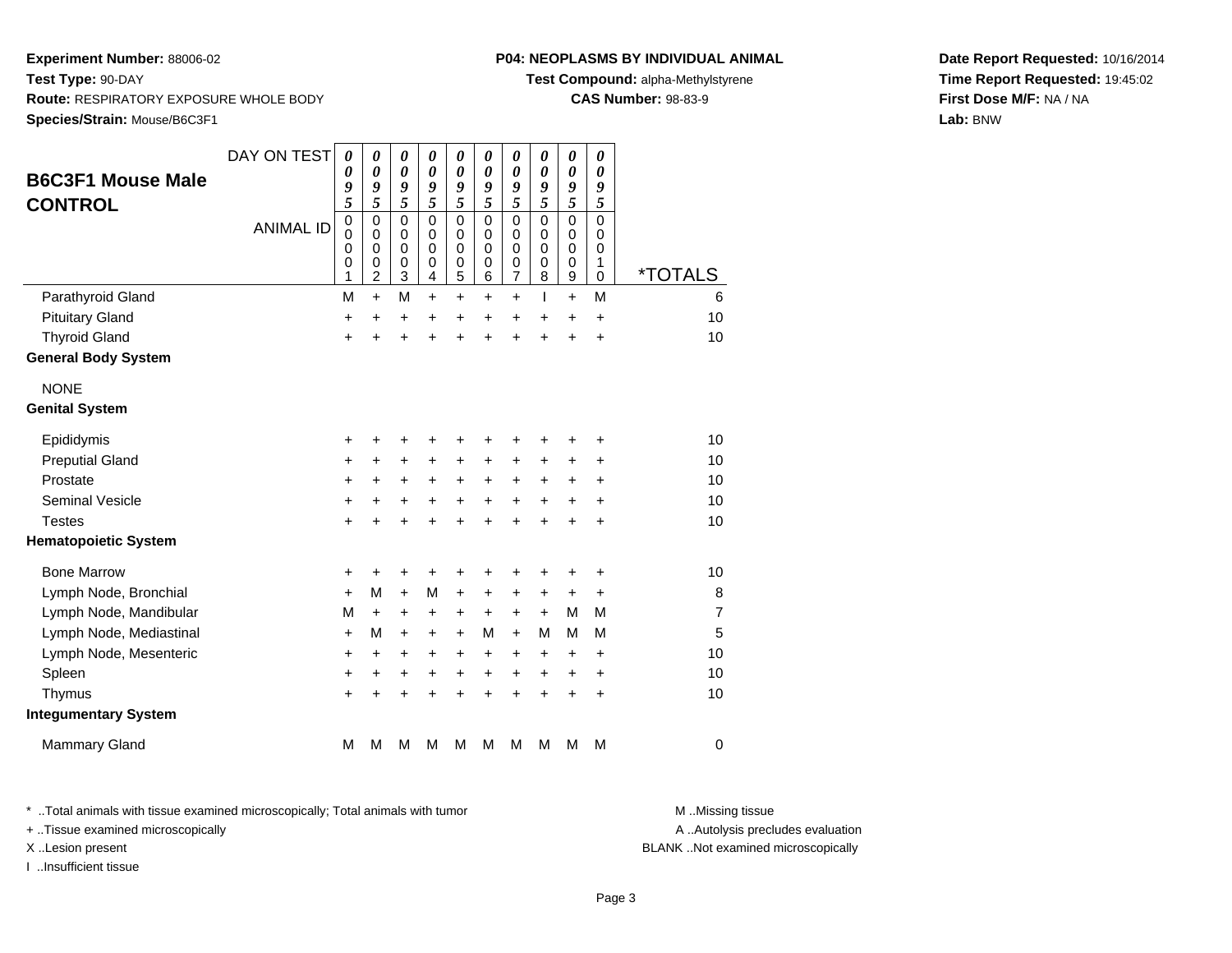#### **P04: NEOPLASMS BY INDIVIDUAL ANIMAL**

**Test Compound:** alpha-Methylstyrene

**CAS Number:** 98-83-9

**Date Report Requested:** 10/16/2014**Time Report Requested:** 19:45:02**First Dose M/F:** NA / NA**Lab:** BNW

| <b>B6C3F1 Mouse Male</b><br><b>CONTROL</b>        | DAY ON TEST<br><b>ANIMAL ID</b> | 0<br>0<br>9<br>5<br>$\mathbf 0$<br>0<br>0<br>$\boldsymbol{0}$<br>1 | 0<br>$\boldsymbol{\theta}$<br>9<br>5<br>$\mathbf 0$<br>0<br>0<br>0<br>2 | 0<br>$\boldsymbol{\theta}$<br>9<br>5<br>$\mathbf 0$<br>$\mathbf 0$<br>$\mathbf 0$<br>0<br>3 | 0<br>0<br>9<br>5<br>$\mathsf 0$<br>0<br>0<br>0<br>4 | 0<br>$\boldsymbol{\theta}$<br>9<br>$\overline{5}$<br>$\mathsf 0$<br>0<br>0<br>0<br>5 | 0<br>0<br>9<br>5<br>$\mathbf 0$<br>0<br>0<br>0<br>6 | 0<br>$\boldsymbol{\theta}$<br>9<br>$\overline{5}$<br>$\pmb{0}$<br>$\mathbf 0$<br>0<br>0<br>$\overline{7}$ | 0<br>$\boldsymbol{\theta}$<br>9<br>5<br>$\mathbf 0$<br>0<br>0<br>0<br>8 | 0<br>$\boldsymbol{\theta}$<br>9<br>5<br>$\mathbf 0$<br>0<br>0<br>0<br>9 | 0<br>0<br>9<br>5<br>$\mathsf 0$<br>0<br>0<br>1<br>0 | <i><b>*TOTALS</b></i> |
|---------------------------------------------------|---------------------------------|--------------------------------------------------------------------|-------------------------------------------------------------------------|---------------------------------------------------------------------------------------------|-----------------------------------------------------|--------------------------------------------------------------------------------------|-----------------------------------------------------|-----------------------------------------------------------------------------------------------------------|-------------------------------------------------------------------------|-------------------------------------------------------------------------|-----------------------------------------------------|-----------------------|
| <b>Mammary Gland</b>                              |                                 | M                                                                  | M                                                                       | M                                                                                           | M                                                   | M                                                                                    | M                                                   | M                                                                                                         | M                                                                       | M                                                                       | M                                                   | $\mathbf 0$           |
| Skin                                              |                                 | $\ddot{}$                                                          | $\ddot{}$                                                               | $\ddot{}$                                                                                   | $\ddot{}$                                           | $\ddot{}$                                                                            | $\ddot{}$                                           | $\ddot{}$                                                                                                 | $\ddot{}$                                                               | $\ddot{}$                                                               | $\ddot{}$                                           | 10                    |
| <b>Musculoskeletal System</b>                     |                                 |                                                                    |                                                                         |                                                                                             |                                                     |                                                                                      |                                                     |                                                                                                           |                                                                         |                                                                         |                                                     |                       |
| <b>Bone</b>                                       |                                 | $\ddot{}$                                                          | +                                                                       | +                                                                                           |                                                     |                                                                                      |                                                     |                                                                                                           |                                                                         |                                                                         | +                                                   | 10                    |
| <b>Nervous System</b>                             |                                 |                                                                    |                                                                         |                                                                                             |                                                     |                                                                                      |                                                     |                                                                                                           |                                                                         |                                                                         |                                                     |                       |
| <b>Brain</b>                                      |                                 | +                                                                  |                                                                         |                                                                                             |                                                     |                                                                                      |                                                     |                                                                                                           |                                                                         |                                                                         | +                                                   | 10                    |
| <b>Respiratory System</b>                         |                                 |                                                                    |                                                                         |                                                                                             |                                                     |                                                                                      |                                                     |                                                                                                           |                                                                         |                                                                         |                                                     |                       |
| Larynx                                            |                                 | +                                                                  | +                                                                       | +                                                                                           | +                                                   | +                                                                                    |                                                     | +                                                                                                         |                                                                         |                                                                         | +                                                   | 10                    |
| Lung                                              |                                 | $\ddot{}$                                                          | $\ddot{}$                                                               | $\ddot{}$                                                                                   | $\ddot{}$                                           | $\ddot{}$                                                                            | $\ddot{}$                                           | $\ddot{}$                                                                                                 | $\ddot{}$                                                               | $\ddot{}$                                                               | +                                                   | 10                    |
| <b>Nose</b>                                       |                                 | +                                                                  | +                                                                       | $\ddot{}$                                                                                   | $\ddot{}$                                           | $\ddot{}$                                                                            | $\ddot{}$                                           | $\ddot{}$                                                                                                 | $\ddot{}$                                                               | $\ddot{}$                                                               | +                                                   | 10                    |
| Trachea                                           |                                 | $\ddot{}$                                                          |                                                                         | $\ddot{}$                                                                                   |                                                     | $\ddot{}$                                                                            |                                                     | $\ddot{}$                                                                                                 |                                                                         |                                                                         | +                                                   | 10                    |
| <b>Special Senses System</b>                      |                                 |                                                                    |                                                                         |                                                                                             |                                                     |                                                                                      |                                                     |                                                                                                           |                                                                         |                                                                         |                                                     |                       |
| Eye                                               |                                 | +                                                                  | +                                                                       | +                                                                                           |                                                     | +                                                                                    |                                                     |                                                                                                           |                                                                         |                                                                         | +                                                   | 10                    |
| <b>Harderian Gland</b>                            |                                 | $\ddot{}$                                                          |                                                                         |                                                                                             |                                                     | +                                                                                    |                                                     | +                                                                                                         |                                                                         |                                                                         | +                                                   | 10                    |
| <b>Urinary System</b>                             |                                 |                                                                    |                                                                         |                                                                                             |                                                     |                                                                                      |                                                     |                                                                                                           |                                                                         |                                                                         |                                                     |                       |
| Kidney                                            |                                 | +                                                                  | +                                                                       | +                                                                                           |                                                     |                                                                                      |                                                     | +                                                                                                         |                                                                         |                                                                         | +                                                   | 10                    |
| <b>Urinary Bladder</b><br><b>SYSTEMIC LESIONS</b> |                                 | $\ddot{}$                                                          |                                                                         |                                                                                             |                                                     |                                                                                      |                                                     | +                                                                                                         |                                                                         | +                                                                       | +                                                   | 10                    |
| Multiple Organ                                    |                                 | +                                                                  | ٠                                                                       |                                                                                             |                                                     |                                                                                      |                                                     |                                                                                                           |                                                                         |                                                                         | +                                                   | 10                    |

\* ..Total animals with tissue examined microscopically; Total animals with tumor **M** . Missing tissue M ..Missing tissue + ..Tissue examined microscopically

I ..Insufficient tissue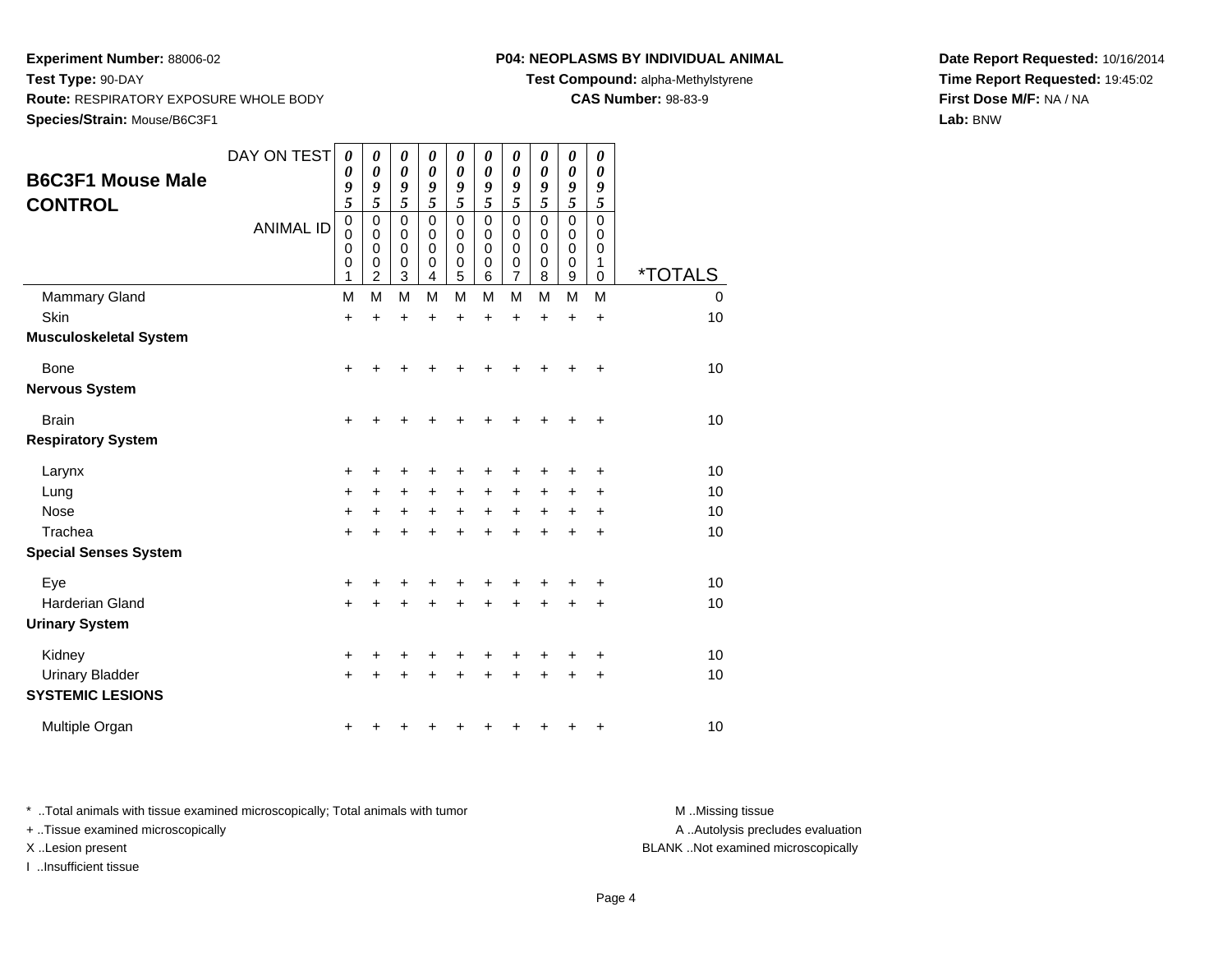#### **P04: NEOPLASMS BY INDIVIDUAL ANIMAL**

**Test Compound:** alpha-Methylstyrene

**CAS Number:** 98-83-9

**Date Report Requested:** 10/16/2014**Time Report Requested:** 19:45:02**First Dose M/F:** NA / NA**Lab:** BNW

| <b>B6C3F1 Mouse Male</b>                                                       | DAY ON TEST      | $\boldsymbol{\theta}$<br>0<br>9                                        | $\boldsymbol{\theta}$<br>$\boldsymbol{\theta}$<br>9                              | $\pmb{\theta}$<br>$\pmb{\theta}$<br>9                                                                | $\boldsymbol{\theta}$<br>$\pmb{\theta}$<br>9                                                   | $\boldsymbol{\theta}$<br>0<br>9                             | $\pmb{\theta}$<br>$\pmb{\theta}$                                        | $\boldsymbol{\theta}$<br>$\boldsymbol{\theta}$<br>9             | $\pmb{\theta}$<br>0<br>9                                                                       | $\boldsymbol{\theta}$<br>$\pmb{\theta}$<br>$\boldsymbol{g}$                            | $\boldsymbol{\theta}$<br>$\boldsymbol{\theta}$<br>9         |                       |
|--------------------------------------------------------------------------------|------------------|------------------------------------------------------------------------|----------------------------------------------------------------------------------|------------------------------------------------------------------------------------------------------|------------------------------------------------------------------------------------------------|-------------------------------------------------------------|-------------------------------------------------------------------------|-----------------------------------------------------------------|------------------------------------------------------------------------------------------------|----------------------------------------------------------------------------------------|-------------------------------------------------------------|-----------------------|
| <b>75 PPM</b>                                                                  | <b>ANIMAL ID</b> | 5<br>$\overline{0}$<br>$\pmb{0}$<br>$\boldsymbol{2}$<br>$\pmb{0}$<br>1 | 5<br>$\mathbf 0$<br>$\pmb{0}$<br>$\boldsymbol{2}$<br>$\pmb{0}$<br>$\overline{2}$ | $\overline{\mathbf{5}}$<br>$\pmb{0}$<br>$\pmb{0}$<br>$\boldsymbol{2}$<br>$\pmb{0}$<br>$\overline{3}$ | $\overline{5}$<br>$\overline{0}$<br>$\pmb{0}$<br>$\overline{c}$<br>$\pmb{0}$<br>$\overline{4}$ | 5<br>$\mathbf 0$<br>0<br>$\boldsymbol{2}$<br>$\pmb{0}$<br>5 | $\frac{9}{5}$<br>$\mathbf 0$<br>0<br>$\boldsymbol{2}$<br>$\pmb{0}$<br>6 | 5<br>$\mathbf 0$<br>$\pmb{0}$<br>$\overline{c}$<br>$\,0\,$<br>7 | $\overline{\mathbf{5}}$<br>$\mathsf 0$<br>0<br>$\overline{2}$<br>$\mathsf 0$<br>$\overline{8}$ | $\sqrt{5}$<br>$\overline{0}$<br>0<br>$\boldsymbol{2}$<br>$\pmb{0}$<br>$\boldsymbol{9}$ | 5<br>$\mathbf 0$<br>$\pmb{0}$<br>$\boldsymbol{2}$<br>1<br>0 | <i><b>*TOTALS</b></i> |
| <b>Alimentary System</b>                                                       |                  |                                                                        |                                                                                  |                                                                                                      |                                                                                                |                                                             |                                                                         |                                                                 |                                                                                                |                                                                                        |                                                             |                       |
| Liver<br><b>Cardiovascular System</b>                                          |                  | ÷                                                                      |                                                                                  |                                                                                                      |                                                                                                |                                                             |                                                                         |                                                                 |                                                                                                |                                                                                        | +                                                           | 10                    |
| <b>NONE</b><br><b>Endocrine System</b>                                         |                  |                                                                        |                                                                                  |                                                                                                      |                                                                                                |                                                             |                                                                         |                                                                 |                                                                                                |                                                                                        |                                                             |                       |
| <b>NONE</b><br><b>General Body System</b>                                      |                  |                                                                        |                                                                                  |                                                                                                      |                                                                                                |                                                             |                                                                         |                                                                 |                                                                                                |                                                                                        |                                                             |                       |
| <b>NONE</b><br><b>Genital System</b>                                           |                  |                                                                        |                                                                                  |                                                                                                      |                                                                                                |                                                             |                                                                         |                                                                 |                                                                                                |                                                                                        |                                                             |                       |
| <b>NONE</b><br><b>Hematopoietic System</b>                                     |                  |                                                                        |                                                                                  |                                                                                                      |                                                                                                |                                                             |                                                                         |                                                                 |                                                                                                |                                                                                        |                                                             |                       |
| <b>NONE</b><br><b>Integumentary System</b>                                     |                  |                                                                        |                                                                                  |                                                                                                      |                                                                                                |                                                             |                                                                         |                                                                 |                                                                                                |                                                                                        |                                                             |                       |
| <b>NONE</b><br><b>Musculoskeletal System</b>                                   |                  |                                                                        |                                                                                  |                                                                                                      |                                                                                                |                                                             |                                                                         |                                                                 |                                                                                                |                                                                                        |                                                             |                       |
| <b>NONE</b><br><b>Nervous System</b>                                           |                  |                                                                        |                                                                                  |                                                                                                      |                                                                                                |                                                             |                                                                         |                                                                 |                                                                                                |                                                                                        |                                                             |                       |
| <b>NONE</b>                                                                    |                  |                                                                        |                                                                                  |                                                                                                      |                                                                                                |                                                             |                                                                         |                                                                 |                                                                                                |                                                                                        |                                                             |                       |
| * Total animals with tissue examined microscopically; Total animals with tumor |                  |                                                                        |                                                                                  |                                                                                                      |                                                                                                |                                                             |                                                                         |                                                                 |                                                                                                |                                                                                        |                                                             | M Missing tissue      |

+ ..Tissue examined microscopically

I ..Insufficient tissue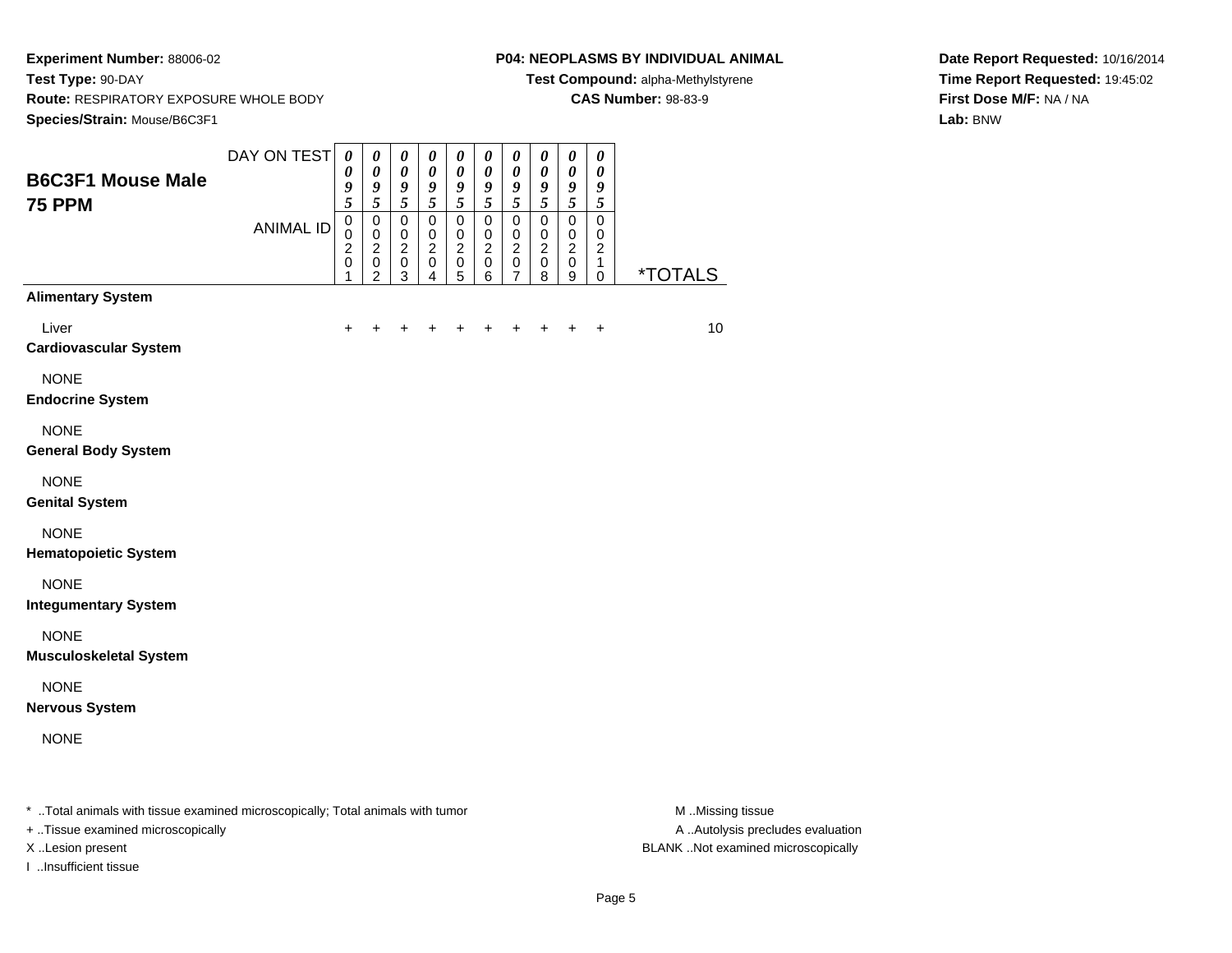### **P04: NEOPLASMS BY INDIVIDUAL ANIMAL**

**Test Compound:** alpha-Methylstyrene

**CAS Number:** 98-83-9

**Date Report Requested:** 10/16/2014**Time Report Requested:** 19:45:02**First Dose M/F:** NA / NA**Lab:** BNW

| <b>B6C3F1 Mouse Male</b><br><b>75 PPM</b> | DAY ON TEST<br><b>ANIMAL ID</b> | 0<br>0<br>9<br>5<br>$\mathbf 0$<br>0<br>2<br>$\mathbf 0$ | 0<br>0<br>9<br>5<br>0<br>$\pmb{0}$<br>$\boldsymbol{2}$<br>$\mathbf 0$ | 0<br>0<br>9<br>5<br>0<br>$\pmb{0}$<br>$\boldsymbol{2}$<br>$\mathbf 0$ | 0<br>0<br>9<br>5<br>0<br>$\mathbf 0$<br>$\overline{c}$<br>$\mathbf 0$ | 0<br>$\boldsymbol{\theta}$<br>9<br>5<br>0<br>$\mathbf 0$<br>$\boldsymbol{2}$<br>$\mathbf 0$ | 0<br>0<br>9<br>5<br>0<br>$\pmb{0}$<br>$\frac{2}{0}$ | 0<br>0<br>9<br>5<br>0<br>$\pmb{0}$<br>$\frac{2}{0}$ | 0<br>0<br>9<br>5<br>0<br>$\begin{matrix}0\\2\\0\end{matrix}$ | 0<br>0<br>9<br>5<br>$\mathbf 0$<br>$\begin{matrix} 0 \\ 2 \\ 0 \end{matrix}$ | 0<br>0<br>9<br>5<br>0<br>0<br>$\overline{\mathbf{c}}$ |                       |
|-------------------------------------------|---------------------------------|----------------------------------------------------------|-----------------------------------------------------------------------|-----------------------------------------------------------------------|-----------------------------------------------------------------------|---------------------------------------------------------------------------------------------|-----------------------------------------------------|-----------------------------------------------------|--------------------------------------------------------------|------------------------------------------------------------------------------|-------------------------------------------------------|-----------------------|
|                                           |                                 |                                                          | $\mathcal{P}$                                                         | 3                                                                     | 4                                                                     | 5                                                                                           | 6                                                   | $\overline{7}$                                      | 8                                                            | 9                                                                            | 0                                                     | <i><b>*TOTALS</b></i> |
| <b>Respiratory System</b>                 |                                 |                                                          |                                                                       |                                                                       |                                                                       |                                                                                             |                                                     |                                                     |                                                              |                                                                              |                                                       |                       |
| Lung                                      |                                 | +                                                        |                                                                       |                                                                       |                                                                       |                                                                                             |                                                     |                                                     | $\ddot{}$                                                    |                                                                              |                                                       | $\overline{c}$        |
| <b>Nose</b>                               |                                 | $\ddot{}$                                                |                                                                       | ÷                                                                     | $\ddot{}$                                                             | $\ddot{}$                                                                                   | $\ddot{}$                                           | $+$                                                 | $\ddot{}$                                                    | $\ddot{}$                                                                    | +                                                     | 10                    |
| <b>Special Senses System</b>              |                                 |                                                          |                                                                       |                                                                       |                                                                       |                                                                                             |                                                     |                                                     |                                                              |                                                                              |                                                       |                       |
| <b>NONE</b><br><b>Urinary System</b>      |                                 |                                                          |                                                                       |                                                                       |                                                                       |                                                                                             |                                                     |                                                     |                                                              |                                                                              |                                                       |                       |
| <b>NONE</b><br><b>SYSTEMIC LESIONS</b>    |                                 |                                                          |                                                                       |                                                                       |                                                                       |                                                                                             |                                                     |                                                     |                                                              |                                                                              |                                                       |                       |
| Multiple Organ                            |                                 | ٠                                                        |                                                                       |                                                                       |                                                                       |                                                                                             |                                                     |                                                     |                                                              | ٠                                                                            | ٠                                                     | 10                    |

\* ..Total animals with tissue examined microscopically; Total animals with tumor **M** . Missing tissue M ..Missing tissue

+ ..Tissue examined microscopically

I ..Insufficient tissue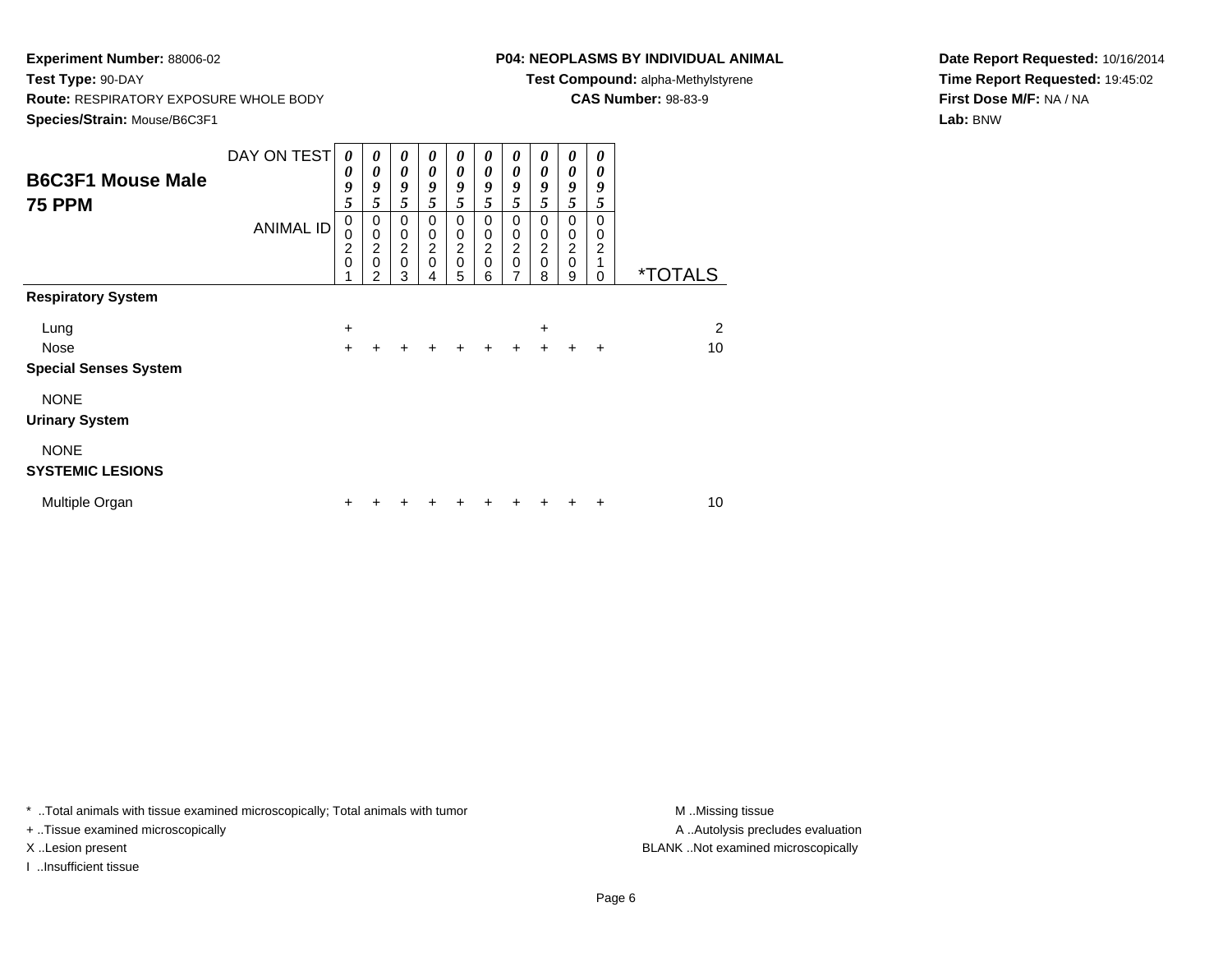#### **P04: NEOPLASMS BY INDIVIDUAL ANIMAL**

**Test Compound:** alpha-Methylstyrene

**CAS Number:** 98-83-9

**Date Report Requested:** 10/16/2014**Time Report Requested:** 19:45:02**First Dose M/F:** NA / NA**Lab:** BNW

| <b>B6C3F1 Mouse Male</b>                                                       | DAY ON TEST      | $\boldsymbol{\theta}$<br>$\boldsymbol{\theta}$<br>9         | 0<br>$\pmb{\theta}$<br>9                                       | 0<br>$\boldsymbol{\theta}$<br>9                                                       | 0<br>$\boldsymbol{\theta}$<br>9                                              | 0<br>$\boldsymbol{\theta}$<br>9                                      | 0<br>$\pmb{\theta}$<br>9                                            | 0<br>$\boldsymbol{\theta}$<br>9                                                    | 0<br>$\pmb{\theta}$<br>9                               | $\boldsymbol{\theta}$<br>$\pmb{\theta}$<br>$\boldsymbol{9}$                    | $\boldsymbol{\theta}$<br>$\boldsymbol{\theta}$<br>9                 |                       |
|--------------------------------------------------------------------------------|------------------|-------------------------------------------------------------|----------------------------------------------------------------|---------------------------------------------------------------------------------------|------------------------------------------------------------------------------|----------------------------------------------------------------------|---------------------------------------------------------------------|------------------------------------------------------------------------------------|--------------------------------------------------------|--------------------------------------------------------------------------------|---------------------------------------------------------------------|-----------------------|
| <b>150 PPM</b>                                                                 | <b>ANIMAL ID</b> | 5<br>$\pmb{0}$<br>$\mathbf 0$<br>4<br>$\boldsymbol{0}$<br>1 | 5<br>0<br>$\mathbf 0$<br>$\overline{4}$<br>0<br>$\overline{2}$ | $\sqrt{5}$<br>$\mathbf 0$<br>$\mathbf 0$<br>$\overline{\mathbf{4}}$<br>$\pmb{0}$<br>3 | 5<br>$\mathsf 0$<br>$\mathbf 0$<br>$\overline{\mathbf{4}}$<br>$\pmb{0}$<br>4 | 5<br>$\mathsf 0$<br>0<br>$\overline{\mathbf{4}}$<br>$\mathsf 0$<br>5 | $\mathfrak{s}$<br>$\mathsf 0$<br>$\mathbf 0$<br>4<br>$\pmb{0}$<br>6 | 5<br>$\mathsf 0$<br>$\mathbf 0$<br>$\overline{4}$<br>$\mathbf 0$<br>$\overline{7}$ | 5<br>$\mathsf 0$<br>$\mathbf 0$<br>4<br>$\pmb{0}$<br>8 | $\mathfrak{s}$<br>$\pmb{0}$<br>$\mathbf 0$<br>$\overline{4}$<br>$\pmb{0}$<br>9 | 5<br>$\mathbf 0$<br>$\mathbf 0$<br>4<br>$\mathbf{1}$<br>$\mathbf 0$ | <i><b>*TOTALS</b></i> |
| <b>Alimentary System</b>                                                       |                  |                                                             |                                                                |                                                                                       |                                                                              |                                                                      |                                                                     |                                                                                    |                                                        |                                                                                |                                                                     |                       |
| Liver<br><b>Cardiovascular System</b>                                          |                  | ÷                                                           |                                                                |                                                                                       |                                                                              |                                                                      |                                                                     |                                                                                    |                                                        |                                                                                | $\ddot{}$                                                           | 10                    |
| <b>NONE</b><br><b>Endocrine System</b>                                         |                  |                                                             |                                                                |                                                                                       |                                                                              |                                                                      |                                                                     |                                                                                    |                                                        |                                                                                |                                                                     |                       |
| <b>NONE</b><br><b>General Body System</b>                                      |                  |                                                             |                                                                |                                                                                       |                                                                              |                                                                      |                                                                     |                                                                                    |                                                        |                                                                                |                                                                     |                       |
| <b>NONE</b><br><b>Genital System</b>                                           |                  |                                                             |                                                                |                                                                                       |                                                                              |                                                                      |                                                                     |                                                                                    |                                                        |                                                                                |                                                                     |                       |
| <b>NONE</b><br><b>Hematopoietic System</b>                                     |                  |                                                             |                                                                |                                                                                       |                                                                              |                                                                      |                                                                     |                                                                                    |                                                        |                                                                                |                                                                     |                       |
| <b>NONE</b><br><b>Integumentary System</b>                                     |                  |                                                             |                                                                |                                                                                       |                                                                              |                                                                      |                                                                     |                                                                                    |                                                        |                                                                                |                                                                     |                       |
| <b>NONE</b><br><b>Musculoskeletal System</b>                                   |                  |                                                             |                                                                |                                                                                       |                                                                              |                                                                      |                                                                     |                                                                                    |                                                        |                                                                                |                                                                     |                       |
| <b>NONE</b><br><b>Nervous System</b>                                           |                  |                                                             |                                                                |                                                                                       |                                                                              |                                                                      |                                                                     |                                                                                    |                                                        |                                                                                |                                                                     |                       |
| <b>NONE</b>                                                                    |                  |                                                             |                                                                |                                                                                       |                                                                              |                                                                      |                                                                     |                                                                                    |                                                        |                                                                                |                                                                     |                       |
| * Total animals with tissue examined microscopically; Total animals with tumor |                  |                                                             |                                                                |                                                                                       |                                                                              |                                                                      |                                                                     |                                                                                    |                                                        |                                                                                |                                                                     | M Missing tissue      |

+ ..Tissue examined microscopically

I ..Insufficient tissue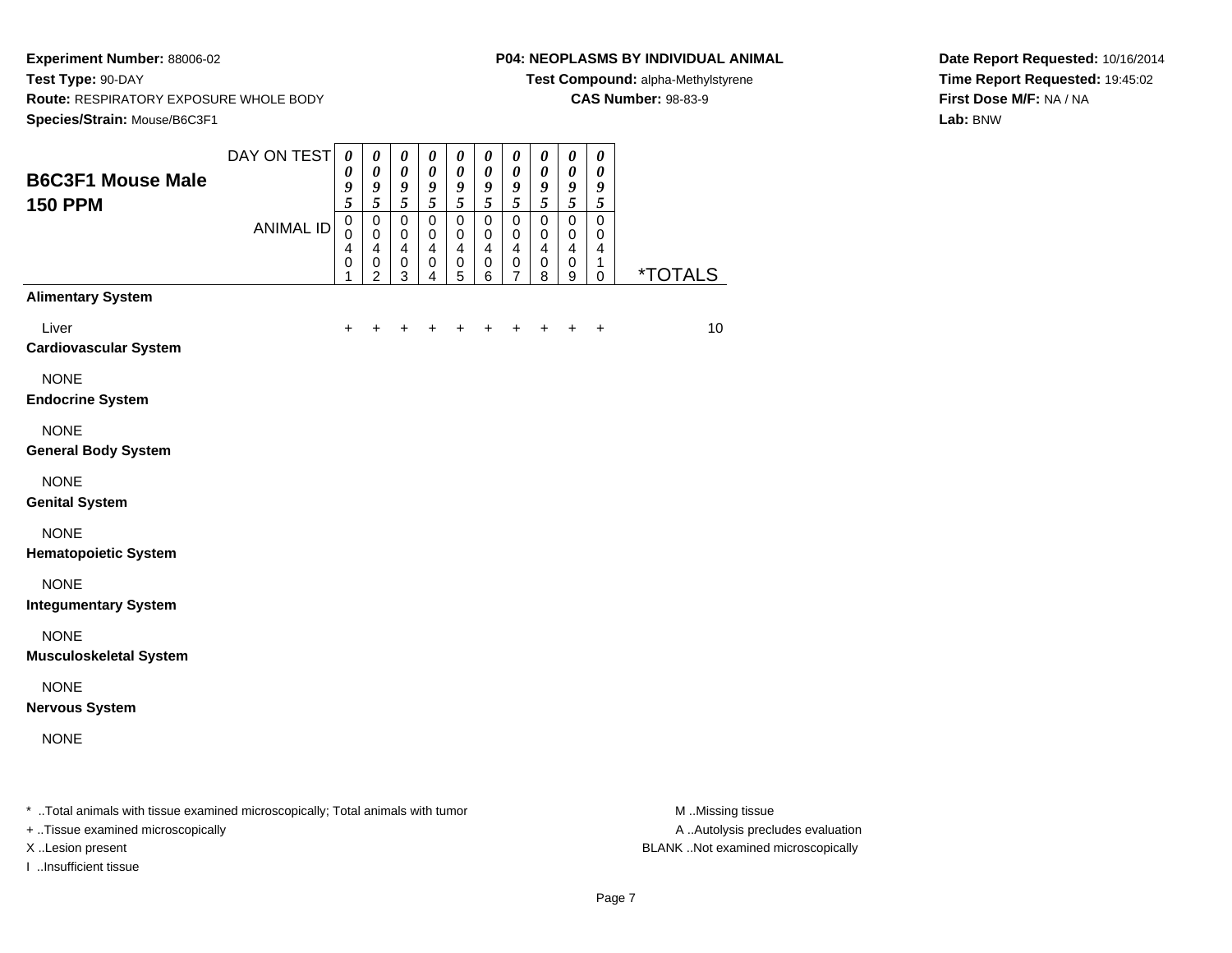# **P04: NEOPLASMS BY INDIVIDUAL ANIMAL**

**Test Compound:** alpha-Methylstyrene

**CAS Number:** 98-83-9

**Date Report Requested:** 10/16/2014**Time Report Requested:** 19:45:02**First Dose M/F:** NA / NA**Lab:** BNW

| <b>B6C3F1 Mouse Male</b>               | DAY ON TEST      | 0<br>0                | 0<br>0                             | 0<br>0                          | 0<br>0      | 0<br>0                   | 0<br>0      | 0<br>0                             | 0<br>0      | 0<br>0         | $\boldsymbol{\theta}$<br>0 |                       |
|----------------------------------------|------------------|-----------------------|------------------------------------|---------------------------------|-------------|--------------------------|-------------|------------------------------------|-------------|----------------|----------------------------|-----------------------|
| <b>150 PPM</b>                         |                  | 9<br>5                | 9<br>5                             | 9<br>5                          | 9<br>5      | 9<br>5                   | 9<br>5      | 9<br>5                             | 9<br>5      | 9<br>5         | 9<br>5                     |                       |
|                                        | <b>ANIMAL ID</b> | $\mathbf 0$<br>0<br>4 | 0<br>$\mathbf 0$<br>$\overline{4}$ | $\Omega$<br>0<br>$\overline{4}$ | 0<br>0<br>4 | 0<br>0<br>$\overline{4}$ | 0<br>0<br>4 | 0<br>$\mathbf 0$<br>$\overline{4}$ | 0<br>0<br>4 | 0<br>0<br>4    | 0<br>0<br>4                |                       |
|                                        |                  | 0                     | $\mathbf 0$<br>$\mathfrak{p}$      | $\mathbf 0$<br>3                | $\mathbf 0$ | $\mathbf 0$<br>5         | 0<br>6      | $\mathbf 0$<br>7                   | 0<br>8      | $\pmb{0}$<br>9 | $\Omega$                   | <i><b>*TOTALS</b></i> |
| <b>Respiratory System</b>              |                  |                       |                                    |                                 |             |                          |             |                                    |             |                |                            |                       |
| Nose<br><b>Special Senses System</b>   |                  | $\ddot{}$             |                                    |                                 |             | $\div$                   | $\pm$       | $\ddot{}$                          | $\ddot{}$   | ÷              | $\ddot{}$                  | 10                    |
| <b>NONE</b><br><b>Urinary System</b>   |                  |                       |                                    |                                 |             |                          |             |                                    |             |                |                            |                       |
| <b>NONE</b><br><b>SYSTEMIC LESIONS</b> |                  |                       |                                    |                                 |             |                          |             |                                    |             |                |                            |                       |
| Multiple Organ                         |                  | ٠                     |                                    |                                 |             |                          |             |                                    |             | +              | ٠                          | 10                    |

\* ..Total animals with tissue examined microscopically; Total animals with tumor **M** . Missing tissue M ..Missing tissue

+ ..Tissue examined microscopically

I ..Insufficient tissue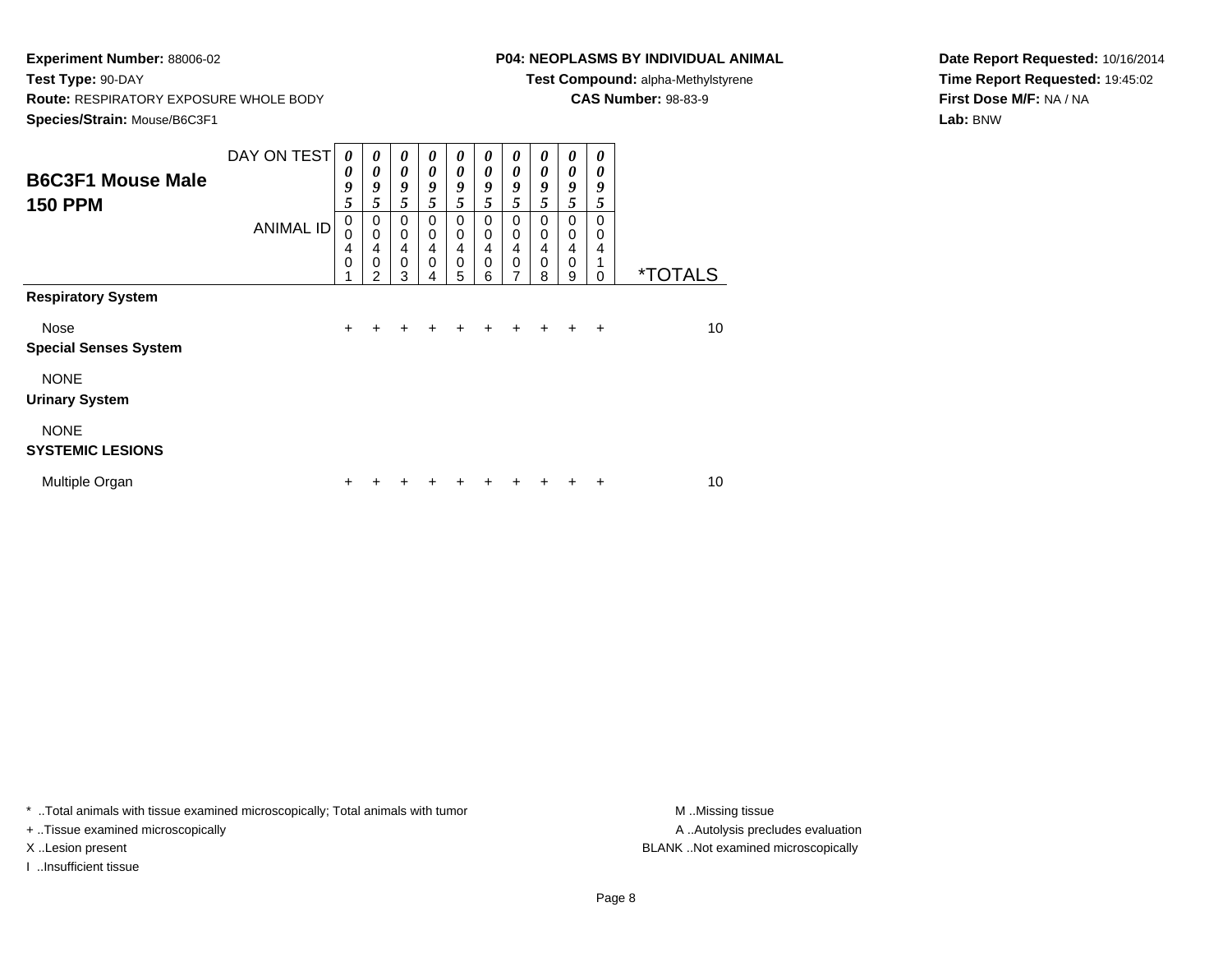#### **P04: NEOPLASMS BY INDIVIDUAL ANIMAL**

**Test Compound:** alpha-Methylstyrene

**CAS Number:** 98-83-9

**Date Report Requested:** 10/16/2014**Time Report Requested:** 19:45:02**First Dose M/F:** NA / NA**Lab:** BNW

| <b>B6C3F1 Mouse Male</b>                                                       | DAY ON TEST      | $\boldsymbol{\theta}$<br>0<br>9                            | $\pmb{\theta}$<br>$\boldsymbol{\theta}$<br>9                                      | $\pmb{\theta}$<br>$\pmb{\theta}$<br>9            | $\pmb{\theta}$<br>$\pmb{\theta}$<br>9                         | 0<br>$\boldsymbol{\theta}$<br>$\boldsymbol{g}$              | $\boldsymbol{\theta}$<br>$\pmb{\theta}$<br>$\boldsymbol{g}$     | $\boldsymbol{\theta}$<br>$\pmb{\theta}$<br>9   | 0<br>0<br>9                | $\boldsymbol{\theta}$<br>$\pmb{\theta}$<br>$\boldsymbol{g}$                  | $\boldsymbol{\theta}$<br>$\boldsymbol{\theta}$<br>9    |                       |
|--------------------------------------------------------------------------------|------------------|------------------------------------------------------------|-----------------------------------------------------------------------------------|--------------------------------------------------|---------------------------------------------------------------|-------------------------------------------------------------|-----------------------------------------------------------------|------------------------------------------------|----------------------------|------------------------------------------------------------------------------|--------------------------------------------------------|-----------------------|
| <b>300 PPM</b>                                                                 | <b>ANIMAL ID</b> | 5<br>$\pmb{0}$<br>$\mathbf 0$<br>$6\phantom{1}6$<br>0<br>1 | $\overline{\mathbf{5}}$<br>$\pmb{0}$<br>$\pmb{0}$<br>$\,6$<br>0<br>$\overline{2}$ | 5<br>$\mathbf 0$<br>$\pmb{0}$<br>$\,6$<br>0<br>3 | $\overline{5}$<br>$\mathbf 0$<br>$\pmb{0}$<br>$\,6$<br>0<br>4 | 5<br>$\mathbf 0$<br>$\mathbf 0$<br>6<br>0<br>$\overline{5}$ | $\overline{5}$<br>$\mathbf 0$<br>$\mathbf 0$<br>$\,6$<br>0<br>6 | 5<br>$\mathbf 0$<br>$\mathbf 0$<br>6<br>0<br>7 | 5<br>0<br>0<br>6<br>0<br>8 | $\sqrt{5}$<br>$\mathbf 0$<br>$\mathbf 0$<br>$\,6\,$<br>0<br>$\boldsymbol{9}$ | 5<br>$\mathbf 0$<br>$\pmb{0}$<br>6<br>1<br>$\mathbf 0$ | <i><b>*TOTALS</b></i> |
| <b>Alimentary System</b>                                                       |                  |                                                            |                                                                                   |                                                  |                                                               |                                                             |                                                                 |                                                |                            |                                                                              |                                                        |                       |
| Liver<br><b>Cardiovascular System</b>                                          |                  | $\ddot{}$                                                  |                                                                                   |                                                  |                                                               |                                                             |                                                                 | +                                              | +                          | +                                                                            | $\ddot{}$                                              | 10                    |
| <b>NONE</b><br><b>Endocrine System</b>                                         |                  |                                                            |                                                                                   |                                                  |                                                               |                                                             |                                                                 |                                                |                            |                                                                              |                                                        |                       |
| <b>NONE</b><br><b>General Body System</b>                                      |                  |                                                            |                                                                                   |                                                  |                                                               |                                                             |                                                                 |                                                |                            |                                                                              |                                                        |                       |
| <b>NONE</b><br><b>Genital System</b>                                           |                  |                                                            |                                                                                   |                                                  |                                                               |                                                             |                                                                 |                                                |                            |                                                                              |                                                        |                       |
| <b>NONE</b><br><b>Hematopoietic System</b>                                     |                  |                                                            |                                                                                   |                                                  |                                                               |                                                             |                                                                 |                                                |                            |                                                                              |                                                        |                       |
| <b>NONE</b><br><b>Integumentary System</b>                                     |                  |                                                            |                                                                                   |                                                  |                                                               |                                                             |                                                                 |                                                |                            |                                                                              |                                                        |                       |
| <b>NONE</b><br><b>Musculoskeletal System</b>                                   |                  |                                                            |                                                                                   |                                                  |                                                               |                                                             |                                                                 |                                                |                            |                                                                              |                                                        |                       |
| <b>NONE</b><br><b>Nervous System</b>                                           |                  |                                                            |                                                                                   |                                                  |                                                               |                                                             |                                                                 |                                                |                            |                                                                              |                                                        |                       |
| <b>NONE</b>                                                                    |                  |                                                            |                                                                                   |                                                  |                                                               |                                                             |                                                                 |                                                |                            |                                                                              |                                                        |                       |
| * Total animals with tissue examined microscopically; Total animals with tumor |                  |                                                            |                                                                                   |                                                  |                                                               |                                                             |                                                                 |                                                |                            |                                                                              |                                                        | M Missing tissue      |

+ ..Tissue examined microscopically

I ..Insufficient tissue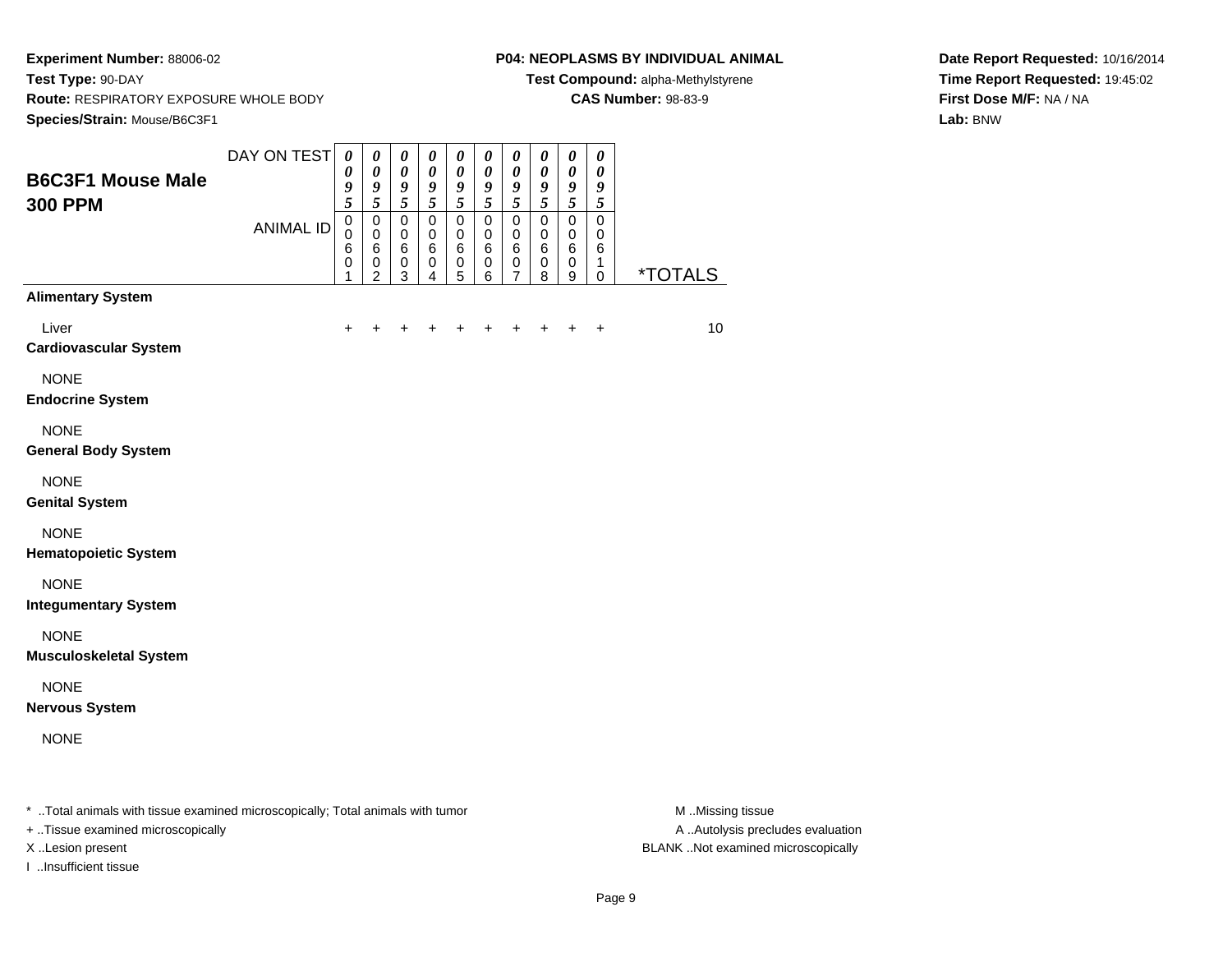### **P04: NEOPLASMS BY INDIVIDUAL ANIMAL**

**Test Compound:** alpha-Methylstyrene

**CAS Number:** 98-83-9

**Date Report Requested:** 10/16/2014**Time Report Requested:** 19:45:02**First Dose M/F:** NA / NA**Lab:** BNW

| <b>B6C3F1 Mouse Male</b><br><b>300 PPM</b> | DAY ON TEST<br><b>ANIMAL ID</b> | $\boldsymbol{\theta}$<br>0<br>9<br>5<br>0<br>0<br>6<br>$\mathbf 0$ | $\boldsymbol{\theta}$<br>0<br>9<br>5<br>0<br>$\mathbf 0$<br>6<br>0<br>2 | 0<br>$\boldsymbol{\theta}$<br>9<br>5<br>0<br>$\mathbf 0$<br>$\,6$<br>$\mathbf 0$<br>3 | $\boldsymbol{\theta}$<br>0<br>9<br>5<br>$\Omega$<br>0<br>6<br>$\mathbf 0$<br>4 | 0<br>$\boldsymbol{\theta}$<br>9<br>5<br>0<br>0<br>6<br>$\mathbf 0$<br>5 | 0<br>0<br>9<br>5<br>$\Omega$<br>0<br>6<br>$\mathbf 0$<br>6 | 0<br>0<br>9<br>5<br>$\Omega$<br>0<br>6<br>$\pmb{0}$<br>$\overline{ }$ | 0<br>0<br>9<br>5<br>$\Omega$<br>0<br>6<br>0<br>8 | 0<br>0<br>9<br>5<br>0<br>0<br>6<br>0<br>9 | 0<br>0<br>9<br>5<br>0<br>0<br>6<br>0 | <i><b>*TOTALS</b></i> |
|--------------------------------------------|---------------------------------|--------------------------------------------------------------------|-------------------------------------------------------------------------|---------------------------------------------------------------------------------------|--------------------------------------------------------------------------------|-------------------------------------------------------------------------|------------------------------------------------------------|-----------------------------------------------------------------------|--------------------------------------------------|-------------------------------------------|--------------------------------------|-----------------------|
| <b>Respiratory System</b>                  |                                 |                                                                    |                                                                         |                                                                                       |                                                                                |                                                                         |                                                            |                                                                       |                                                  |                                           |                                      |                       |
| Nose<br><b>Special Senses System</b>       |                                 | $\ddot{}$                                                          |                                                                         |                                                                                       |                                                                                |                                                                         |                                                            |                                                                       |                                                  |                                           | $\div$                               | 10                    |
| Eye<br><b>Urinary System</b>               |                                 |                                                                    |                                                                         |                                                                                       |                                                                                |                                                                         |                                                            |                                                                       |                                                  | +                                         |                                      | 1                     |
| <b>NONE</b><br><b>SYSTEMIC LESIONS</b>     |                                 |                                                                    |                                                                         |                                                                                       |                                                                                |                                                                         |                                                            |                                                                       |                                                  |                                           |                                      |                       |
| Multiple Organ                             |                                 | ٠                                                                  |                                                                         |                                                                                       |                                                                                |                                                                         |                                                            |                                                                       |                                                  |                                           | +                                    | 10                    |

\* ..Total animals with tissue examined microscopically; Total animals with tumor **M** . Missing tissue M ..Missing tissue

+ ..Tissue examined microscopically

I ..Insufficient tissue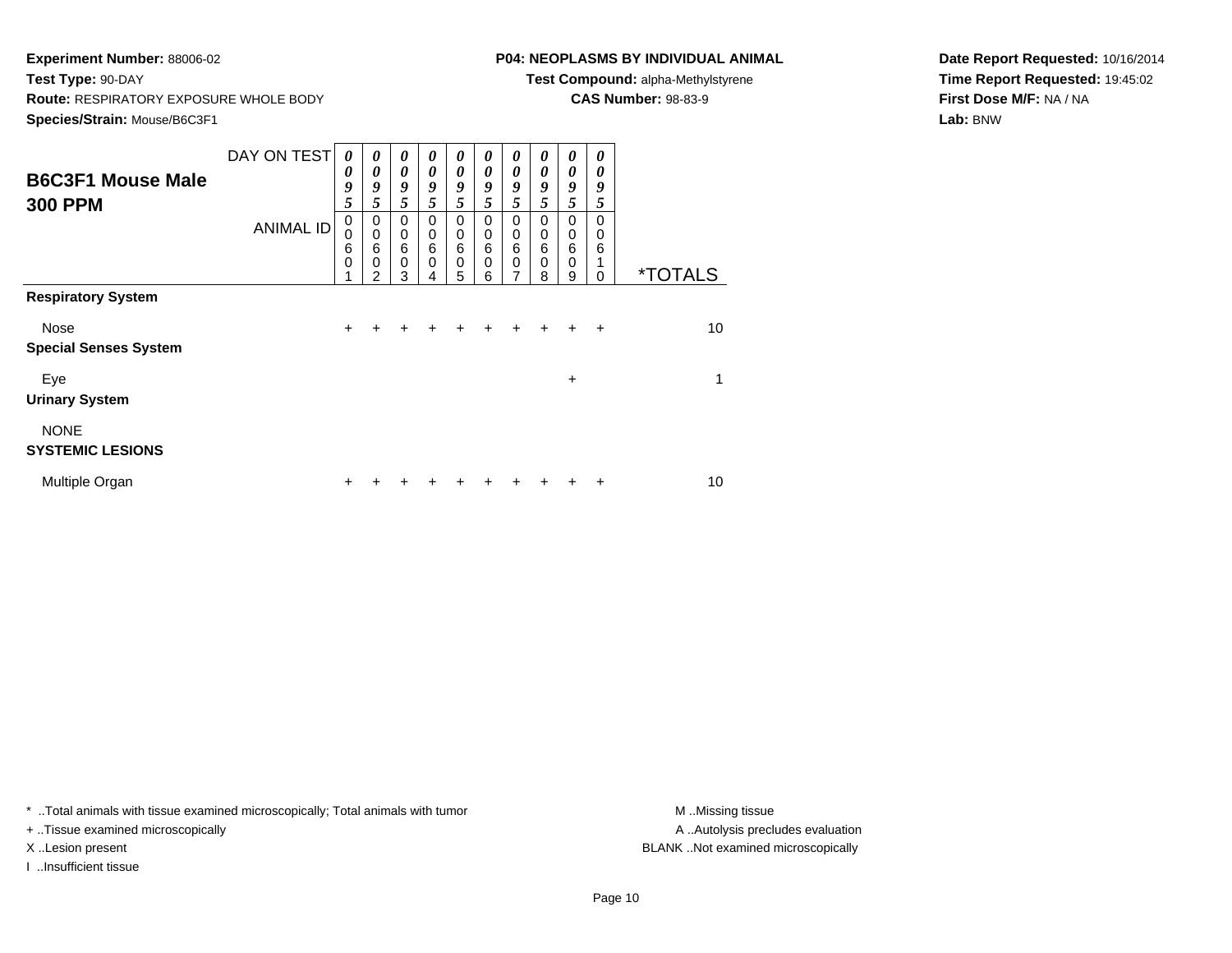#### **P04: NEOPLASMS BY INDIVIDUAL ANIMAL**

**Test Compound:** alpha-Methylstyrene

**CAS Number:** 98-83-9

**Date Report Requested:** 10/16/2014**Time Report Requested:** 19:45:02**First Dose M/F:** NA / NA**Lab:** BNW

| <b>B6C3F1 Mouse Male</b>                                                       | DAY ON TEST      | $\boldsymbol{\theta}$<br>0<br>9                      | $\pmb{\theta}$<br>0<br>9                   | $\pmb{\theta}$<br>0<br>$\boldsymbol{g}$                       | 0<br>$\pmb{\theta}$<br>9                          | $\pmb{\theta}$<br>0<br>9                             | 0<br>$\pmb{\theta}$<br>9           | $\pmb{\theta}$<br>$\pmb{\theta}$<br>$\boldsymbol{g}$ | 0<br>0<br>9                          | $\pmb{\theta}$<br>$\pmb{\theta}$<br>$\boldsymbol{g}$       | $\boldsymbol{\theta}$<br>$\boldsymbol{\theta}$<br>9 |                  |
|--------------------------------------------------------------------------------|------------------|------------------------------------------------------|--------------------------------------------|---------------------------------------------------------------|---------------------------------------------------|------------------------------------------------------|------------------------------------|------------------------------------------------------|--------------------------------------|------------------------------------------------------------|-----------------------------------------------------|------------------|
| <b>600 PPM</b>                                                                 | <b>ANIMAL ID</b> | 5<br>$\pmb{0}$<br>$\mathbf 0$<br>8<br>$\pmb{0}$<br>1 | 5<br>0<br>$\pmb{0}$<br>8<br>$\pmb{0}$<br>2 | $\sqrt{5}$<br>$\mathbf 0$<br>0<br>$\bf8$<br>0<br>$\mathbf{3}$ | $\overline{5}$<br>$\mathsf 0$<br>0<br>8<br>0<br>4 | 5<br>$\mathbf 0$<br>0<br>$\bf 8$<br>$\mathbf 0$<br>5 | 5<br>$\pmb{0}$<br>0<br>8<br>0<br>6 | 5<br>$\mathbf 0$<br>$\mathbf 0$<br>8<br>0<br>7       | 5<br>$\mathsf 0$<br>0<br>8<br>0<br>8 | $\sqrt{5}$<br>$\pmb{0}$<br>0<br>8<br>0<br>$\boldsymbol{9}$ | 5<br>$\pmb{0}$<br>0<br>8<br>1<br>$\mathbf 0$        | *TOTALS          |
| <b>Alimentary System</b>                                                       |                  |                                                      |                                            |                                                               |                                                   |                                                      |                                    |                                                      |                                      |                                                            |                                                     |                  |
| Liver<br><b>Cardiovascular System</b>                                          |                  | ÷                                                    |                                            |                                                               |                                                   |                                                      | +                                  | +                                                    |                                      | ÷                                                          | $\ddot{}$                                           | 10               |
| <b>NONE</b><br><b>Endocrine System</b>                                         |                  |                                                      |                                            |                                                               |                                                   |                                                      |                                    |                                                      |                                      |                                                            |                                                     |                  |
| <b>NONE</b><br><b>General Body System</b>                                      |                  |                                                      |                                            |                                                               |                                                   |                                                      |                                    |                                                      |                                      |                                                            |                                                     |                  |
| <b>NONE</b><br><b>Genital System</b>                                           |                  |                                                      |                                            |                                                               |                                                   |                                                      |                                    |                                                      |                                      |                                                            |                                                     |                  |
| <b>NONE</b><br><b>Hematopoietic System</b>                                     |                  |                                                      |                                            |                                                               |                                                   |                                                      |                                    |                                                      |                                      |                                                            |                                                     |                  |
| <b>NONE</b><br><b>Integumentary System</b>                                     |                  |                                                      |                                            |                                                               |                                                   |                                                      |                                    |                                                      |                                      |                                                            |                                                     |                  |
| <b>NONE</b><br><b>Musculoskeletal System</b>                                   |                  |                                                      |                                            |                                                               |                                                   |                                                      |                                    |                                                      |                                      |                                                            |                                                     |                  |
| <b>NONE</b><br><b>Nervous System</b>                                           |                  |                                                      |                                            |                                                               |                                                   |                                                      |                                    |                                                      |                                      |                                                            |                                                     |                  |
| <b>NONE</b>                                                                    |                  |                                                      |                                            |                                                               |                                                   |                                                      |                                    |                                                      |                                      |                                                            |                                                     |                  |
| * Total animals with tissue examined microscopically; Total animals with tumor |                  |                                                      |                                            |                                                               |                                                   |                                                      |                                    |                                                      |                                      |                                                            |                                                     | M Missing tissue |

+ ..Tissue examined microscopically

I ..Insufficient tissue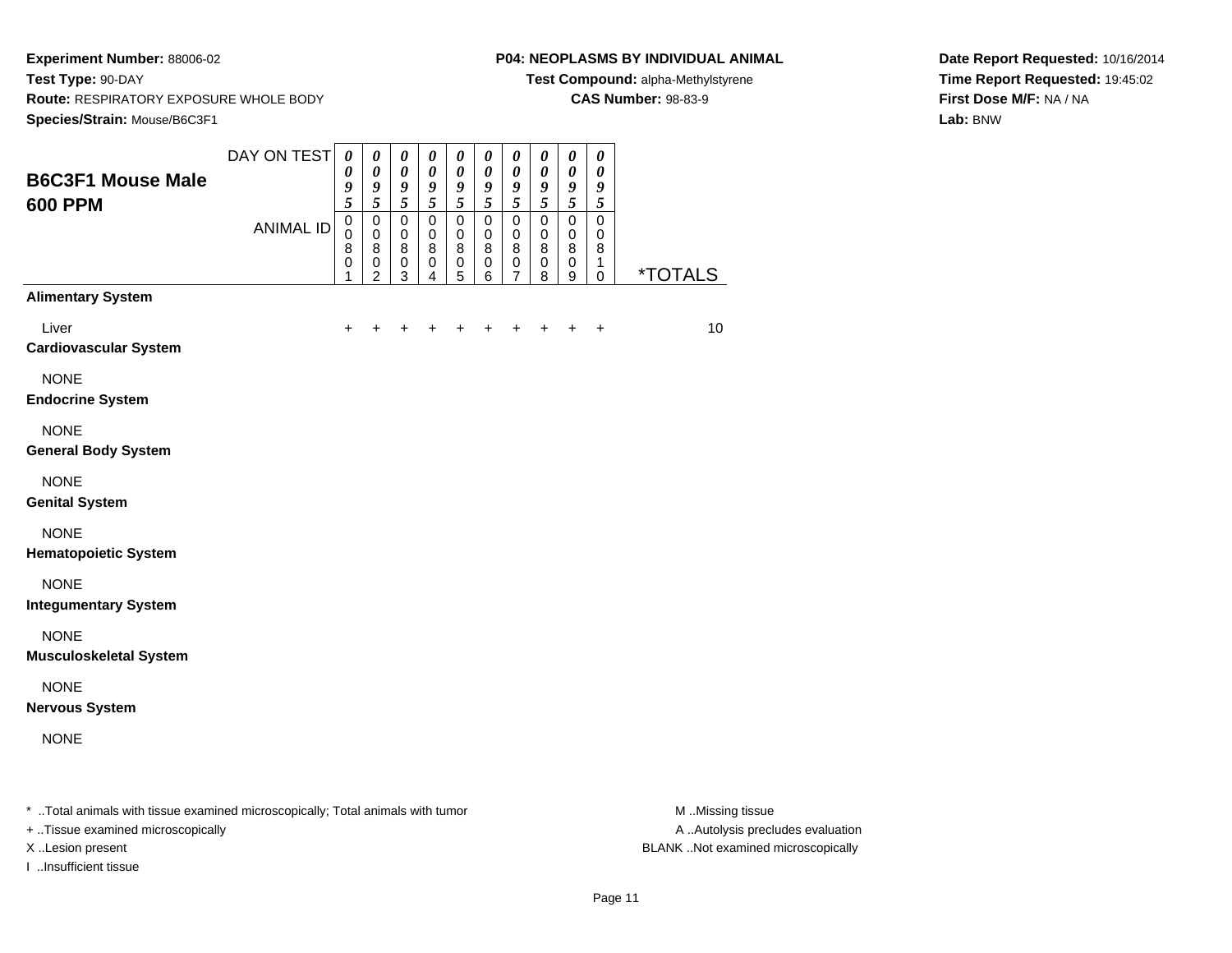# **P04: NEOPLASMS BY INDIVIDUAL ANIMAL**

**Test Compound:** alpha-Methylstyrene

**CAS Number:** 98-83-9

**Date Report Requested:** 10/16/2014**Time Report Requested:** 19:45:02**First Dose M/F:** NA / NA**Lab:** BNW

| <b>B6C3F1 Mouse Male</b><br><b>600 PPM</b> | DAY ON TEST<br><b>ANIMAL ID</b> | 0<br>0<br>9<br>5<br>0<br>0<br>8<br>$\Omega$ | 0<br>0<br>9<br>5<br>0<br>$\mathbf 0$<br>8<br>$\mathbf{0}$ | 0<br>0<br>9<br>5<br>$\Omega$<br>$\mathbf 0$<br>8<br>$\Omega$ | 0<br>0<br>9<br>5<br>$\Omega$<br>0<br>8<br>$\mathbf 0$ | 0<br>0<br>9<br>5<br>$\Omega$<br>0<br>8<br>$\mathbf 0$ | 0<br>0<br>9<br>5<br>0<br>0<br>8<br>$\mathbf 0$ | 0<br>0<br>9<br>5<br>0<br>0<br>8<br>$\mathbf 0$ | 0<br>0<br>9<br>5<br>0<br>0<br>8<br>0 | $\boldsymbol{\theta}$<br>0<br>9<br>5<br>0<br>0<br>8<br>$\mathbf 0$ | 0<br>0<br>9<br>5<br>0<br>0<br>8 |                       |
|--------------------------------------------|---------------------------------|---------------------------------------------|-----------------------------------------------------------|--------------------------------------------------------------|-------------------------------------------------------|-------------------------------------------------------|------------------------------------------------|------------------------------------------------|--------------------------------------|--------------------------------------------------------------------|---------------------------------|-----------------------|
|                                            |                                 |                                             | 2                                                         | 3                                                            |                                                       | 5                                                     | 6                                              | 7                                              | 8                                    | 9                                                                  | 0                               | <i><b>*TOTALS</b></i> |
| <b>Respiratory System</b>                  |                                 |                                             |                                                           |                                                              |                                                       |                                                       |                                                |                                                |                                      |                                                                    |                                 |                       |
| Nose<br><b>Special Senses System</b>       |                                 | $\ddot{}$                                   | ÷                                                         | $\div$                                                       | $\ddot{}$                                             | $\ddot{}$                                             | $\ddot{}$                                      | $\ddot{}$                                      | $+$                                  | $\ddot{}$                                                          | $\ddot{}$                       | 10                    |
| <b>NONE</b><br><b>Urinary System</b>       |                                 |                                             |                                                           |                                                              |                                                       |                                                       |                                                |                                                |                                      |                                                                    |                                 |                       |
| <b>NONE</b><br><b>SYSTEMIC LESIONS</b>     |                                 |                                             |                                                           |                                                              |                                                       |                                                       |                                                |                                                |                                      |                                                                    |                                 |                       |
| Multiple Organ                             |                                 |                                             |                                                           |                                                              |                                                       |                                                       |                                                |                                                |                                      | ┿                                                                  | ٠                               | 10                    |

\* ..Total animals with tissue examined microscopically; Total animals with tumor **M** . Missing tissue M ..Missing tissue

+ ..Tissue examined microscopically

I ..Insufficient tissue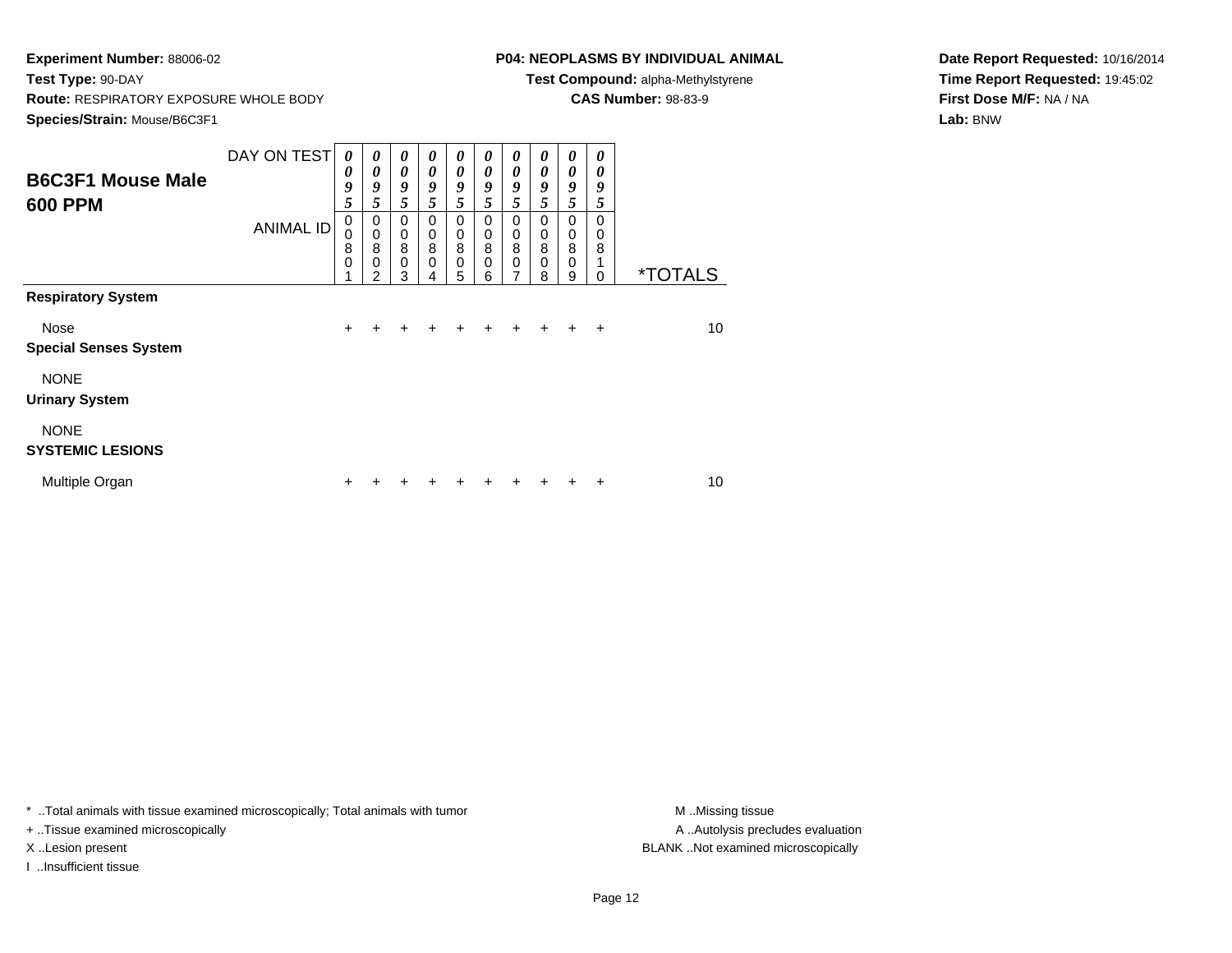# **P04: NEOPLASMS BY INDIVIDUAL ANIMAL**

**Test Compound:** alpha-Methylstyrene

**CAS Number:** 98-83-9

**Date Report Requested:** 10/16/2014**Time Report Requested:** 19:45:02**First Dose M/F:** NA / NA**Lab:** BNW

| <b>B6C3F1 Mouse Male</b><br><b>1000 PPM</b>         | DAY ON TEST<br><b>ANIMAL ID</b> | $\boldsymbol{\theta}$<br>0<br>9<br>5<br>$\mathbf 0$<br>1<br>0<br>0<br>1 | 0<br>$\boldsymbol{\theta}$<br>9<br>5<br>$\Omega$<br>$\mathbf{1}$<br>$\mathbf 0$<br>$\mathbf 0$<br>$\overline{2}$ | 0<br>$\boldsymbol{\theta}$<br>9<br>5<br>$\mathbf{0}$<br>$\mathbf{1}$<br>$\mathbf 0$<br>0<br>3 | 0<br>0<br>9<br>5<br>$\mathbf{0}$<br>1<br>$\mathbf 0$<br>0<br>4 | 0<br>$\boldsymbol{\theta}$<br>9<br>5<br>$\Omega$<br>$\mathbf{1}$<br>$\mathbf 0$<br>0<br>5 | 0<br>$\boldsymbol{\theta}$<br>9<br>5<br>$\Omega$<br>1<br>$\mathbf 0$<br>0<br>6 | 0<br>$\boldsymbol{\theta}$<br>9<br>5<br>$\mathbf 0$<br>1<br>$\mathbf 0$<br>0<br>7 | $\boldsymbol{\theta}$<br>$\boldsymbol{\theta}$<br>9<br>5<br>$\Omega$<br>$\mathbf{1}$<br>$\mathbf 0$<br>0<br>8 | 0<br>$\boldsymbol{\theta}$<br>9<br>5<br>$\mathbf 0$<br>1<br>$\mathbf 0$<br>0<br>9 | 0<br>0<br>9<br>5<br>$\Omega$<br>$\mathbf{1}$<br>$\mathbf 0$<br>$\mathbf{1}$<br>$\Omega$ | <i><b>*TOTALS</b></i> |
|-----------------------------------------------------|---------------------------------|-------------------------------------------------------------------------|------------------------------------------------------------------------------------------------------------------|-----------------------------------------------------------------------------------------------|----------------------------------------------------------------|-------------------------------------------------------------------------------------------|--------------------------------------------------------------------------------|-----------------------------------------------------------------------------------|---------------------------------------------------------------------------------------------------------------|-----------------------------------------------------------------------------------|-----------------------------------------------------------------------------------------|-----------------------|
| <b>Alimentary System</b>                            |                                 |                                                                         |                                                                                                                  |                                                                                               |                                                                |                                                                                           |                                                                                |                                                                                   |                                                                                                               |                                                                                   |                                                                                         |                       |
| Esophagus<br>Gallbladder<br>Intestine Large, Cecum  |                                 | +<br>+<br>+                                                             | +<br>$\ddot{}$<br>$\ddot{}$                                                                                      | +<br>$\ddot{}$<br>$\ddot{}$                                                                   | +<br>$\ddot{}$<br>$\ddot{}$                                    | +<br>$\ddot{}$<br>$\ddot{}$                                                               | +<br>$\ddot{}$<br>$\ddot{}$                                                    | +<br>$\ddot{}$<br>$\ddot{}$                                                       | +<br>$\ddot{}$<br>$\ddot{}$                                                                                   | +<br>$\ddot{}$<br>$\ddot{}$                                                       | +<br>$\ddot{}$<br>$\ddot{}$                                                             | 10<br>10<br>10        |
| Intestine Large, Colon<br>Intestine Large, Rectum   |                                 | +<br>+                                                                  | $\ddot{}$<br>$\ddot{}$                                                                                           | $\ddot{}$<br>$\ddot{}$                                                                        | +<br>+                                                         | $\ddot{}$<br>$\ddot{}$                                                                    | $\ddot{}$<br>$\ddot{}$                                                         | $\ddot{}$<br>$\ddot{}$                                                            | $\ddot{}$<br>$\ddot{}$                                                                                        | $\ddot{}$<br>$\ddot{}$                                                            | $\ddot{}$<br>$\ddot{}$                                                                  | 10<br>10              |
| Intestine Small, Duodenum<br>Intestine Small, Ileum |                                 | $\ddot{}$<br>$\ddot{}$                                                  | $\ddot{}$<br>$\ddot{}$                                                                                           | $\ddot{}$<br>$\ddot{}$                                                                        | $\ddot{}$<br>+                                                 | $\ddot{}$<br>$\ddot{}$                                                                    | $\ddot{}$<br>$\ddot{}$                                                         | $\ddot{}$<br>$\ddot{}$                                                            | $\ddot{}$<br>$\ddot{}$                                                                                        | $\ddot{}$<br>$\ddot{}$                                                            | $\ddot{}$<br>$\ddot{}$                                                                  | 10<br>10              |
| Intestine Small, Jejunum                            |                                 | +                                                                       | +                                                                                                                | +                                                                                             | +                                                              | +                                                                                         | +                                                                              | +                                                                                 | +                                                                                                             | +                                                                                 | +                                                                                       | 10                    |
| Liver<br>Pancreas                                   |                                 | +<br>+                                                                  | $\ddot{}$<br>$\ddot{}$                                                                                           | +<br>+                                                                                        | +<br>+                                                         | +<br>+                                                                                    | +<br>+                                                                         | +<br>+                                                                            | +<br>+                                                                                                        | $\ddot{}$<br>$\ddot{}$                                                            | $\ddot{}$<br>+                                                                          | 10<br>10              |
| Salivary Glands<br>Stomach, Forestomach             |                                 | $\ddot{}$<br>$\ddot{}$                                                  | $\ddot{}$<br>+                                                                                                   | $\ddot{}$<br>+                                                                                | $\ddot{}$<br>$\ddot{}$                                         | $\ddot{}$<br>$\ddot{}$                                                                    | $\ddot{}$<br>$\ddot{}$                                                         | $\ddot{}$<br>$\ddot{}$                                                            | $\ddot{}$<br>$\ddot{}$                                                                                        | $+$<br>$\ddot{}$                                                                  | $\ddot{}$<br>+                                                                          | 10<br>10              |
| Stomach, Glandular<br><b>Cardiovascular System</b>  |                                 | $\ddot{}$                                                               |                                                                                                                  | $\ddot{}$                                                                                     | $\ddot{}$                                                      | $\ddot{}$                                                                                 | $\ddot{}$                                                                      | $\ddot{}$                                                                         |                                                                                                               | $\ddot{}$                                                                         | $\ddot{}$                                                                               | 10                    |
| Heart<br><b>Endocrine System</b>                    |                                 | +                                                                       |                                                                                                                  |                                                                                               |                                                                |                                                                                           |                                                                                |                                                                                   |                                                                                                               |                                                                                   | +                                                                                       | 10                    |
| <b>Adrenal Cortex</b>                               |                                 | +                                                                       | +                                                                                                                | +                                                                                             | +                                                              | +                                                                                         | +                                                                              | +                                                                                 | +                                                                                                             | +                                                                                 | +                                                                                       | 10                    |
| Adrenal Medulla<br>Islets, Pancreatic               |                                 | +<br>+                                                                  | $\ddot{}$<br>+                                                                                                   | +<br>+                                                                                        | $\ddot{}$<br>+                                                 | +<br>+                                                                                    | +<br>$\ddot{}$                                                                 | $\ddot{}$<br>$\ddot{}$                                                            | $\ddot{}$<br>$\ddot{}$                                                                                        | +<br>+                                                                            | $\ddot{}$<br>+                                                                          | 10<br>10              |
| Parathyroid Gland                                   |                                 | M                                                                       | $\ddot{}$                                                                                                        |                                                                                               | $\ddot{}$                                                      | $\ddot{}$                                                                                 | M                                                                              | M                                                                                 | $\ddot{}$                                                                                                     | ÷                                                                                 | $\ddot{}$                                                                               | $\overline{7}$        |

\* ..Total animals with tissue examined microscopically; Total animals with tumor **M** . Missing tissue M ..Missing tissue

+ ..Tissue examined microscopically

I ..Insufficient tissue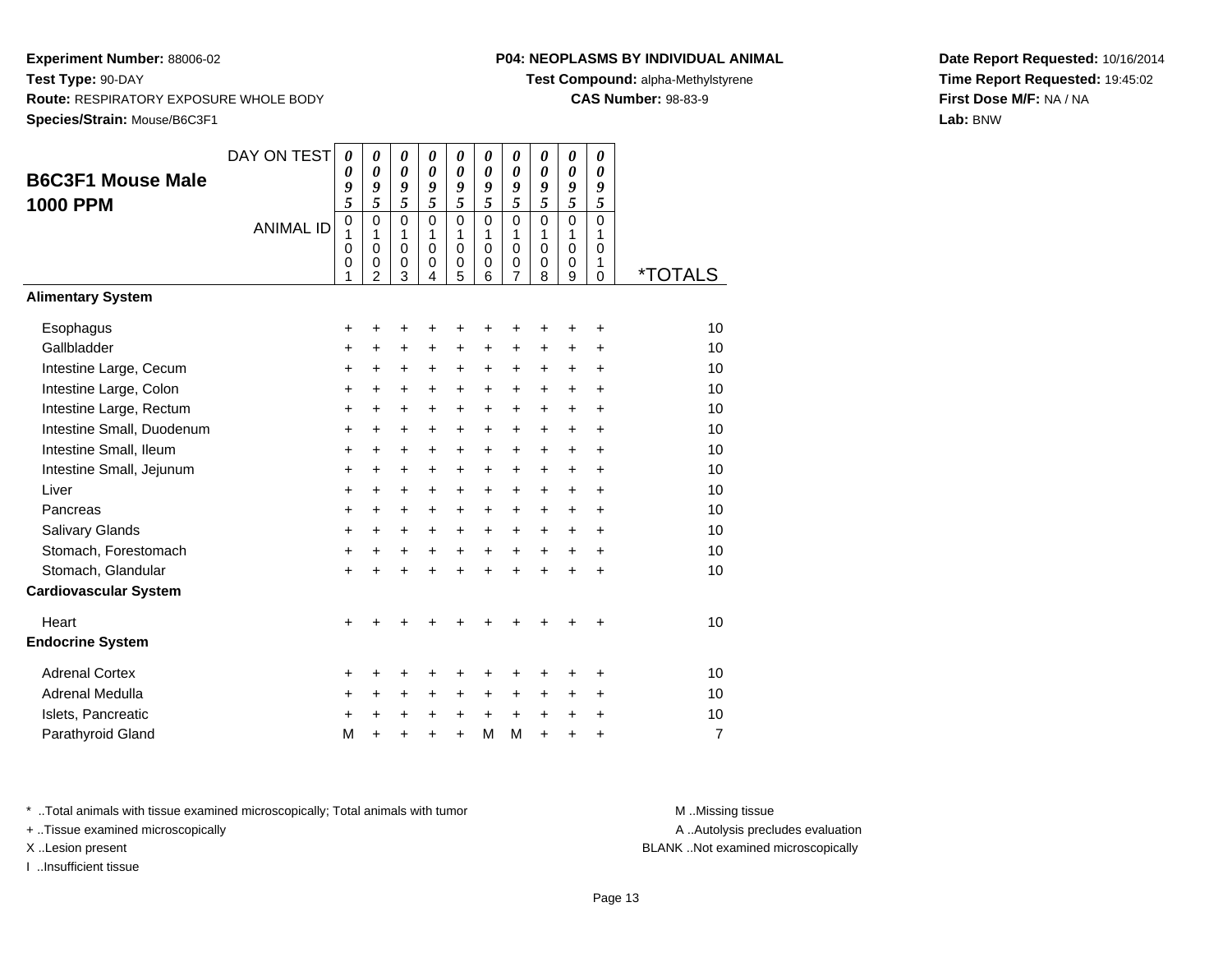# **P04: NEOPLASMS BY INDIVIDUAL ANIMAL**

**Test Compound:** alpha-Methylstyrene

**CAS Number:** 98-83-9

**Date Report Requested:** 10/16/2014**Time Report Requested:** 19:45:02**First Dose M/F:** NA / NA**Lab:** BNW

| <b>B6C3F1 Mouse Male</b><br><b>1000 PPM</b> | DAY ON TEST<br><b>ANIMAL ID</b> | $\boldsymbol{\theta}$<br>0<br>9<br>5<br>0<br>1<br>0<br>0<br>1 | 0<br>$\boldsymbol{\theta}$<br>9<br>5<br>$\mathbf 0$<br>1<br>$\mathbf 0$<br>$\mathbf 0$<br>$\overline{c}$ | 0<br>$\boldsymbol{\theta}$<br>9<br>5<br>$\mathbf 0$<br>1<br>0<br>$\mathbf 0$<br>3 | 0<br>$\pmb{\theta}$<br>9<br>5<br>$\mathbf 0$<br>1<br>$\mathbf 0$<br>$\mathbf 0$<br>4 | 0<br>$\boldsymbol{\theta}$<br>9<br>5<br>$\mathbf 0$<br>1<br>0<br>$\boldsymbol{0}$<br>5 | 0<br>$\boldsymbol{\theta}$<br>9<br>5<br>$\mathbf 0$<br>1<br>0<br>0<br>6 | 0<br>$\boldsymbol{\theta}$<br>9<br>5<br>0<br>1<br>0<br>0<br>$\overline{7}$ | 0<br>$\boldsymbol{\theta}$<br>9<br>5<br>$\Omega$<br>1<br>$\mathbf 0$<br>0<br>8 | 0<br>$\boldsymbol{\theta}$<br>9<br>5<br>$\mathbf 0$<br>1<br>0<br>$\boldsymbol{0}$<br>9 | 0<br>$\boldsymbol{\theta}$<br>9<br>5<br>$\mathbf 0$<br>1<br>0<br>1<br>$\mathbf 0$ | <i><b>*TOTALS</b></i> |
|---------------------------------------------|---------------------------------|---------------------------------------------------------------|----------------------------------------------------------------------------------------------------------|-----------------------------------------------------------------------------------|--------------------------------------------------------------------------------------|----------------------------------------------------------------------------------------|-------------------------------------------------------------------------|----------------------------------------------------------------------------|--------------------------------------------------------------------------------|----------------------------------------------------------------------------------------|-----------------------------------------------------------------------------------|-----------------------|
| <b>Pituitary Gland</b>                      |                                 | +                                                             | +                                                                                                        | $\ddot{}$                                                                         | +                                                                                    | $\ddot{}$                                                                              | $\ddot{}$                                                               | $\ddot{}$                                                                  | $\ddot{}$                                                                      | $\ddot{}$                                                                              | $\ddot{}$                                                                         | 10                    |
| <b>Thyroid Gland</b>                        |                                 | $\ddot{}$                                                     |                                                                                                          | $\ddot{}$                                                                         |                                                                                      | Ŧ.                                                                                     | 4                                                                       | $\ddot{}$                                                                  | $\ddot{}$                                                                      | $\ddot{}$                                                                              | $\ddot{}$                                                                         | 10                    |
| <b>General Body System</b>                  |                                 |                                                               |                                                                                                          |                                                                                   |                                                                                      |                                                                                        |                                                                         |                                                                            |                                                                                |                                                                                        |                                                                                   |                       |
| <b>NONE</b>                                 |                                 |                                                               |                                                                                                          |                                                                                   |                                                                                      |                                                                                        |                                                                         |                                                                            |                                                                                |                                                                                        |                                                                                   |                       |
| <b>Genital System</b>                       |                                 |                                                               |                                                                                                          |                                                                                   |                                                                                      |                                                                                        |                                                                         |                                                                            |                                                                                |                                                                                        |                                                                                   |                       |
| Epididymis                                  |                                 | +                                                             |                                                                                                          | +                                                                                 |                                                                                      | +                                                                                      | +                                                                       | +                                                                          | +                                                                              | +                                                                                      | +                                                                                 | 10                    |
| <b>Preputial Gland</b>                      |                                 | +                                                             | +                                                                                                        | +                                                                                 | +                                                                                    | +                                                                                      | +                                                                       | +                                                                          | +                                                                              | +                                                                                      | +                                                                                 | 10                    |
| Prostate                                    |                                 | $\ddot{}$                                                     | $\ddot{}$                                                                                                | $\ddot{}$                                                                         | $\ddot{}$                                                                            | $\ddot{}$                                                                              | $\ddot{}$                                                               | +                                                                          | $\ddot{}$                                                                      | +                                                                                      | $\ddot{}$                                                                         | 10                    |
| <b>Seminal Vesicle</b>                      |                                 | +                                                             | +                                                                                                        | +                                                                                 | +                                                                                    | +                                                                                      | +                                                                       | +                                                                          | +                                                                              | +                                                                                      | +                                                                                 | 10                    |
| <b>Testes</b>                               |                                 | $\ddot{}$                                                     |                                                                                                          | $\ddot{}$                                                                         |                                                                                      | $\ddot{}$                                                                              | ÷                                                                       | $\ddot{}$                                                                  | ÷                                                                              | $\ddot{}$                                                                              | $\ddot{}$                                                                         | 10                    |
| <b>Hematopoietic System</b>                 |                                 |                                                               |                                                                                                          |                                                                                   |                                                                                      |                                                                                        |                                                                         |                                                                            |                                                                                |                                                                                        |                                                                                   |                       |
| <b>Bone Marrow</b>                          |                                 | +                                                             | +                                                                                                        | +                                                                                 | +                                                                                    | +                                                                                      | +                                                                       | +                                                                          | +                                                                              | +                                                                                      | +                                                                                 | 10                    |
| Lymph Node, Bronchial                       |                                 | T                                                             | M                                                                                                        | $\ddot{}$                                                                         | $\ddot{}$                                                                            | +                                                                                      | $\ddot{}$                                                               | +                                                                          | +                                                                              | +                                                                                      | M                                                                                 | $\overline{7}$        |
| Lymph Node, Mandibular                      |                                 | $\ddot{}$                                                     | $+$                                                                                                      | M                                                                                 | M                                                                                    | $\ddot{}$                                                                              | м                                                                       | $\ddot{}$                                                                  | М                                                                              | $\ddot{}$                                                                              | M                                                                                 | 5                     |
| Lymph Node, Mediastinal                     |                                 | M                                                             | M                                                                                                        | $\ddot{}$                                                                         | $\ddot{}$                                                                            | M                                                                                      | м                                                                       | M                                                                          | М                                                                              | M                                                                                      | M                                                                                 | $\overline{2}$        |
| Lymph Node, Mesenteric                      |                                 | $\ddot{}$                                                     | $\ddot{}$                                                                                                | $\ddot{}$                                                                         | $\ddot{}$                                                                            | $\ddot{}$                                                                              | $\ddot{}$                                                               | $\ddot{}$                                                                  | $\ddot{}$                                                                      | M                                                                                      | $\ddot{}$                                                                         | 9                     |
| Spleen                                      |                                 | +                                                             | +                                                                                                        | +                                                                                 | +                                                                                    | $\ddot{}$                                                                              | +                                                                       | $\ddot{}$                                                                  | $\ddot{}$                                                                      | +                                                                                      | $\ddot{}$                                                                         | 10                    |
| Thymus                                      |                                 | $\ddot{}$                                                     |                                                                                                          | $\ddot{}$                                                                         | $\ddot{}$                                                                            | $\ddot{}$                                                                              | $\ddot{}$                                                               | $\ddot{}$                                                                  | $\ddot{}$                                                                      | $\ddot{}$                                                                              | $\ddot{}$                                                                         | 10                    |
| <b>Integumentary System</b>                 |                                 |                                                               |                                                                                                          |                                                                                   |                                                                                      |                                                                                        |                                                                         |                                                                            |                                                                                |                                                                                        |                                                                                   |                       |
| <b>Mammary Gland</b>                        |                                 | M                                                             | М                                                                                                        | M                                                                                 | М                                                                                    | M                                                                                      | М                                                                       | M                                                                          | M                                                                              | M                                                                                      | M                                                                                 | $\mathbf 0$           |
| Skin                                        |                                 | +                                                             | +                                                                                                        | +                                                                                 | +                                                                                    | +                                                                                      | +                                                                       | +                                                                          | +                                                                              | +                                                                                      | +                                                                                 | 10                    |

\* ..Total animals with tissue examined microscopically; Total animals with tumor **M** . Missing tissue M ..Missing tissue

+ ..Tissue examined microscopically

I ..Insufficient tissue

A ..Autolysis precludes evaluation

X ..Lesion present BLANK ..Not examined microscopically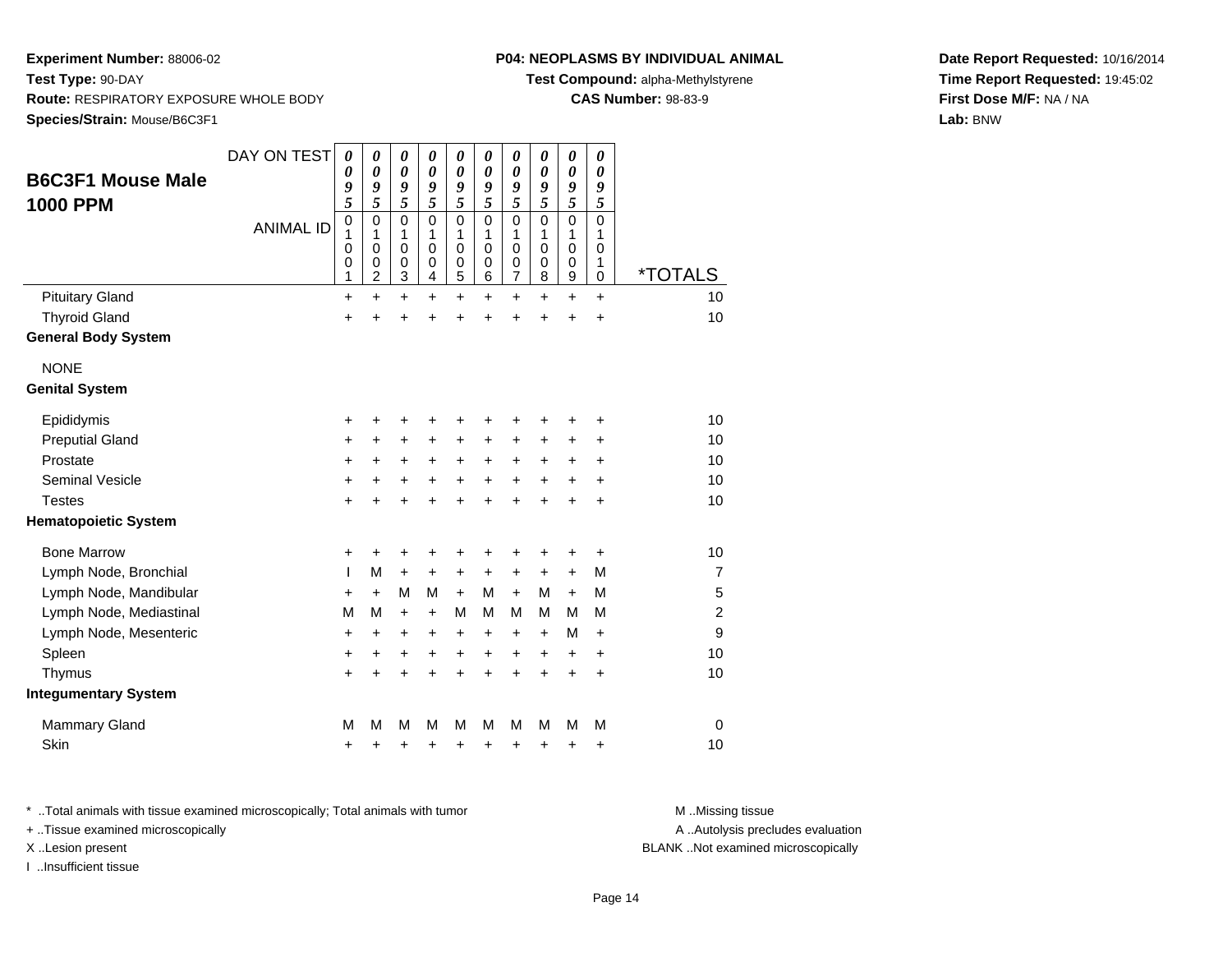**Experiment Number:** 88006-02**Test Type:** 90-DAY**Route:** RESPIRATORY EXPOSURE WHOLE BODY

**Species/Strain:** Mouse/B6C3F1

|  |  | P04: NEOPLASMS BY INDIVIDUAL ANIMAL |  |
|--|--|-------------------------------------|--|
|--|--|-------------------------------------|--|

**Test Compound:** alpha-Methylstyrene

**CAS Number:** 98-83-9

**Date Report Requested:** 10/16/2014**Time Report Requested:** 19:45:02**First Dose M/F:** NA / NA**Lab:** BNW

| <b>B6C3F1 Mouse Male</b>                                    | DAY ON TEST      | 0<br>0<br>9                               | 0<br>0<br>9                          | 0<br>0<br>9                                    | 0<br>0<br>9                                    | 0<br>0<br>9                      | 0<br>0<br>9                                              | 0<br>0<br>9                          | 0<br>0<br>9                          | 0<br>0<br>9                | 0<br>$\boldsymbol{\theta}$<br>9 |                                   |
|-------------------------------------------------------------|------------------|-------------------------------------------|--------------------------------------|------------------------------------------------|------------------------------------------------|----------------------------------|----------------------------------------------------------|--------------------------------------|--------------------------------------|----------------------------|---------------------------------|-----------------------------------|
| <b>1000 PPM</b>                                             | <b>ANIMAL ID</b> | 5<br>$\boldsymbol{0}$<br>1<br>0<br>0<br>1 | 5<br>0<br>1<br>$\mathbf 0$<br>0<br>2 | 5<br>$\mathbf 0$<br>1<br>$\mathbf 0$<br>0<br>3 | 5<br>$\mathbf 0$<br>1<br>$\mathbf 0$<br>0<br>4 | 5<br>0<br>1<br>0<br>0<br>5       | 5<br>$\mathbf 0$<br>1<br>$\mathbf 0$<br>$\mathbf 0$<br>6 | 5<br>$\mathbf 0$<br>1<br>0<br>0<br>7 | 5<br>0<br>1<br>0<br>$\mathbf 0$<br>8 | 5<br>0<br>1<br>0<br>0<br>9 | 5<br>0<br>1<br>0<br>1<br>0      | <i><b>*TOTALS</b></i>             |
| Skin<br><b>Musculoskeletal System</b>                       |                  | $\ddot{}$                                 | $\ddot{}$                            | $\ddot{}$                                      | $\ddot{}$                                      | $\ddot{}$                        | $\ddot{}$                                                | $\ddot{}$                            | $\ddot{}$                            | $\ddot{}$                  | $\ddot{}$                       | 10                                |
| <b>Bone</b><br><b>Nervous System</b>                        |                  | +                                         | +                                    |                                                |                                                |                                  | +                                                        | +                                    | +                                    | +                          | +                               | 10                                |
| <b>Brain</b><br><b>Respiratory System</b>                   |                  | +                                         |                                      |                                                |                                                |                                  | +                                                        | +                                    | +                                    | +                          | ٠                               | 10                                |
| Larynx<br>Lung<br>Nose<br>Trachea                           |                  | +<br>$\ddot{}$<br>$\ddot{}$<br>$\ddot{}$  | ٠<br>$\ddot{}$<br>+<br>+             | $\ddot{}$<br>+<br>$\ddot{}$                    | $\ddot{}$<br>$\ddot{}$<br>÷                    | ٠<br>+<br>$\ddot{}$<br>$\ddot{}$ | +<br>$\ddot{}$<br>+<br>$\ddot{}$                         | +<br>$\ddot{}$<br>+<br>$\ddot{}$     | +<br>+<br>+<br>$\ddot{}$             | +<br>+<br>+<br>+           | +<br>+<br>+<br>+                | 10<br>10<br>10<br>10              |
| <b>Special Senses System</b>                                |                  |                                           |                                      |                                                |                                                |                                  |                                                          |                                      |                                      |                            |                                 |                                   |
| Eye<br><b>Harderian Gland</b><br><b>Urinary System</b>      |                  | +<br>$\ddot{}$                            | ٠                                    |                                                |                                                | ٠                                | +<br>+                                                   | +<br>+                               | +                                    | +                          | +<br>٠                          | 10<br>10                          |
| Kidney<br><b>Urinary Bladder</b><br><b>SYSTEMIC LESIONS</b> |                  | +<br>$\ddot{}$                            |                                      |                                                |                                                | $\ddot{}$                        | +<br>÷                                                   | +<br>$\ddot{}$                       | ٠                                    | +<br>$\ddot{}$             | +<br>+                          | 10<br>10                          |
| Multiple Organ                                              |                  | +                                         |                                      |                                                |                                                |                                  |                                                          |                                      |                                      |                            |                                 | 10<br>*** END OF MALE DATA<br>*** |

\* ..Total animals with tissue examined microscopically; Total animals with tumor **M** . Missing tissue M ..Missing tissue

+ ..Tissue examined microscopically

I ..Insufficient tissue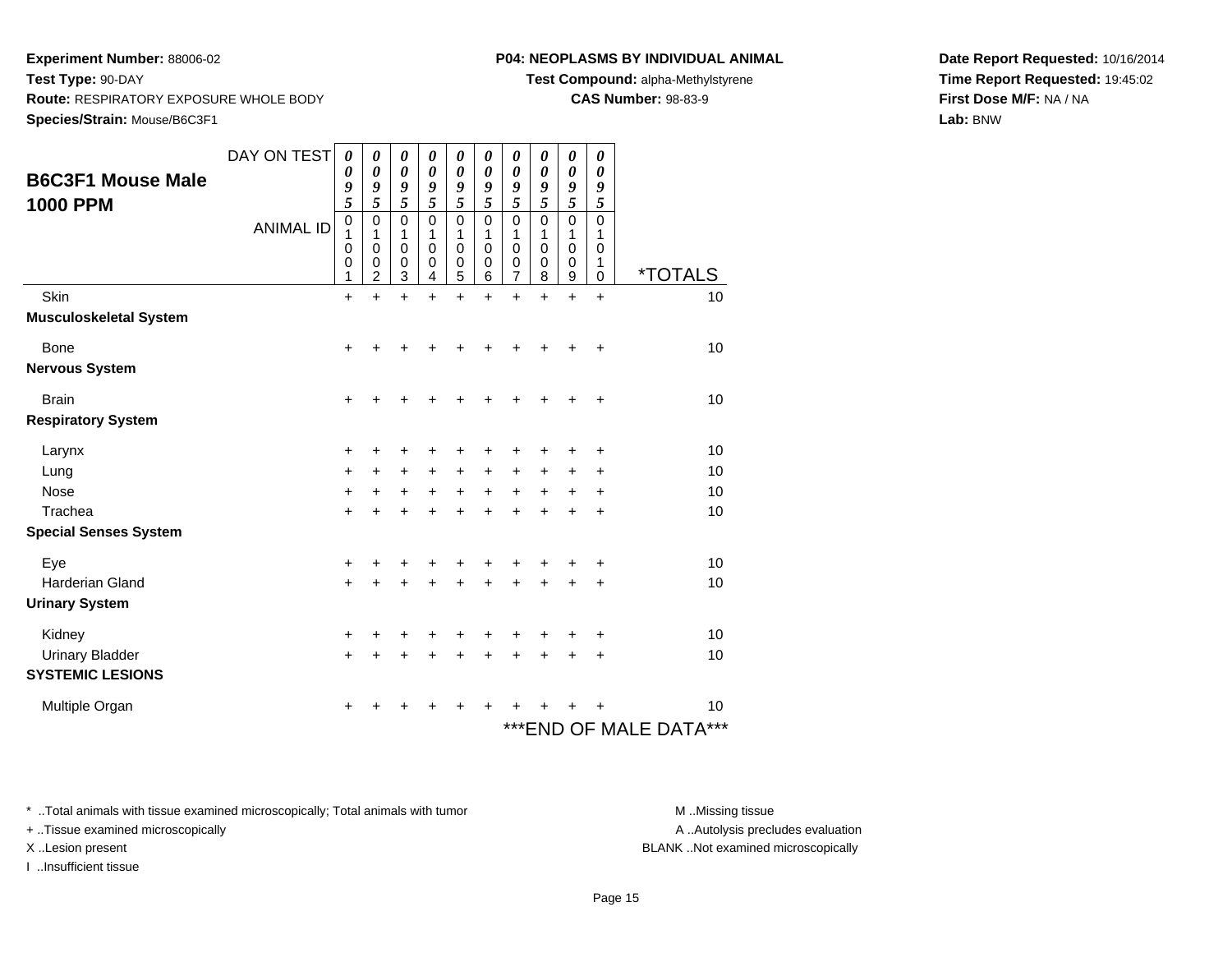# **P04: NEOPLASMS BY INDIVIDUAL ANIMAL**

**Test Compound:** alpha-Methylstyrene

**CAS Number:** 98-83-9

**Date Report Requested:** 10/16/2014**Time Report Requested:** 19:45:02**First Dose M/F:** NA / NA**Lab:** BNW

|                              | DAY ON TEST      | $\boldsymbol{\theta}$ | 0              | 0           | 0           | $\boldsymbol{\theta}$     | $\boldsymbol{\theta}$ | 0                     | 0           | 0           | 0                 |                       |
|------------------------------|------------------|-----------------------|----------------|-------------|-------------|---------------------------|-----------------------|-----------------------|-------------|-------------|-------------------|-----------------------|
| <b>B6C3F1 Mouse Female</b>   |                  | 0                     | 0              | 0           | 0           | $\boldsymbol{\theta}$     | $\boldsymbol{\theta}$ | $\boldsymbol{\theta}$ | 0           | 0           | 0                 |                       |
| <b>CONTROL</b>               |                  | 9<br>6                | 9<br>6         | 9<br>6      | 9<br>6      | 9<br>6                    | 9<br>6                | 9<br>6                | 9<br>6      | 9<br>6      | 9<br>6            |                       |
|                              |                  | $\mathbf 0$           | $\mathbf 0$    | $\mathbf 0$ | $\Omega$    | $\mathbf 0$               | $\Omega$              | $\mathbf 0$           | $\mathbf 0$ | $\mathbf 0$ | $\Omega$          |                       |
|                              | <b>ANIMAL ID</b> | $\mathbf 0$           | $\mathbf 0$    | $\mathbf 0$ | $\mathbf 0$ | $\mathbf 0$               | 0                     | $\mathbf 0$           | $\mathbf 0$ | $\mathbf 0$ | $\Omega$          |                       |
|                              |                  | 1<br>0                | 1<br>0         | 1<br>0      | 1<br>0      | $\mathbf{1}$<br>$\pmb{0}$ | 1<br>0                | 1<br>$\mathbf 0$      | 1<br>0      | 1<br>0      | $\mathbf{1}$<br>1 |                       |
|                              |                  | 1                     | $\overline{2}$ | 3           | 4           | 5                         | 6                     | $\overline{7}$        | 8           | 9           | $\Omega$          | <i><b>*TOTALS</b></i> |
| <b>Alimentary System</b>     |                  |                       |                |             |             |                           |                       |                       |             |             |                   |                       |
| Esophagus                    |                  | +                     | +              | +           | +           | +                         | +                     | +                     | +           | +           | +                 | 10                    |
| Gallbladder                  |                  | +                     | M              | $\ddot{}$   | +           | $\ddot{}$                 | M                     | $\ddot{}$             | +           | +           | +                 | 8                     |
| Intestine Large, Cecum       |                  | +                     | $\ddot{}$      | +           | +           | $\ddot{}$                 | $\ddot{}$             | $\ddot{}$             | $\pm$       | $\ddot{}$   | $\ddot{}$         | 10                    |
| Intestine Large, Colon       |                  | +                     | $\pm$          | +           | +           | $\ddot{}$                 | +                     | +                     | +           | $\ddot{}$   | $\ddot{}$         | 10                    |
| Intestine Large, Rectum      |                  | +                     | +              | +           | $\ddot{}$   | $\ddot{}$                 | $\ddot{}$             | $\ddot{}$             | $\ddot{}$   | $\ddot{}$   | $\ddot{}$         | 10                    |
| Intestine Small, Duodenum    |                  | $\ddot{}$             | $\ddot{}$      | $\ddot{}$   | $\ddot{}$   | $\ddot{}$                 | $+$                   | $\ddot{}$             | $\ddot{}$   | $\ddot{}$   | $\ddot{}$         | 10                    |
| Intestine Small, Ileum       |                  | +                     | $\ddot{}$      | +           | +           | +                         | $\ddot{}$             | $\ddot{}$             | +           | $\ddot{}$   | $\ddot{}$         | 10                    |
| Intestine Small, Jejunum     |                  | +                     | +              | +           | +           | +                         | +                     | +                     | +           | +           | +                 | 10                    |
| Liver                        |                  | $\ddot{}$             | $\ddot{}$      | $\ddot{}$   | $\ddot{}$   | $\ddot{}$                 | $+$                   | $\ddot{}$             | $\ddot{}$   | $\ddot{}$   | $\ddot{}$         | 10                    |
| Pancreas                     |                  | +                     | $\ddot{}$      | $\ddot{}$   | $\ddot{}$   | $\ddot{}$                 | $+$                   | $\ddot{}$             | $\ddot{}$   | +           | +                 | 10                    |
| Salivary Glands              |                  | +                     | $\ddot{}$      | $\ddot{}$   | $\ddot{}$   | $\ddot{}$                 | $\ddot{}$             | $\ddot{}$             | $\ddot{}$   | $\ddot{}$   | $\ddot{}$         | 10                    |
| Stomach, Forestomach         |                  | +                     | +              | +           | +           | $\ddot{}$                 | $\ddot{}$             | $\ddot{}$             | $\ddot{}$   | $\ddot{}$   | $\ddot{}$         | 10                    |
| Stomach, Glandular           |                  | $\ddot{}$             | $\ddot{}$      | $\ddot{}$   | $\ddot{}$   | $\ddot{}$                 |                       | ÷                     | $\ddot{}$   | $\ddot{}$   | $\ddot{}$         | 10                    |
| <b>Cardiovascular System</b> |                  |                       |                |             |             |                           |                       |                       |             |             |                   |                       |
| Heart                        |                  | $\ddot{}$             |                |             |             |                           |                       |                       |             | +           | +                 | 10                    |
| <b>Endocrine System</b>      |                  |                       |                |             |             |                           |                       |                       |             |             |                   |                       |
| <b>Adrenal Cortex</b>        |                  | +                     | +              | +           | +           | +                         |                       | +                     | +           | +           | +                 | 10                    |
| Adrenal Medulla              |                  | ٠                     | +              | +           | +           | $\ddot{}$                 | $\ddot{}$             | +                     | +           | +           | +                 | 10                    |
| Islets, Pancreatic           |                  | +                     | $\ddot{}$      | +           | $\ddot{}$   | $\ddot{}$                 | $\ddot{}$             | $\ddot{}$             | $\ddot{}$   | $\ddot{}$   | $\ddot{}$         | 10                    |
| Parathyroid Gland            |                  | +                     | +              | +           | $\ddot{}$   | $\ddot{}$                 | $\ddot{}$             | $\ddot{}$             | $\ddot{}$   | $\ddot{}$   | +                 | 10                    |

\* ..Total animals with tissue examined microscopically; Total animals with tumor **M** . Missing tissue M ..Missing tissue

+ ..Tissue examined microscopically

I ..Insufficient tissue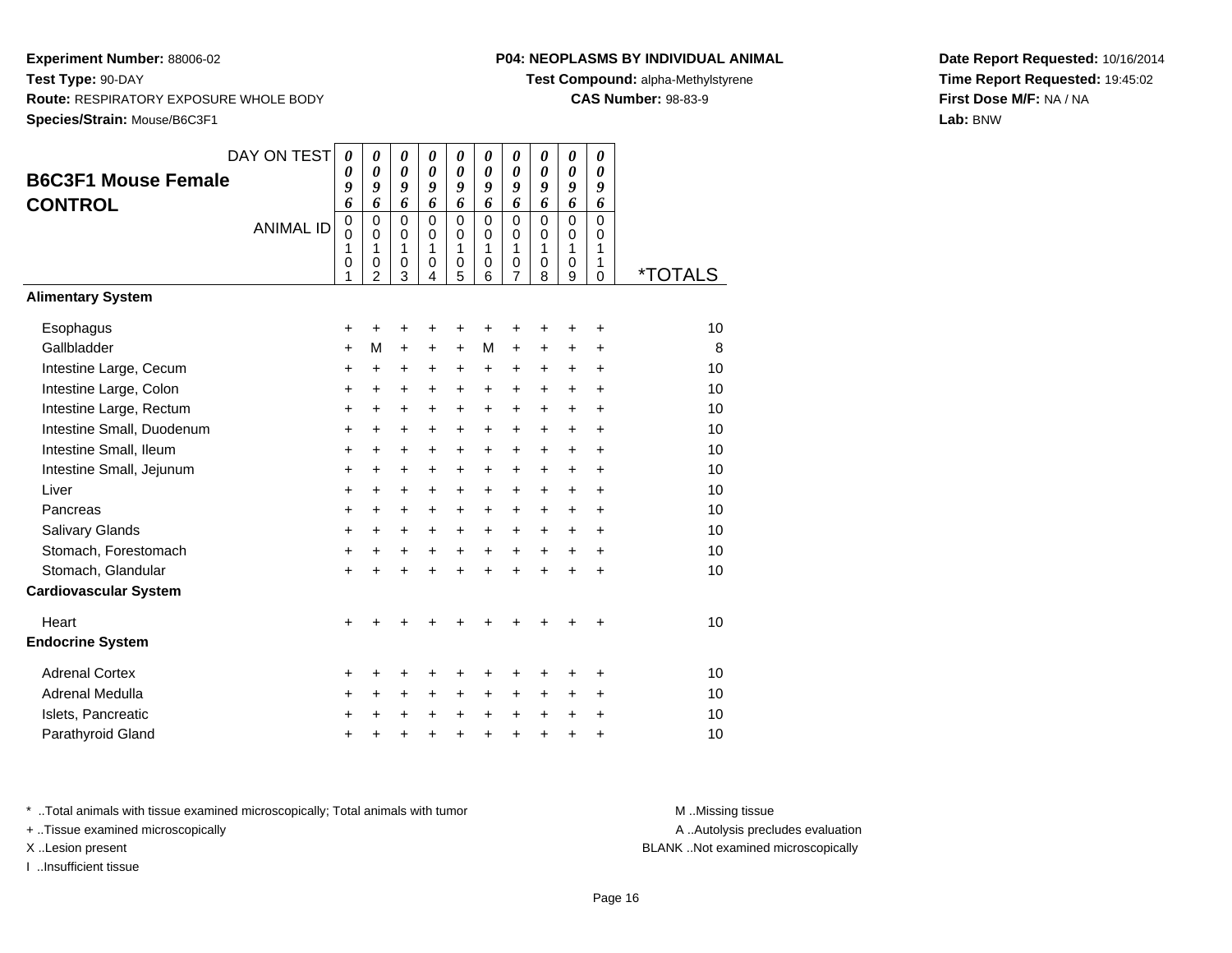# **P04: NEOPLASMS BY INDIVIDUAL ANIMAL**

**Test Compound:** alpha-Methylstyrene

**CAS Number:** 98-83-9

**Date Report Requested:** 10/16/2014**Time Report Requested:** 19:45:02**First Dose M/F:** NA / NA**Lab:** BNW

| <b>B6C3F1 Mouse Female</b><br><b>CONTROL</b><br><b>Pituitary Gland</b> | DAY ON TEST<br><b>ANIMAL ID</b> | 0<br>0<br>9<br>6<br>$\mathbf 0$<br>$\mathbf 0$<br>1<br>0<br>1<br>+ | 0<br>$\boldsymbol{\theta}$<br>9<br>6<br>$\mathbf 0$<br>$\mathbf 0$<br>1<br>$\pmb{0}$<br>$\boldsymbol{2}$<br>$\ddot{}$ | 0<br>$\boldsymbol{\theta}$<br>9<br>6<br>$\mathbf 0$<br>$\Omega$<br>1<br>$\pmb{0}$<br>3<br>$\ddot{}$ | 0<br>$\boldsymbol{\theta}$<br>9<br>6<br>$\mathbf 0$<br>$\Omega$<br>1<br>$\pmb{0}$<br>4<br>$\ddot{}$ | 0<br>$\boldsymbol{\theta}$<br>9<br>6<br>$\mathbf 0$<br>$\mathbf 0$<br>1<br>$\mathbf 0$<br>5<br>$\ddot{}$ | 0<br>$\boldsymbol{\theta}$<br>9<br>6<br>$\mathbf 0$<br>$\Omega$<br>1<br>$\pmb{0}$<br>6<br>$\ddot{}$ | 0<br>$\boldsymbol{\theta}$<br>9<br>6<br>$\mathbf 0$<br>$\mathbf 0$<br>1<br>$\mathbf 0$<br>$\overline{\mathbf{7}}$<br>$\ddot{}$ | 0<br>$\boldsymbol{\theta}$<br>9<br>6<br>$\mathbf 0$<br>$\Omega$<br>1<br>$\mathbf 0$<br>8<br>$\ddot{}$ | 0<br>$\pmb{\theta}$<br>9<br>6<br>$\mathbf 0$<br>$\mathbf 0$<br>1<br>$\mathbf 0$<br>$\boldsymbol{9}$<br>$\ddot{}$ | 0<br>$\boldsymbol{\theta}$<br>9<br>6<br>$\mathbf 0$<br>$\Omega$<br>1<br>1<br>$\mathbf 0$<br>$\ddot{}$ | *TOTALS<br>10    |
|------------------------------------------------------------------------|---------------------------------|--------------------------------------------------------------------|-----------------------------------------------------------------------------------------------------------------------|-----------------------------------------------------------------------------------------------------|-----------------------------------------------------------------------------------------------------|----------------------------------------------------------------------------------------------------------|-----------------------------------------------------------------------------------------------------|--------------------------------------------------------------------------------------------------------------------------------|-------------------------------------------------------------------------------------------------------|------------------------------------------------------------------------------------------------------------------|-------------------------------------------------------------------------------------------------------|------------------|
| <b>Thyroid Gland</b><br><b>General Body System</b>                     |                                 | +                                                                  | +                                                                                                                     | +                                                                                                   | +                                                                                                   | $\ddot{}$                                                                                                |                                                                                                     | $\ddot{}$                                                                                                                      | ÷                                                                                                     | $\ddot{}$                                                                                                        | $\ddot{}$                                                                                             | 10               |
| <b>NONE</b><br><b>Genital System</b>                                   |                                 |                                                                    |                                                                                                                       |                                                                                                     |                                                                                                     |                                                                                                          |                                                                                                     |                                                                                                                                |                                                                                                       |                                                                                                                  |                                                                                                       |                  |
| <b>Clitoral Gland</b>                                                  |                                 | +                                                                  |                                                                                                                       | +                                                                                                   |                                                                                                     | +                                                                                                        |                                                                                                     | M                                                                                                                              |                                                                                                       |                                                                                                                  | ٠                                                                                                     | 9                |
| Ovary                                                                  |                                 | +                                                                  | +                                                                                                                     | +                                                                                                   | $\ddot{}$                                                                                           | $\ddot{}$                                                                                                | $\ddot{}$                                                                                           | $\ddot{}$                                                                                                                      | $\ddot{}$                                                                                             | +                                                                                                                | +                                                                                                     | 10               |
| <b>Uterus</b>                                                          |                                 | $\ddot{}$                                                          |                                                                                                                       | $\ddot{}$                                                                                           | $\ddot{}$                                                                                           | $\ddot{}$                                                                                                |                                                                                                     | $\ddot{}$                                                                                                                      |                                                                                                       | ÷                                                                                                                | $\ddot{}$                                                                                             | 10               |
| <b>Hematopoietic System</b>                                            |                                 |                                                                    |                                                                                                                       |                                                                                                     |                                                                                                     |                                                                                                          |                                                                                                     |                                                                                                                                |                                                                                                       |                                                                                                                  |                                                                                                       |                  |
| <b>Bone Marrow</b>                                                     |                                 | +                                                                  | +                                                                                                                     | +                                                                                                   | +                                                                                                   | +                                                                                                        | +                                                                                                   | +                                                                                                                              | +                                                                                                     | +                                                                                                                | +                                                                                                     | 10               |
| Lymph Node, Bronchial                                                  |                                 | +                                                                  | $+$                                                                                                                   | M                                                                                                   | $\ddot{}$                                                                                           | M                                                                                                        | M                                                                                                   | $\ddot{}$                                                                                                                      | +                                                                                                     | +                                                                                                                | $\ddot{}$                                                                                             | $\overline{7}$   |
| Lymph Node, Mandibular                                                 |                                 | +                                                                  | $\ddot{}$                                                                                                             | $\ddot{}$                                                                                           | $\ddot{}$                                                                                           | M                                                                                                        | $\ddot{}$                                                                                           | $\ddot{}$                                                                                                                      | $\ddot{}$                                                                                             | $\ddot{}$                                                                                                        | +                                                                                                     | $\boldsymbol{9}$ |
| Lymph Node, Mediastinal                                                |                                 | $\ddot{}$                                                          | $+$                                                                                                                   | M                                                                                                   | $\ddot{}$                                                                                           | M                                                                                                        | м                                                                                                   | M                                                                                                                              | M                                                                                                     | $\ddot{}$                                                                                                        | $\ddot{}$                                                                                             | 5                |
| Lymph Node, Mesenteric                                                 |                                 | +                                                                  | $\ddot{}$                                                                                                             | $\ddot{}$                                                                                           | $\ddot{}$                                                                                           | $\ddot{}$                                                                                                | $\ddot{}$                                                                                           | $\ddot{}$                                                                                                                      | +                                                                                                     | +                                                                                                                | +                                                                                                     | 10               |
| Spleen                                                                 |                                 | +                                                                  | +                                                                                                                     | $\ddot{}$                                                                                           | $\ddot{}$                                                                                           | $\ddot{}$                                                                                                | $\ddot{}$                                                                                           | $\ddot{}$                                                                                                                      | $\ddot{}$                                                                                             | $\ddot{}$                                                                                                        | $\ddot{}$                                                                                             | 10               |
| Thymus                                                                 |                                 | $\ddot{}$                                                          | $\ddot{}$                                                                                                             | $\ddot{}$                                                                                           | $\ddot{}$                                                                                           | $\ddot{}$                                                                                                | $\ddot{}$                                                                                           | $\ddot{}$                                                                                                                      | $\ddot{}$                                                                                             | $\ddot{}$                                                                                                        | $\ddot{}$                                                                                             | 10               |
| <b>Integumentary System</b>                                            |                                 |                                                                    |                                                                                                                       |                                                                                                     |                                                                                                     |                                                                                                          |                                                                                                     |                                                                                                                                |                                                                                                       |                                                                                                                  |                                                                                                       |                  |
| <b>Mammary Gland</b>                                                   |                                 | +                                                                  |                                                                                                                       | +                                                                                                   | +                                                                                                   | +                                                                                                        |                                                                                                     | +                                                                                                                              | ٠                                                                                                     | +                                                                                                                | +                                                                                                     | 10               |
| Skin                                                                   |                                 | +                                                                  |                                                                                                                       |                                                                                                     |                                                                                                     |                                                                                                          |                                                                                                     |                                                                                                                                |                                                                                                       |                                                                                                                  | +                                                                                                     | 10               |
| <b>Musculoskeletal System</b>                                          |                                 |                                                                    |                                                                                                                       |                                                                                                     |                                                                                                     |                                                                                                          |                                                                                                     |                                                                                                                                |                                                                                                       |                                                                                                                  |                                                                                                       |                  |

\* ..Total animals with tissue examined microscopically; Total animals with tumor **M** . Missing tissue M ..Missing tissue

+ ..Tissue examined microscopically

I ..Insufficient tissue

A ..Autolysis precludes evaluation

X ..Lesion present BLANK ..Not examined microscopically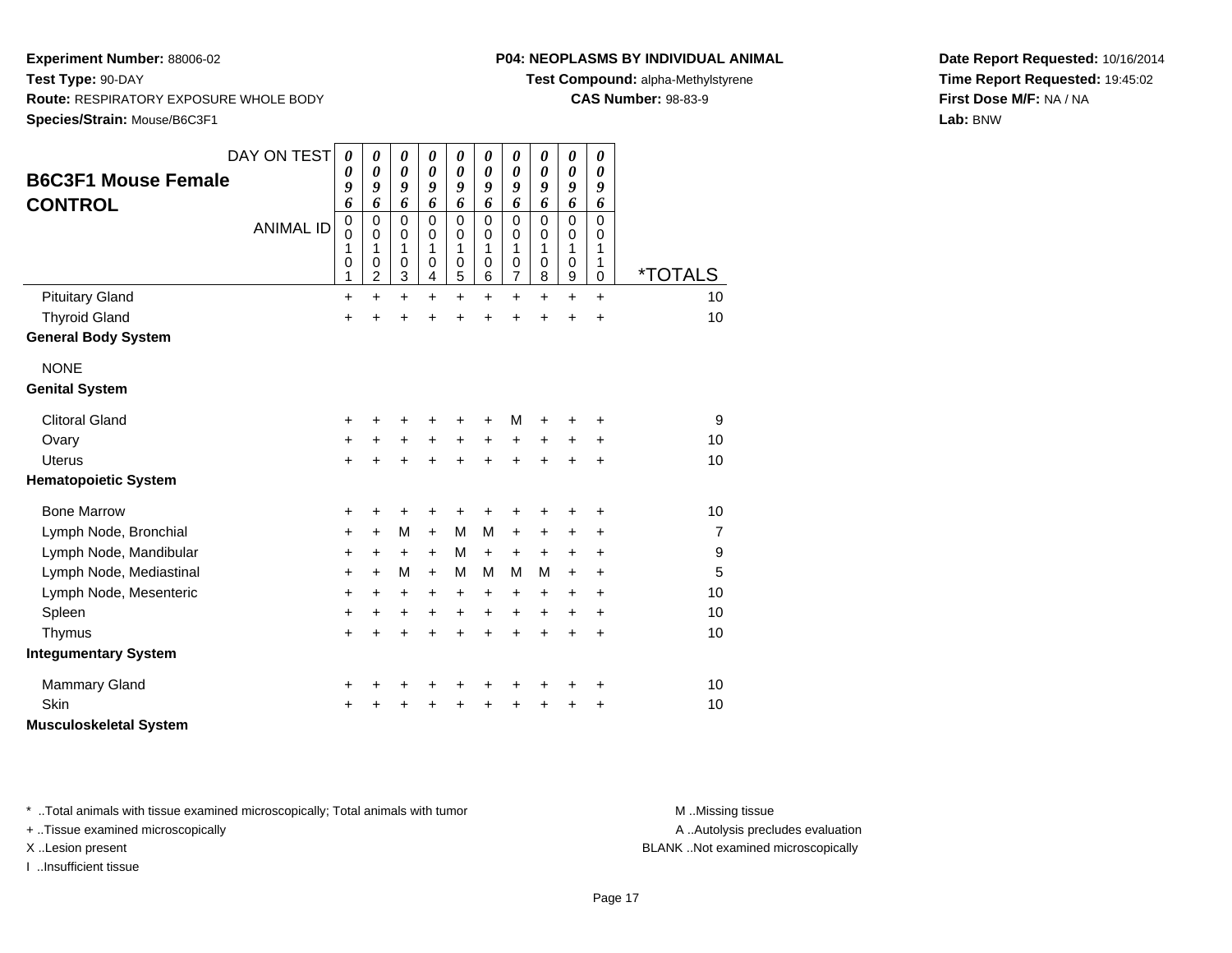# **P04: NEOPLASMS BY INDIVIDUAL ANIMAL**

**Test Compound:** alpha-Methylstyrene

**CAS Number:** 98-83-9

**Date Report Requested:** 10/16/2014**Time Report Requested:** 19:45:02**First Dose M/F:** NA / NA**Lab:** BNW

| <b>B6C3F1 Mouse Female</b><br><b>CONTROL</b> | DAY ON TEST<br><b>ANIMAL ID</b> | 0<br>0<br>9<br>6<br>$\mathbf 0$<br>$\mathbf 0$<br>1<br>$\mathbf 0$<br>1 | 0<br>0<br>9<br>6<br>0<br>$\mathbf 0$<br>1<br>0<br>$\overline{2}$ | 0<br>0<br>9<br>6<br>0<br>$\pmb{0}$<br>1<br>0<br>3 | 0<br>$\boldsymbol{\theta}$<br>9<br>6<br>$\mathbf 0$<br>0<br>1<br>0<br>4 | $\boldsymbol{\theta}$<br>$\boldsymbol{\theta}$<br>9<br>6<br>$\mathbf 0$<br>$\mathbf 0$<br>1<br>0<br>5 | 0<br>0<br>9<br>6<br>0<br>0<br>1<br>0<br>6 | 0<br>$\pmb{\theta}$<br>9<br>6<br>0<br>0<br>1<br>0<br>$\overline{7}$ | 0<br>0<br>9<br>6<br>$\mathbf 0$<br>0<br>1<br>0<br>8 | 0<br>$\boldsymbol{\theta}$<br>9<br>6<br>0<br>0<br>1<br>0<br>9 | 0<br>$\boldsymbol{\theta}$<br>9<br>6<br>$\mathbf 0$<br>0<br>1<br>1<br>0 | <i><b>*TOTALS</b></i> |
|----------------------------------------------|---------------------------------|-------------------------------------------------------------------------|------------------------------------------------------------------|---------------------------------------------------|-------------------------------------------------------------------------|-------------------------------------------------------------------------------------------------------|-------------------------------------------|---------------------------------------------------------------------|-----------------------------------------------------|---------------------------------------------------------------|-------------------------------------------------------------------------|-----------------------|
| <b>Bone</b>                                  |                                 | $\ddot{}$                                                               | $\ddot{}$                                                        | $\ddot{}$                                         | $\ddot{}$                                                               | $\ddot{}$                                                                                             | $\ddot{}$                                 | $\ddot{}$                                                           | $\ddot{}$                                           | $\ddot{}$                                                     | $\ddot{}$                                                               | 10                    |
| <b>Nervous System</b>                        |                                 |                                                                         |                                                                  |                                                   |                                                                         |                                                                                                       |                                           |                                                                     |                                                     |                                                               |                                                                         |                       |
| <b>Brain</b>                                 |                                 | $\ddot{}$                                                               |                                                                  |                                                   |                                                                         |                                                                                                       |                                           |                                                                     |                                                     |                                                               | $\ddot{}$                                                               | 10                    |
| <b>Respiratory System</b>                    |                                 |                                                                         |                                                                  |                                                   |                                                                         |                                                                                                       |                                           |                                                                     |                                                     |                                                               |                                                                         |                       |
| Larynx                                       |                                 | +                                                                       |                                                                  | +                                                 |                                                                         |                                                                                                       |                                           |                                                                     |                                                     |                                                               | +                                                                       | 10                    |
| Lung                                         |                                 | $\ddot{}$                                                               | +                                                                | +                                                 | $\ddot{}$                                                               | $\ddot{}$                                                                                             | $\pm$                                     | $\pm$                                                               | +                                                   | +                                                             | +                                                                       | 10                    |
| <b>Nose</b>                                  |                                 | $\ddot{}$                                                               | +                                                                | +                                                 | $\ddot{}$                                                               | $\ddot{}$                                                                                             | $\ddot{}$                                 | $+$                                                                 | $\ddot{}$                                           | $\ddot{}$                                                     | $\ddot{}$                                                               | 10                    |
| Trachea                                      |                                 | $\ddot{}$                                                               |                                                                  | $\ddot{}$                                         | $\ddot{}$                                                               | $\ddot{}$                                                                                             | $\ddot{}$                                 | +                                                                   |                                                     |                                                               | +                                                                       | 10                    |
| <b>Special Senses System</b>                 |                                 |                                                                         |                                                                  |                                                   |                                                                         |                                                                                                       |                                           |                                                                     |                                                     |                                                               |                                                                         |                       |
| Eye                                          |                                 | +                                                                       |                                                                  |                                                   |                                                                         |                                                                                                       |                                           |                                                                     |                                                     |                                                               | +                                                                       | 10                    |
| <b>Harderian Gland</b>                       |                                 | $\ddot{}$                                                               |                                                                  | +                                                 | ÷                                                                       | +                                                                                                     | +                                         | +                                                                   | +                                                   | +                                                             | +                                                                       | 10                    |
| <b>Urinary System</b>                        |                                 |                                                                         |                                                                  |                                                   |                                                                         |                                                                                                       |                                           |                                                                     |                                                     |                                                               |                                                                         |                       |
| Kidney                                       |                                 | +                                                                       |                                                                  | +                                                 |                                                                         |                                                                                                       |                                           |                                                                     |                                                     |                                                               | +                                                                       | 10                    |
| <b>Urinary Bladder</b>                       |                                 | $\ddot{}$                                                               |                                                                  | +                                                 | ÷                                                                       | $\ddot{}$                                                                                             | +                                         | +                                                                   | +                                                   | +                                                             | $\ddot{}$                                                               | 10                    |
| <b>SYSTEMIC LESIONS</b>                      |                                 |                                                                         |                                                                  |                                                   |                                                                         |                                                                                                       |                                           |                                                                     |                                                     |                                                               |                                                                         |                       |
| Multiple Organ                               |                                 |                                                                         |                                                                  |                                                   |                                                                         |                                                                                                       |                                           |                                                                     |                                                     |                                                               | +                                                                       | 10                    |

\* ..Total animals with tissue examined microscopically; Total animals with tumor **M** . Missing tissue M ..Missing tissue

+ ..Tissue examined microscopically

I ..Insufficient tissue

A ..Autolysis precludes evaluation

X ..Lesion present BLANK ..Not examined microscopically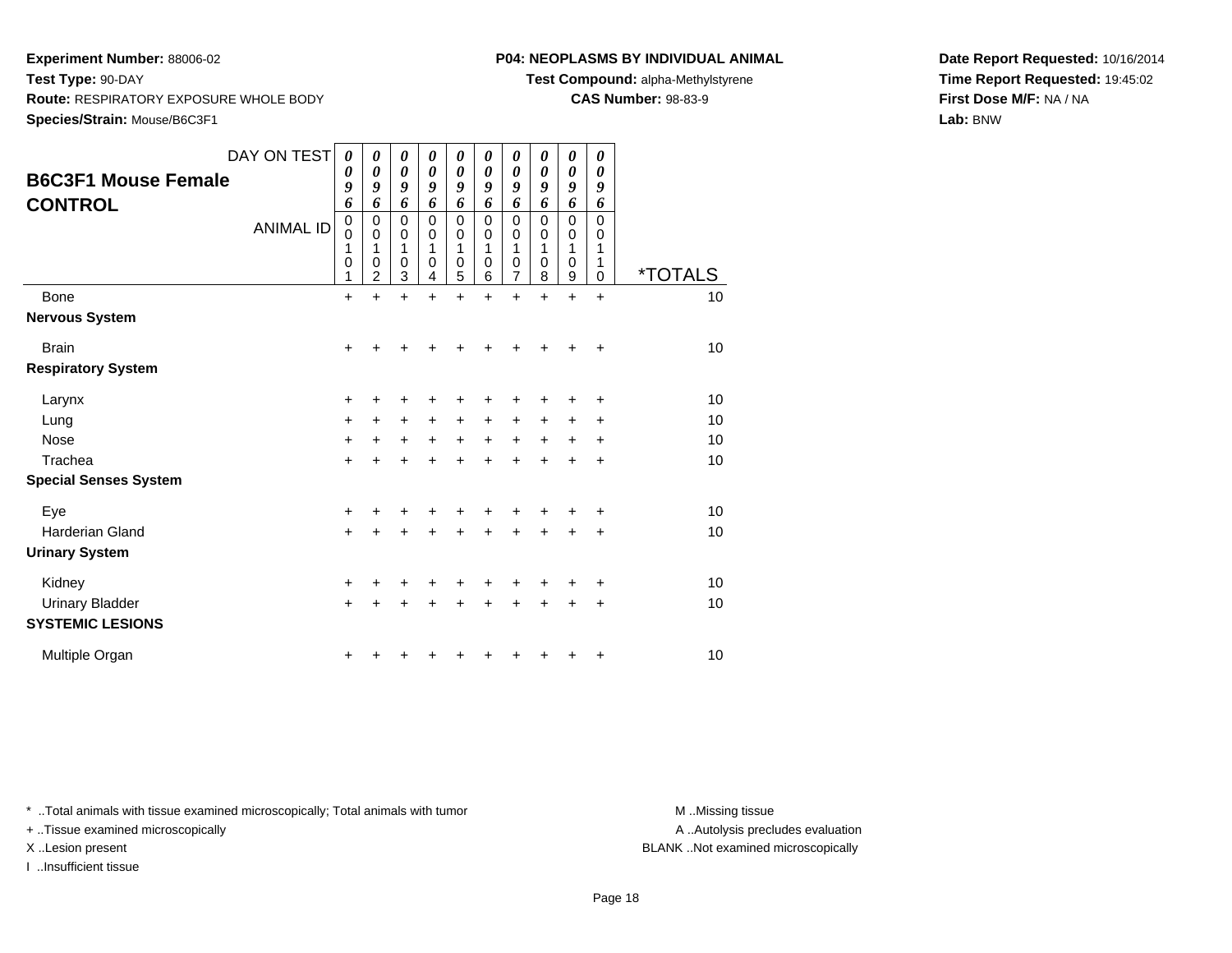#### **P04: NEOPLASMS BY INDIVIDUAL ANIMAL**

**Test Compound:** alpha-Methylstyrene

**CAS Number:** 98-83-9

**Date Report Requested:** 10/16/2014**Time Report Requested:** 19:45:02**First Dose M/F:** NA / NA**Lab:** BNW

| <b>B6C3F1 Mouse Female</b>                                                     | DAY ON TEST      | $\boldsymbol{\theta}$<br>0<br>$\boldsymbol{g}$                  | $\pmb{\theta}$<br>0<br>$\boldsymbol{g}$                                         | $\pmb{\theta}$<br>$\boldsymbol{\theta}$<br>$\boldsymbol{g}$ | 0<br>0<br>9                                       | $\pmb{\theta}$<br>0<br>9                              | 0<br>0<br>9                                | $\pmb{\theta}$<br>$\boldsymbol{\theta}$<br>9                      | 0<br>0<br>9                        | $\pmb{\theta}$<br>$\boldsymbol{\theta}$<br>$\boldsymbol{g}$                      | $\boldsymbol{\theta}$<br>$\boldsymbol{\theta}$<br>$\boldsymbol{g}$  |                       |
|--------------------------------------------------------------------------------|------------------|-----------------------------------------------------------------|---------------------------------------------------------------------------------|-------------------------------------------------------------|---------------------------------------------------|-------------------------------------------------------|--------------------------------------------|-------------------------------------------------------------------|------------------------------------|----------------------------------------------------------------------------------|---------------------------------------------------------------------|-----------------------|
| <b>75 PPM</b>                                                                  | <b>ANIMAL ID</b> | 6<br>$\pmb{0}$<br>$\mathbf 0$<br>$\mathbf{3}$<br>$\pmb{0}$<br>1 | 6<br>0<br>$\pmb{0}$<br>$\ensuremath{\mathsf{3}}$<br>$\pmb{0}$<br>$\overline{c}$ | 6<br>$\pmb{0}$<br>0<br>$\mathbf{3}$<br>$\pmb{0}$<br>3       | 6<br>$\mathsf 0$<br>0<br>3<br>0<br>$\overline{4}$ | 6<br>$\mathsf 0$<br>0<br>$\sqrt{3}$<br>$\pmb{0}$<br>5 | 6<br>$\pmb{0}$<br>0<br>3<br>$\pmb{0}$<br>6 | 6<br>$\mathbf 0$<br>$\mathbf 0$<br>$\mathbf{3}$<br>$\pmb{0}$<br>7 | 6<br>$\pmb{0}$<br>0<br>3<br>0<br>8 | 6<br>$\pmb{0}$<br>$\mathbf 0$<br>$\mathbf{3}$<br>$\mathbf 0$<br>$\boldsymbol{9}$ | 6<br>$\mathbf 0$<br>$\mathbf 0$<br>$\mathbf{3}$<br>1<br>$\mathbf 0$ | <i><b>*TOTALS</b></i> |
| <b>Alimentary System</b>                                                       |                  |                                                                 |                                                                                 |                                                             |                                                   |                                                       |                                            |                                                                   |                                    |                                                                                  |                                                                     |                       |
| Liver<br><b>Cardiovascular System</b>                                          |                  | ÷                                                               |                                                                                 |                                                             |                                                   |                                                       | +                                          | +                                                                 | ÷                                  | +                                                                                | $\ddot{}$                                                           | 10                    |
| <b>NONE</b><br><b>Endocrine System</b>                                         |                  |                                                                 |                                                                                 |                                                             |                                                   |                                                       |                                            |                                                                   |                                    |                                                                                  |                                                                     |                       |
| <b>NONE</b><br><b>General Body System</b>                                      |                  |                                                                 |                                                                                 |                                                             |                                                   |                                                       |                                            |                                                                   |                                    |                                                                                  |                                                                     |                       |
| <b>NONE</b><br><b>Genital System</b>                                           |                  |                                                                 |                                                                                 |                                                             |                                                   |                                                       |                                            |                                                                   |                                    |                                                                                  |                                                                     |                       |
| <b>NONE</b><br><b>Hematopoietic System</b>                                     |                  |                                                                 |                                                                                 |                                                             |                                                   |                                                       |                                            |                                                                   |                                    |                                                                                  |                                                                     |                       |
| <b>NONE</b><br><b>Integumentary System</b>                                     |                  |                                                                 |                                                                                 |                                                             |                                                   |                                                       |                                            |                                                                   |                                    |                                                                                  |                                                                     |                       |
| <b>NONE</b><br><b>Musculoskeletal System</b>                                   |                  |                                                                 |                                                                                 |                                                             |                                                   |                                                       |                                            |                                                                   |                                    |                                                                                  |                                                                     |                       |
| <b>NONE</b><br><b>Nervous System</b>                                           |                  |                                                                 |                                                                                 |                                                             |                                                   |                                                       |                                            |                                                                   |                                    |                                                                                  |                                                                     |                       |
| <b>NONE</b>                                                                    |                  |                                                                 |                                                                                 |                                                             |                                                   |                                                       |                                            |                                                                   |                                    |                                                                                  |                                                                     |                       |
| * Total animals with tissue examined microscopically; Total animals with tumor |                  |                                                                 |                                                                                 |                                                             |                                                   |                                                       |                                            |                                                                   |                                    |                                                                                  |                                                                     | M Missing tissue      |

+ ..Tissue examined microscopically

I ..Insufficient tissue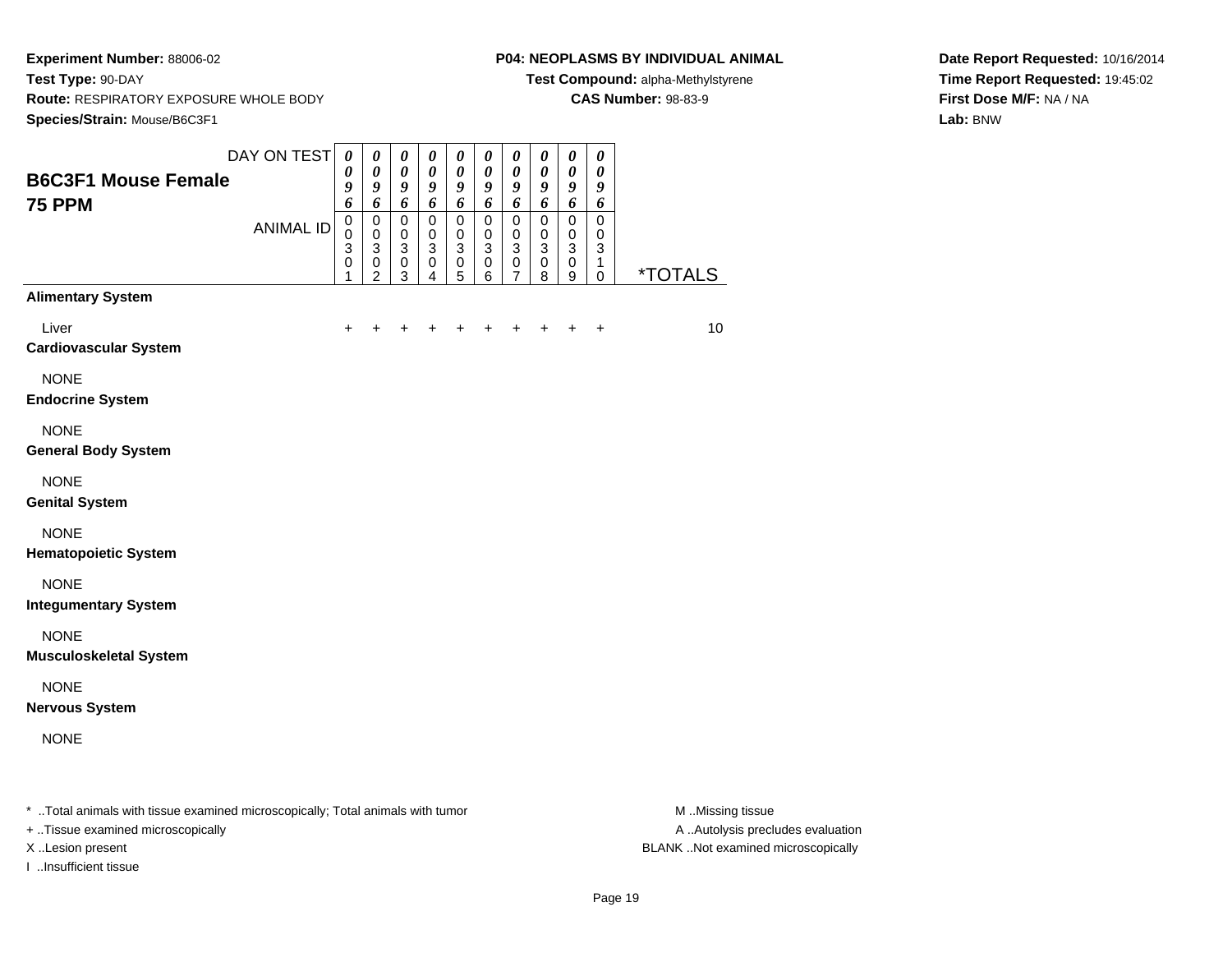# **P04: NEOPLASMS BY INDIVIDUAL ANIMAL**

**Test Compound:** alpha-Methylstyrene

**CAS Number:** 98-83-9

**Date Report Requested:** 10/16/2014**Time Report Requested:** 19:45:02**First Dose M/F:** NA / NA**Lab:** BNW

| <b>B6C3F1 Mouse Female</b><br><b>75 PPM</b>                                      | DAY ON TEST<br><b>ANIMAL ID</b> | 0<br>0<br>9<br>6<br>0<br>0<br>3<br>0 | 0<br>0<br>9<br>6<br>$\mathbf 0$<br>$\pmb{0}$<br>3<br>$\mathbf 0$<br>2 | 0<br>$\boldsymbol{\theta}$<br>9<br>6<br>$\mathbf 0$<br>$\boldsymbol{0}$<br>3<br>$\mathbf 0$<br>3 | 0<br>$\theta$<br>9<br>6<br>0<br>$\mathbf 0$<br>3<br>0<br>4 | 0<br>$\boldsymbol{\theta}$<br>9<br>6<br>$\mathbf 0$<br>$\mathbf 0$<br>$\mathbf{3}$<br>$\pmb{0}$<br>5 | 0<br>$\boldsymbol{\theta}$<br>$\boldsymbol{g}$<br>6<br>0<br>$\mathbf 0$<br>3<br>$\Omega$<br>6 | 0<br>$\boldsymbol{\theta}$<br>9<br>6<br>$\mathbf 0$<br>$\pmb{0}$<br>$\ensuremath{\mathsf{3}}$<br>$\mathbf 0$<br>7 | 0<br>0<br>9<br>6<br>0<br>$\mathbf 0$<br>3<br>$\mathbf 0$<br>8 | 0<br>0<br>9<br>6<br>$\mathbf 0$<br>$\mathbf 0$<br>3<br>$\mathbf 0$<br>9 | 0<br>0<br>9<br>6<br>$\Omega$<br>0<br>3<br>$\Omega$ | <i><b>*TOTALS</b></i> |
|----------------------------------------------------------------------------------|---------------------------------|--------------------------------------|-----------------------------------------------------------------------|--------------------------------------------------------------------------------------------------|------------------------------------------------------------|------------------------------------------------------------------------------------------------------|-----------------------------------------------------------------------------------------------|-------------------------------------------------------------------------------------------------------------------|---------------------------------------------------------------|-------------------------------------------------------------------------|----------------------------------------------------|-----------------------|
| <b>Respiratory System</b><br>Nose<br><b>Special Senses System</b><br><b>NONE</b> |                                 | $\ddot{}$                            | $\ddot{}$                                                             | $\ddot{}$                                                                                        | +                                                          | $\ddot{}$                                                                                            | $\ddot{}$                                                                                     | $+$                                                                                                               | $+$                                                           | $\pm$                                                                   | $+$                                                | 10                    |
| <b>Urinary System</b><br><b>NONE</b><br><b>SYSTEMIC LESIONS</b>                  |                                 |                                      |                                                                       |                                                                                                  |                                                            |                                                                                                      |                                                                                               |                                                                                                                   |                                                               |                                                                         |                                                    |                       |
| Multiple Organ                                                                   |                                 | ÷                                    |                                                                       |                                                                                                  |                                                            |                                                                                                      |                                                                                               |                                                                                                                   |                                                               |                                                                         | ÷                                                  | 10                    |

\* ..Total animals with tissue examined microscopically; Total animals with tumor **M** . Missing tissue M ..Missing tissue

+ ..Tissue examined microscopically

I ..Insufficient tissue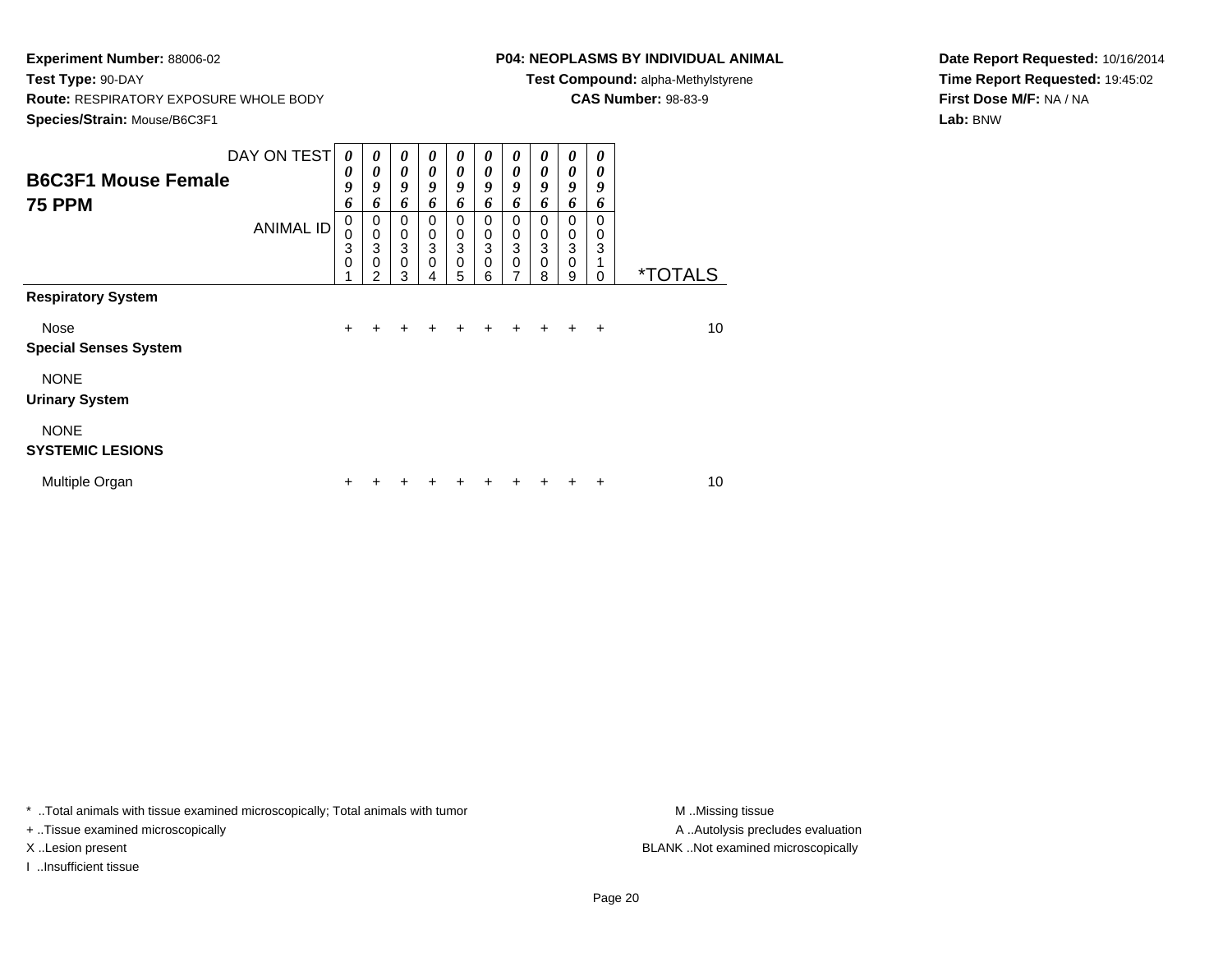#### **P04: NEOPLASMS BY INDIVIDUAL ANIMAL**

**Test Compound:** alpha-Methylstyrene

**CAS Number:** 98-83-9

**Date Report Requested:** 10/16/2014**Time Report Requested:** 19:45:03**First Dose M/F:** NA / NA**Lab:** BNW

| <b>B6C3F1 Mouse Female</b>                                                     | DAY ON TEST $\theta$ | $\boldsymbol{\theta}$<br>9         | 0<br>$\boldsymbol{\theta}$<br>9<br>6         | 0<br>$\pmb{\theta}$<br>9<br>6           | 0<br>$\pmb{\theta}$<br>9             | 0<br>0<br>$\boldsymbol{g}$                                    | $\boldsymbol{\theta}$<br>$\pmb{\theta}$<br>9           | 0<br>$\pmb{\theta}$<br>$\boldsymbol{9}$<br>6    | 0<br>0<br>9<br>6                      | $\boldsymbol{\theta}$<br>$\pmb{\theta}$<br>$\boldsymbol{g}$         | 0<br>$\boldsymbol{\theta}$<br>9<br>6      |                       |
|--------------------------------------------------------------------------------|----------------------|------------------------------------|----------------------------------------------|-----------------------------------------|--------------------------------------|---------------------------------------------------------------|--------------------------------------------------------|-------------------------------------------------|---------------------------------------|---------------------------------------------------------------------|-------------------------------------------|-----------------------|
| <b>150 PPM</b>                                                                 | <b>ANIMAL ID</b>     | 6<br>$\pmb{0}$<br>0<br>5<br>0<br>1 | $\mathbf 0$<br>0<br>5<br>0<br>$\overline{c}$ | $\mathbf 0$<br>0<br>5<br>$\pmb{0}$<br>3 | 6<br>$\mathbf 0$<br>0<br>5<br>0<br>4 | 6<br>$\mathbf 0$<br>$\mathbf 0$<br>$\sqrt{5}$<br>$\,0\,$<br>5 | 6<br>$\mathbf 0$<br>$\mathbf 0$<br>5<br>$\pmb{0}$<br>6 | $\mathbf 0$<br>$\mathbf 0$<br>5<br>$\,0\,$<br>7 | $\mathbf 0$<br>0<br>5<br>$\,0\,$<br>8 | 6<br>$\mathbf 0$<br>$\mathbf 0$<br>$\overline{5}$<br>$\pmb{0}$<br>9 | $\mathbf 0$<br>0<br>5<br>1<br>$\mathbf 0$ | <i><b>*TOTALS</b></i> |
| <b>Alimentary System</b>                                                       |                      |                                    |                                              |                                         |                                      |                                                               |                                                        |                                                 |                                       |                                                                     |                                           |                       |
| Liver<br><b>Cardiovascular System</b>                                          |                      | +                                  |                                              | +                                       | +                                    | ٠                                                             | +                                                      | +                                               | +                                     | $\pm$                                                               | $\ddot{}$                                 | 10                    |
| <b>NONE</b><br><b>Endocrine System</b>                                         |                      |                                    |                                              |                                         |                                      |                                                               |                                                        |                                                 |                                       |                                                                     |                                           |                       |
| <b>NONE</b><br><b>General Body System</b>                                      |                      |                                    |                                              |                                         |                                      |                                                               |                                                        |                                                 |                                       |                                                                     |                                           |                       |
| <b>NONE</b><br><b>Genital System</b>                                           |                      |                                    |                                              |                                         |                                      |                                                               |                                                        |                                                 |                                       |                                                                     |                                           |                       |
| <b>NONE</b><br><b>Hematopoietic System</b>                                     |                      |                                    |                                              |                                         |                                      |                                                               |                                                        |                                                 |                                       |                                                                     |                                           |                       |
| <b>NONE</b><br><b>Integumentary System</b>                                     |                      |                                    |                                              |                                         |                                      |                                                               |                                                        |                                                 |                                       |                                                                     |                                           |                       |
| <b>NONE</b><br><b>Musculoskeletal System</b>                                   |                      |                                    |                                              |                                         |                                      |                                                               |                                                        |                                                 |                                       |                                                                     |                                           |                       |
| <b>NONE</b><br><b>Nervous System</b>                                           |                      |                                    |                                              |                                         |                                      |                                                               |                                                        |                                                 |                                       |                                                                     |                                           |                       |
| <b>NONE</b>                                                                    |                      |                                    |                                              |                                         |                                      |                                                               |                                                        |                                                 |                                       |                                                                     |                                           |                       |
| * Total animals with tissue examined microscopically; Total animals with tumor |                      |                                    |                                              |                                         |                                      |                                                               |                                                        |                                                 |                                       |                                                                     |                                           | M Missing tissue      |

+ ..Tissue examined microscopically

I ..Insufficient tissue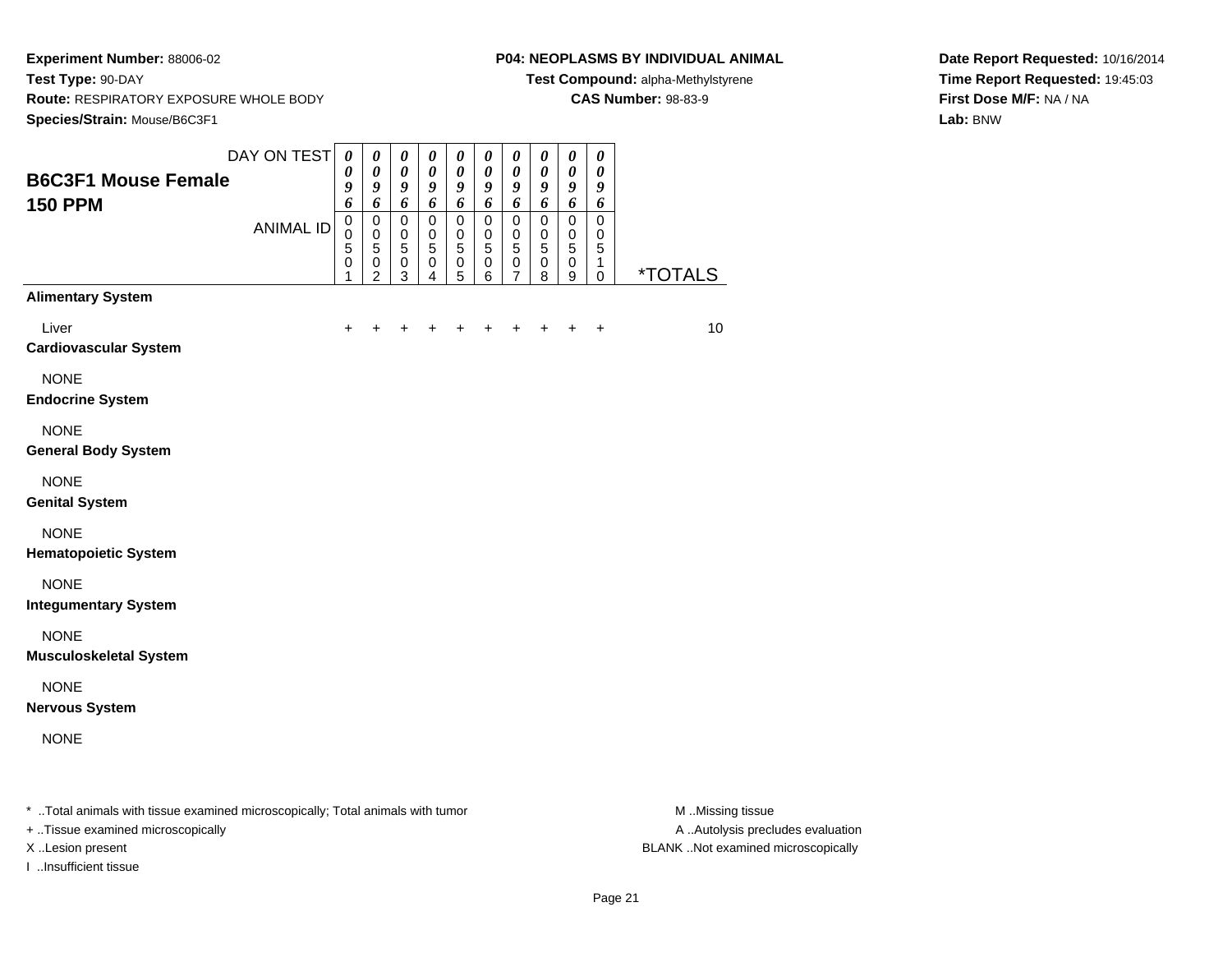# **P04: NEOPLASMS BY INDIVIDUAL ANIMAL**

**Test Compound:** alpha-Methylstyrene

**CAS Number:** 98-83-9

**Date Report Requested:** 10/16/2014**Time Report Requested:** 19:45:03**First Dose M/F:** NA / NA**Lab:** BNW

| <b>B6C3F1 Mouse Female</b><br><b>150 PPM</b>                      | DAY ON TEST<br><b>ANIMAL ID</b> | 0<br>0<br>9<br>6<br>$\boldsymbol{0}$<br>0<br>5<br>$\mathbf 0$ | 0<br>0<br>9<br>6<br>$\pmb{0}$<br>$\pmb{0}$<br>5<br>0<br>$\mathfrak{p}$ | $\boldsymbol{\theta}$<br>$\boldsymbol{\theta}$<br>9<br>6<br>$\mathbf 0$<br>$\pmb{0}$<br>5<br>$\mathbf 0$<br>3 | $\boldsymbol{\theta}$<br>0<br>9<br>6<br>$\mathbf 0$<br>$\mathbf 0$<br>5<br>$\mathbf 0$<br>4 | $\boldsymbol{\theta}$<br>$\boldsymbol{\theta}$<br>9<br>6<br>$\mathbf 0$<br>$\mathbf 0$<br>$\overline{5}$<br>$\mathbf 0$<br>5 | 0<br>0<br>9<br>6<br>0<br>$\pmb{0}$<br>5<br>$\mathbf 0$<br>6 | $\boldsymbol{\theta}$<br>$\boldsymbol{\theta}$<br>9<br>6<br>$\mathbf 0$<br>$\,0\,$<br>5<br>$\mathbf 0$<br>7 | $\boldsymbol{\theta}$<br>$\boldsymbol{\theta}$<br>9<br>6<br>$\Omega$<br>$\mathbf 0$<br>5<br>$\mathbf 0$<br>8 | $\boldsymbol{\theta}$<br>0<br>9<br>6<br>$\mathbf 0$<br>$\boldsymbol{0}$<br>5<br>$\mathbf 0$<br>9 | 0<br>0<br>9<br>6<br>$\Omega$<br>0<br>5<br>$\Omega$ | <i><b>*TOTALS</b></i> |
|-------------------------------------------------------------------|---------------------------------|---------------------------------------------------------------|------------------------------------------------------------------------|---------------------------------------------------------------------------------------------------------------|---------------------------------------------------------------------------------------------|------------------------------------------------------------------------------------------------------------------------------|-------------------------------------------------------------|-------------------------------------------------------------------------------------------------------------|--------------------------------------------------------------------------------------------------------------|--------------------------------------------------------------------------------------------------|----------------------------------------------------|-----------------------|
| <b>Respiratory System</b><br>Nose<br><b>Special Senses System</b> |                                 | $\ddot{}$                                                     | $\ddot{}$                                                              | $\ddot{}$                                                                                                     | +                                                                                           | $+$                                                                                                                          | $\ddot{}$                                                   | $+$                                                                                                         | $+$                                                                                                          | $+$                                                                                              | $\ddot{}$                                          | 10                    |
| <b>NONE</b><br><b>Urinary System</b>                              |                                 |                                                               |                                                                        |                                                                                                               |                                                                                             |                                                                                                                              |                                                             |                                                                                                             |                                                                                                              |                                                                                                  |                                                    |                       |
| <b>NONE</b><br><b>SYSTEMIC LESIONS</b>                            |                                 |                                                               |                                                                        |                                                                                                               |                                                                                             |                                                                                                                              |                                                             |                                                                                                             |                                                                                                              |                                                                                                  |                                                    |                       |
| Multiple Organ                                                    |                                 | +                                                             |                                                                        |                                                                                                               |                                                                                             |                                                                                                                              |                                                             |                                                                                                             |                                                                                                              |                                                                                                  | ÷                                                  | 10                    |

\* ..Total animals with tissue examined microscopically; Total animals with tumor **M** . Missing tissue M ..Missing tissue

+ ..Tissue examined microscopically

I ..Insufficient tissue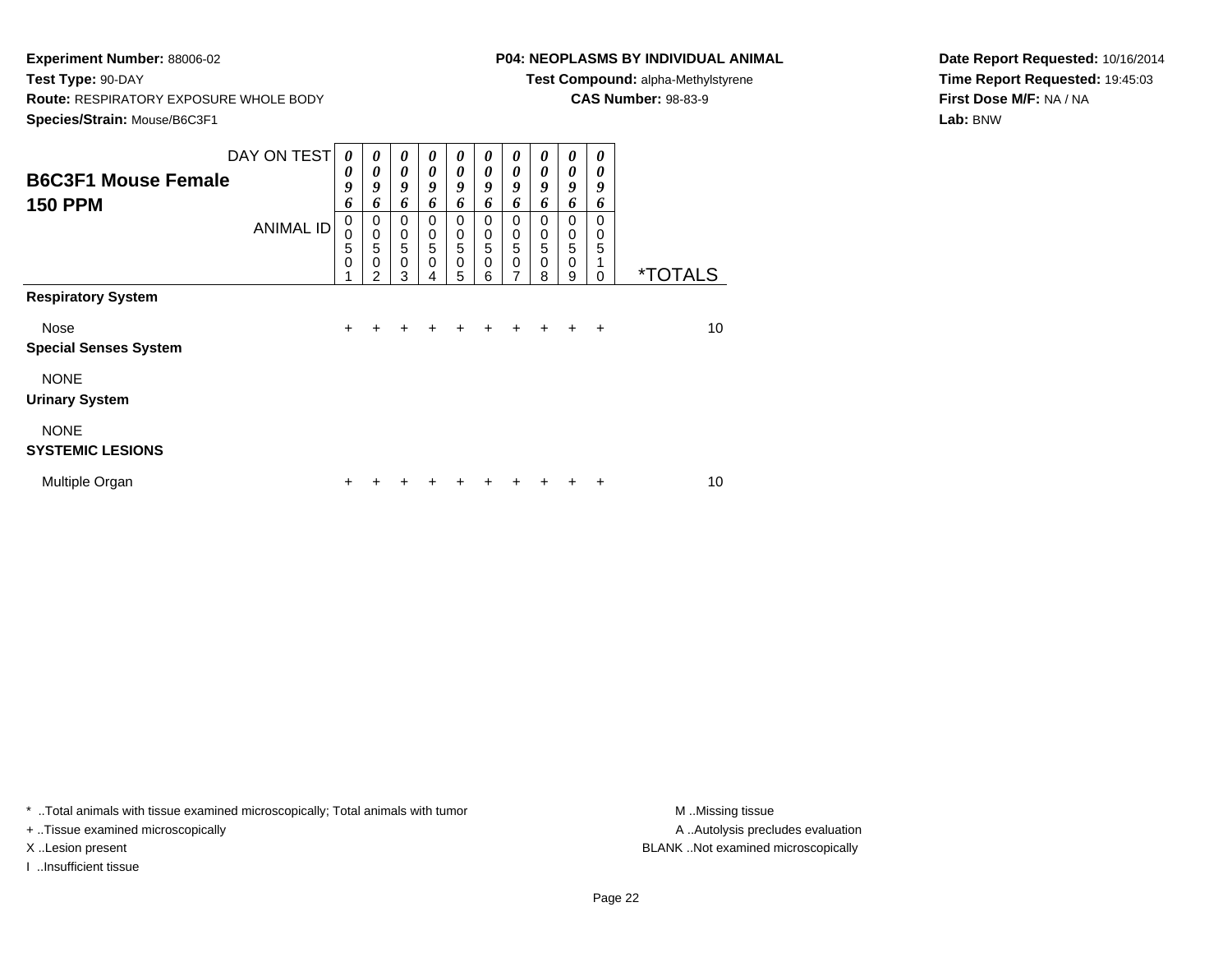### **P04: NEOPLASMS BY INDIVIDUAL ANIMAL**

**Test Compound:** alpha-Methylstyrene

**CAS Number:** 98-83-9

**Date Report Requested:** 10/16/2014**Time Report Requested:** 19:45:03**First Dose M/F:** NA / NA**Lab:** BNW

| <b>B6C3F1 Mouse Female</b><br><b>300 PPM</b>                      | DAY ON TEST<br><b>ANIMAL ID</b> | $\boldsymbol{\theta}$<br>0<br>9<br>6<br>$\pmb{0}$<br>$\mathsf 0$<br>$\overline{7}$<br>0<br>1 | $\boldsymbol{\theta}$<br>$\boldsymbol{\theta}$<br>9<br>6<br>$\pmb{0}$<br>$\mathbf 0$<br>$\overline{7}$<br>$\,0\,$<br>$\overline{2}$ | $\boldsymbol{\theta}$<br>$\boldsymbol{\theta}$<br>9<br>6<br>$\pmb{0}$<br>$\mathbf 0$<br>$\overline{7}$<br>$\mathbf 0$<br>3 | $\boldsymbol{\theta}$<br>$\boldsymbol{\theta}$<br>9<br>6<br>$\pmb{0}$<br>$\mathbf 0$<br>$\overline{7}$<br>$\pmb{0}$<br>4 | $\boldsymbol{\theta}$<br>$\boldsymbol{\theta}$<br>9<br>6<br>$\pmb{0}$<br>0<br>$\overline{7}$<br>$\,0\,$<br>5 | $\boldsymbol{\theta}$<br>$\boldsymbol{\theta}$<br>9<br>6<br>$\pmb{0}$<br>$\mathbf 0$<br>$\overline{7}$<br>$\pmb{0}$<br>6 | $\boldsymbol{\theta}$<br>$\pmb{\theta}$<br>9<br>6<br>$\pmb{0}$<br>$\mathbf 0$<br>$\overline{7}$<br>$\mathbf 0$<br>$\overline{7}$ | 0<br>$\pmb{\theta}$<br>9<br>6<br>$\mathsf 0$<br>0<br>$\overline{7}$<br>0<br>8 | $\boldsymbol{\theta}$<br>$\pmb{\theta}$<br>9<br>6<br>$\pmb{0}$<br>0<br>$\overline{7}$<br>$\pmb{0}$<br>9 | $\boldsymbol{\theta}$<br>$\boldsymbol{\theta}$<br>9<br>6<br>$\mathbf 0$<br>0<br>$\overline{7}$<br>1<br>$\mathbf 0$ | <i><b>*TOTALS</b></i> |
|-------------------------------------------------------------------|---------------------------------|----------------------------------------------------------------------------------------------|-------------------------------------------------------------------------------------------------------------------------------------|----------------------------------------------------------------------------------------------------------------------------|--------------------------------------------------------------------------------------------------------------------------|--------------------------------------------------------------------------------------------------------------|--------------------------------------------------------------------------------------------------------------------------|----------------------------------------------------------------------------------------------------------------------------------|-------------------------------------------------------------------------------|---------------------------------------------------------------------------------------------------------|--------------------------------------------------------------------------------------------------------------------|-----------------------|
| <b>Alimentary System</b><br>Liver<br><b>Cardiovascular System</b> |                                 | $\ddot{}$                                                                                    |                                                                                                                                     |                                                                                                                            |                                                                                                                          |                                                                                                              |                                                                                                                          |                                                                                                                                  |                                                                               | $\ddot{}$                                                                                               | $\ddot{}$                                                                                                          | 10                    |
| <b>NONE</b><br><b>Endocrine System</b>                            |                                 |                                                                                              |                                                                                                                                     |                                                                                                                            |                                                                                                                          |                                                                                                              |                                                                                                                          |                                                                                                                                  |                                                                               |                                                                                                         |                                                                                                                    |                       |
| <b>NONE</b><br><b>General Body System</b>                         |                                 |                                                                                              |                                                                                                                                     |                                                                                                                            |                                                                                                                          |                                                                                                              |                                                                                                                          |                                                                                                                                  |                                                                               |                                                                                                         |                                                                                                                    |                       |
| <b>NONE</b><br><b>Genital System</b>                              |                                 |                                                                                              |                                                                                                                                     |                                                                                                                            |                                                                                                                          |                                                                                                              |                                                                                                                          |                                                                                                                                  |                                                                               |                                                                                                         |                                                                                                                    |                       |
| Ovary<br>Teratoma Benign<br><b>Hematopoietic System</b>           |                                 |                                                                                              |                                                                                                                                     |                                                                                                                            |                                                                                                                          |                                                                                                              |                                                                                                                          |                                                                                                                                  |                                                                               | $\ddot{}$<br>X                                                                                          |                                                                                                                    | $\mathbf{1}$<br>1     |
| <b>NONE</b><br><b>Integumentary System</b>                        |                                 |                                                                                              |                                                                                                                                     |                                                                                                                            |                                                                                                                          |                                                                                                              |                                                                                                                          |                                                                                                                                  |                                                                               |                                                                                                         |                                                                                                                    |                       |
| <b>NONE</b><br><b>Musculoskeletal System</b>                      |                                 |                                                                                              |                                                                                                                                     |                                                                                                                            |                                                                                                                          |                                                                                                              |                                                                                                                          |                                                                                                                                  |                                                                               |                                                                                                         |                                                                                                                    |                       |
| <b>NONE</b><br><b>Nervous System</b>                              |                                 |                                                                                              |                                                                                                                                     |                                                                                                                            |                                                                                                                          |                                                                                                              |                                                                                                                          |                                                                                                                                  |                                                                               |                                                                                                         |                                                                                                                    |                       |

\* ..Total animals with tissue examined microscopically; Total animals with tumor **M** . Missing tissue M ..Missing tissue

+ ..Tissue examined microscopically

I ..Insufficient tissue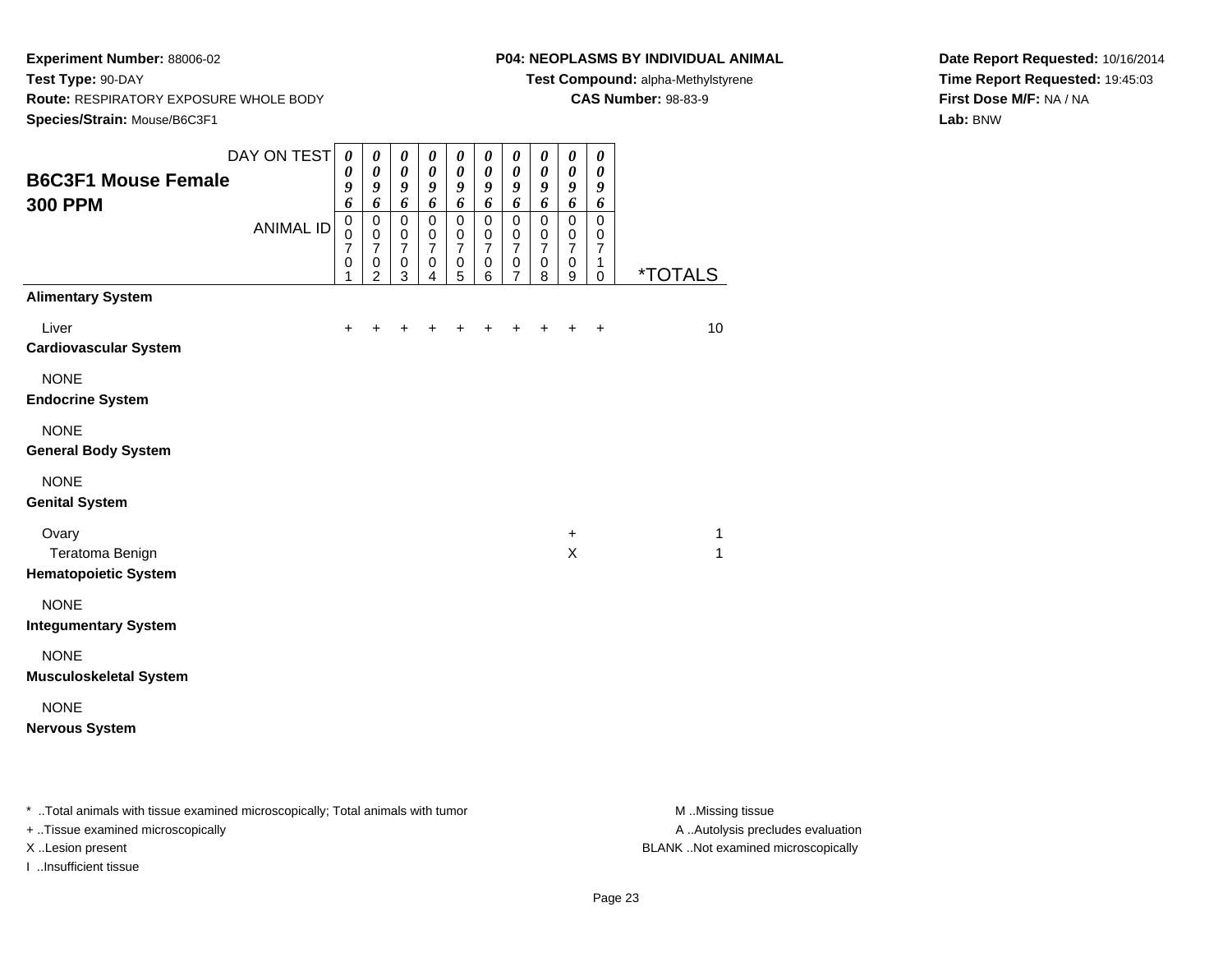# **P04: NEOPLASMS BY INDIVIDUAL ANIMAL**

**Test Compound:** alpha-Methylstyrene

**CAS Number:** 98-83-9

**Date Report Requested:** 10/16/2014**Time Report Requested:** 19:45:03**First Dose M/F:** NA / NA**Lab:** BNW

| <b>B6C3F1 Mouse Female</b><br><b>300 PPM</b> | DAY ON TEST      | 0<br>0<br>9<br>6 | 0<br>$\boldsymbol{\theta}$<br>9<br>6                   | 0<br>0<br>9<br>6                        | 0<br>0<br>9<br>6                          | $\boldsymbol{\theta}$<br>$\boldsymbol{\theta}$<br>9<br>6 | 0<br>0<br>9<br>6                          | 0<br>$\boldsymbol{\theta}$<br>9<br>6                              | 0<br>0<br>9<br>6                          | 0<br>0<br>9<br>6                          | 0<br>0<br>9<br>6          |                       |
|----------------------------------------------|------------------|------------------|--------------------------------------------------------|-----------------------------------------|-------------------------------------------|----------------------------------------------------------|-------------------------------------------|-------------------------------------------------------------------|-------------------------------------------|-------------------------------------------|---------------------------|-----------------------|
|                                              | <b>ANIMAL ID</b> | 0<br>0<br>7<br>0 | 0<br>$\mathbf 0$<br>7<br>$\mathbf 0$<br>$\mathfrak{p}$ | 0<br>$\pmb{0}$<br>7<br>$\mathbf 0$<br>3 | 0<br>$\mathbf 0$<br>7<br>$\mathbf 0$<br>4 | 0<br>$\mathbf 0$<br>7<br>$\mathbf 0$<br>5                | 0<br>$\mathbf 0$<br>7<br>$\mathbf 0$<br>6 | 0<br>$\mathbf 0$<br>$\overline{7}$<br>$\pmb{0}$<br>$\overline{7}$ | 0<br>$\mathbf 0$<br>7<br>$\mathbf 0$<br>8 | 0<br>$\mathbf 0$<br>7<br>$\mathbf 0$<br>9 | $\Omega$<br>0<br>$\Omega$ | <i><b>*TOTALS</b></i> |
| <b>NONE</b><br><b>Respiratory System</b>     |                  |                  |                                                        |                                         |                                           |                                                          |                                           |                                                                   |                                           |                                           |                           |                       |
| Nose<br><b>Special Senses System</b>         |                  | $\ddot{}$        |                                                        | +                                       | ٠                                         | +                                                        | +                                         | $\pm$                                                             | $\div$                                    | ÷                                         | $\ddot{}$                 | 10 <sup>1</sup>       |
| Eye<br><b>Urinary System</b>                 |                  |                  |                                                        |                                         |                                           |                                                          |                                           |                                                                   |                                           |                                           | $\ddot{}$                 | 1                     |
| <b>NONE</b><br><b>SYSTEMIC LESIONS</b>       |                  |                  |                                                        |                                         |                                           |                                                          |                                           |                                                                   |                                           |                                           |                           |                       |
| Multiple Organ                               |                  | ٠                |                                                        |                                         |                                           |                                                          |                                           |                                                                   |                                           |                                           | ٠                         | 10                    |

\* ..Total animals with tissue examined microscopically; Total animals with tumor **M** . Missing tissue M ..Missing tissue

+ ..Tissue examined microscopically

I ..Insufficient tissue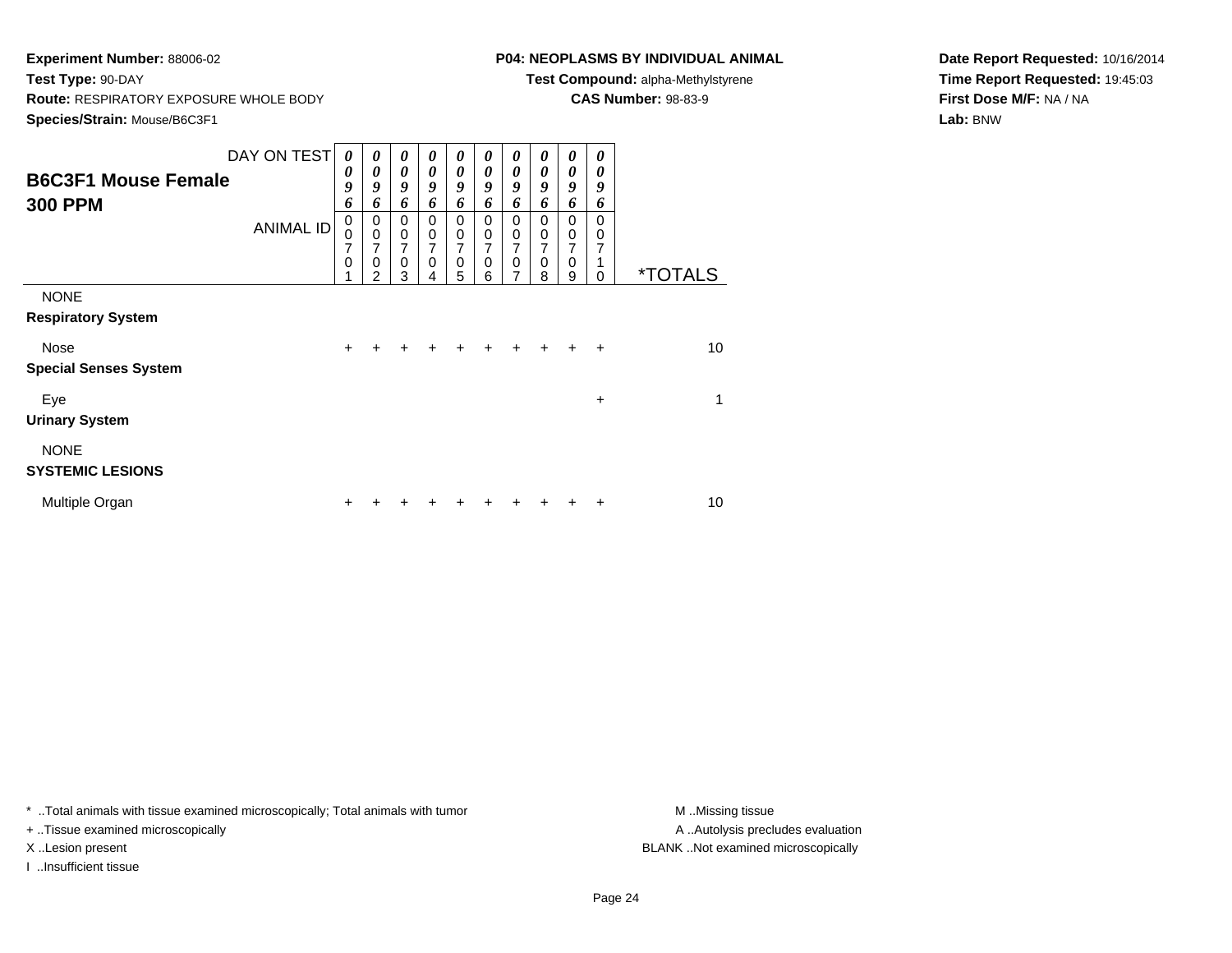#### **P04: NEOPLASMS BY INDIVIDUAL ANIMAL**

**Test Compound:** alpha-Methylstyrene

**CAS Number:** 98-83-9

**Date Report Requested:** 10/16/2014**Time Report Requested:** 19:45:03**First Dose M/F:** NA / NA**Lab:** BNW

| <b>B6C3F1 Mouse Female</b>                                                     | DAY ON TEST      | $\boldsymbol{\theta}$<br>0<br>$\boldsymbol{g}$              | $\pmb{\theta}$<br>0<br>$\boldsymbol{g}$                                  | $\pmb{\theta}$<br>$\boldsymbol{\theta}$<br>$\boldsymbol{g}$ | 0<br>0<br>9                                       | $\pmb{\theta}$<br>0<br>9                                    | 0<br>0<br>9                                | 0<br>$\boldsymbol{\theta}$<br>9                                       | 0<br>0<br>9                        | $\pmb{\theta}$<br>$\boldsymbol{\theta}$<br>$\boldsymbol{g}$                          | $\boldsymbol{\theta}$<br>$\boldsymbol{\theta}$<br>$\boldsymbol{g}$      |                  |
|--------------------------------------------------------------------------------|------------------|-------------------------------------------------------------|--------------------------------------------------------------------------|-------------------------------------------------------------|---------------------------------------------------|-------------------------------------------------------------|--------------------------------------------|-----------------------------------------------------------------------|------------------------------------|--------------------------------------------------------------------------------------|-------------------------------------------------------------------------|------------------|
| <b>600 PPM</b>                                                                 | <b>ANIMAL ID</b> | 6<br>$\pmb{0}$<br>$\mathbf 0$<br>$\boldsymbol{9}$<br>0<br>1 | 6<br>0<br>$\mathbf 0$<br>$\boldsymbol{9}$<br>$\pmb{0}$<br>$\overline{c}$ | 6<br>$\pmb{0}$<br>0<br>$\boldsymbol{9}$<br>$\,0\,$<br>3     | 6<br>$\mathsf 0$<br>0<br>9<br>0<br>$\overline{4}$ | 6<br>$\mathsf 0$<br>0<br>$\boldsymbol{9}$<br>$\pmb{0}$<br>5 | 6<br>$\pmb{0}$<br>0<br>9<br>$\pmb{0}$<br>6 | 6<br>$\mathbf 0$<br>$\mathbf 0$<br>$\boldsymbol{9}$<br>$\pmb{0}$<br>7 | 6<br>$\pmb{0}$<br>0<br>9<br>0<br>8 | 6<br>$\pmb{0}$<br>$\mathbf 0$<br>$\boldsymbol{9}$<br>$\mathbf 0$<br>$\boldsymbol{9}$ | 6<br>$\mathbf 0$<br>$\mathbf 0$<br>$\boldsymbol{9}$<br>1<br>$\mathbf 0$ | *TOTALS          |
| <b>Alimentary System</b>                                                       |                  |                                                             |                                                                          |                                                             |                                                   |                                                             |                                            |                                                                       |                                    |                                                                                      |                                                                         |                  |
| Liver<br><b>Cardiovascular System</b>                                          |                  | ÷                                                           |                                                                          |                                                             |                                                   |                                                             | +                                          | +                                                                     | ÷                                  | +                                                                                    | $\ddot{}$                                                               | 10               |
| <b>NONE</b><br><b>Endocrine System</b>                                         |                  |                                                             |                                                                          |                                                             |                                                   |                                                             |                                            |                                                                       |                                    |                                                                                      |                                                                         |                  |
| <b>NONE</b><br><b>General Body System</b>                                      |                  |                                                             |                                                                          |                                                             |                                                   |                                                             |                                            |                                                                       |                                    |                                                                                      |                                                                         |                  |
| <b>NONE</b><br><b>Genital System</b>                                           |                  |                                                             |                                                                          |                                                             |                                                   |                                                             |                                            |                                                                       |                                    |                                                                                      |                                                                         |                  |
| <b>NONE</b><br><b>Hematopoietic System</b>                                     |                  |                                                             |                                                                          |                                                             |                                                   |                                                             |                                            |                                                                       |                                    |                                                                                      |                                                                         |                  |
| <b>NONE</b><br><b>Integumentary System</b>                                     |                  |                                                             |                                                                          |                                                             |                                                   |                                                             |                                            |                                                                       |                                    |                                                                                      |                                                                         |                  |
| <b>NONE</b><br><b>Musculoskeletal System</b>                                   |                  |                                                             |                                                                          |                                                             |                                                   |                                                             |                                            |                                                                       |                                    |                                                                                      |                                                                         |                  |
| <b>NONE</b><br><b>Nervous System</b>                                           |                  |                                                             |                                                                          |                                                             |                                                   |                                                             |                                            |                                                                       |                                    |                                                                                      |                                                                         |                  |
| <b>NONE</b>                                                                    |                  |                                                             |                                                                          |                                                             |                                                   |                                                             |                                            |                                                                       |                                    |                                                                                      |                                                                         |                  |
| * Total animals with tissue examined microscopically; Total animals with tumor |                  |                                                             |                                                                          |                                                             |                                                   |                                                             |                                            |                                                                       |                                    |                                                                                      |                                                                         | M Missing tissue |

+ ..Tissue examined microscopically

I ..Insufficient tissue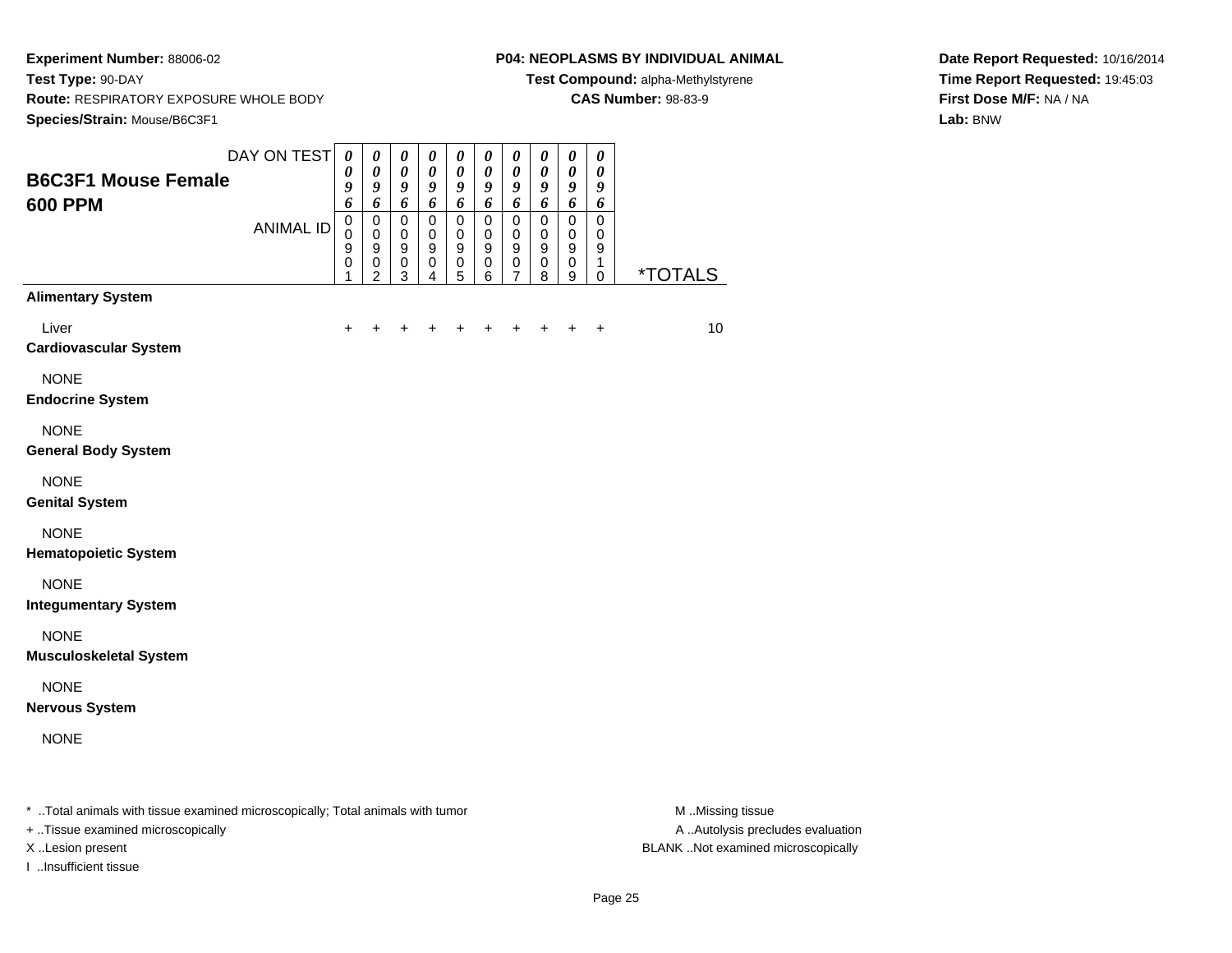# **P04: NEOPLASMS BY INDIVIDUAL ANIMAL**

**Test Compound:** alpha-Methylstyrene

**CAS Number:** 98-83-9

**Date Report Requested:** 10/16/2014**Time Report Requested:** 19:45:03**First Dose M/F:** NA / NA**Lab:** BNW

| <b>B6C3F1 Mouse Female</b><br><b>600 PPM</b>                      | DAY ON TEST<br><b>ANIMAL ID</b> | 0<br>0<br>9<br>6<br>$\mathbf 0$<br>0<br>9<br>0 | $\boldsymbol{\theta}$<br>0<br>9<br>6<br>0<br>$\mathbf 0$<br>$\boldsymbol{9}$<br>$\mathbf{0}$<br>$\mathfrak{p}$ | 0<br>0<br>9<br>6<br>$\mathbf 0$<br>$\mathbf 0$<br>$\boldsymbol{9}$<br>$\Omega$<br>3 | $\boldsymbol{\theta}$<br>0<br>9<br>6<br>0<br>$\boldsymbol{0}$<br>9<br>$\mathbf 0$<br>4 | 0<br>$\boldsymbol{\theta}$<br>9<br>6<br>$\mathbf 0$<br>$\mathbf 0$<br>$\boldsymbol{9}$<br>$\mathbf 0$<br>5 | 0<br>0<br>9<br>6<br>0<br>$\mathbf 0$<br>9<br>$\mathbf 0$<br>6 | $\boldsymbol{\theta}$<br>$\boldsymbol{\theta}$<br>9<br>6<br>$\mathbf 0$<br>$\mathbf 0$<br>$\boldsymbol{9}$<br>$\mathbf 0$<br>7 | $\boldsymbol{\theta}$<br>0<br>9<br>6<br>0<br>$\mathbf 0$<br>9<br>$\mathbf 0$<br>8 | $\boldsymbol{\theta}$<br>$\boldsymbol{\theta}$<br>9<br>6<br>$\mathbf 0$<br>$\mathbf 0$<br>$\boldsymbol{9}$<br>$\mathbf 0$<br>9 | $\boldsymbol{\theta}$<br>0<br>9<br>6<br>$\Omega$<br>0<br>9<br>$\Omega$ | <i><b>*TOTALS</b></i> |
|-------------------------------------------------------------------|---------------------------------|------------------------------------------------|----------------------------------------------------------------------------------------------------------------|-------------------------------------------------------------------------------------|----------------------------------------------------------------------------------------|------------------------------------------------------------------------------------------------------------|---------------------------------------------------------------|--------------------------------------------------------------------------------------------------------------------------------|-----------------------------------------------------------------------------------|--------------------------------------------------------------------------------------------------------------------------------|------------------------------------------------------------------------|-----------------------|
| <b>Respiratory System</b><br>Nose<br><b>Special Senses System</b> |                                 | $\ddot{}$                                      | $\ddot{}$                                                                                                      | $\ddot{}$                                                                           | $\ddot{}$                                                                              | $+$                                                                                                        | $+$                                                           | $+$                                                                                                                            | $\ddot{}$                                                                         | $\ddot{}$                                                                                                                      | $\ddot{}$                                                              | 10                    |
| <b>NONE</b><br><b>Urinary System</b>                              |                                 |                                                |                                                                                                                |                                                                                     |                                                                                        |                                                                                                            |                                                               |                                                                                                                                |                                                                                   |                                                                                                                                |                                                                        |                       |
| <b>NONE</b><br><b>SYSTEMIC LESIONS</b>                            |                                 |                                                |                                                                                                                |                                                                                     |                                                                                        |                                                                                                            |                                                               |                                                                                                                                |                                                                                   |                                                                                                                                |                                                                        |                       |
| Multiple Organ                                                    |                                 | +                                              |                                                                                                                |                                                                                     |                                                                                        |                                                                                                            |                                                               |                                                                                                                                |                                                                                   |                                                                                                                                | ٠                                                                      | 10                    |

\* ..Total animals with tissue examined microscopically; Total animals with tumor **M** . Missing tissue M ..Missing tissue

+ ..Tissue examined microscopically

I ..Insufficient tissue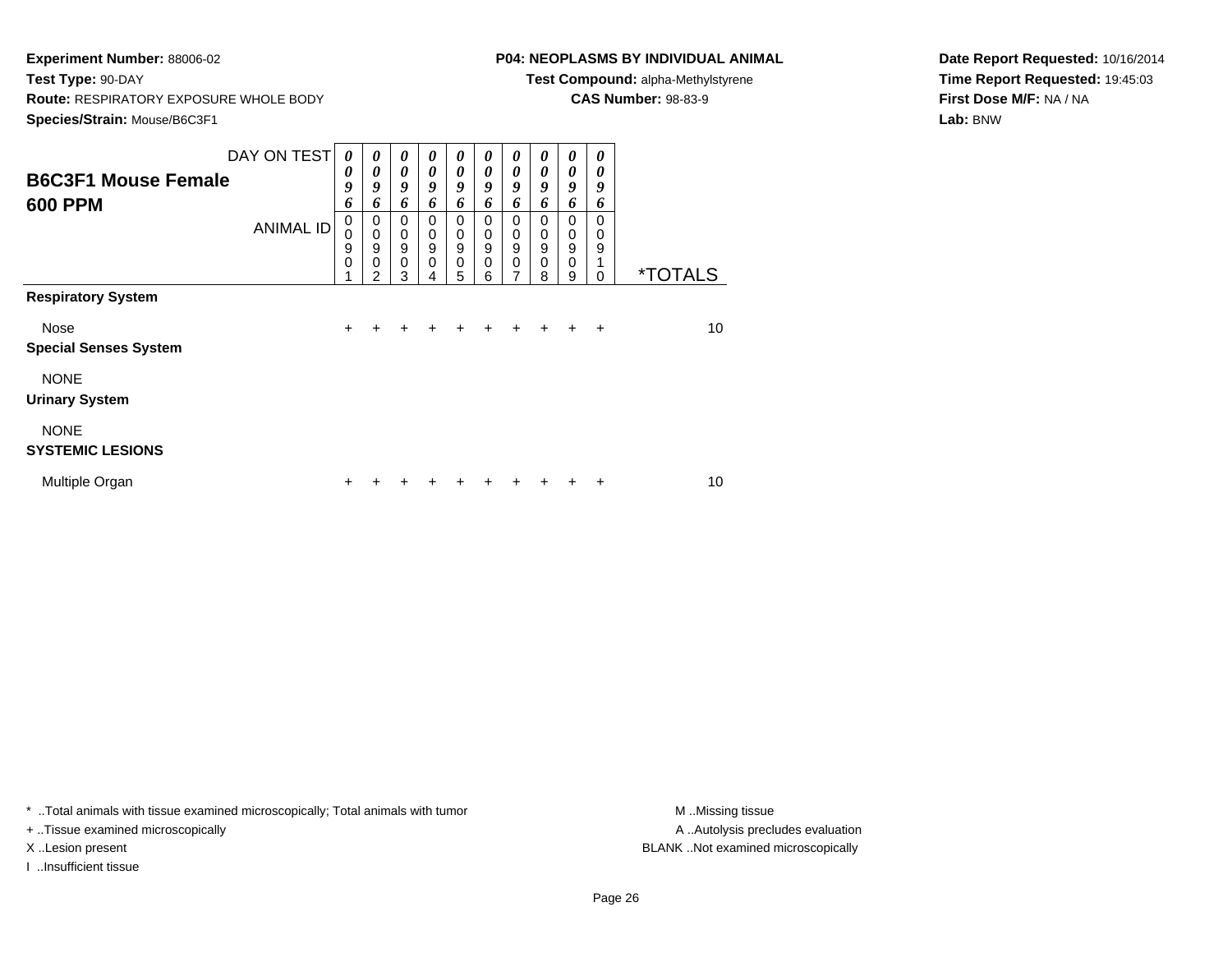# **P04: NEOPLASMS BY INDIVIDUAL ANIMAL**

**Test Compound:** alpha-Methylstyrene

**CAS Number:** 98-83-9

**Date Report Requested:** 10/16/2014**Time Report Requested:** 19:45:03**First Dose M/F:** NA / NA**Lab:** BNW

| DAY ON TEST | 0                | 0                        | 0                                         | 0                                         | $\boldsymbol{\theta}$                                    | 0                | 0              | 0                                  | 0              | 0                                         |                        |
|-------------|------------------|--------------------------|-------------------------------------------|-------------------------------------------|----------------------------------------------------------|------------------|----------------|------------------------------------|----------------|-------------------------------------------|------------------------|
|             | 0                |                          |                                           |                                           | $\boldsymbol{\theta}$                                    | 0                |                | 0                                  |                | 0                                         |                        |
|             |                  |                          |                                           |                                           |                                                          |                  |                |                                    |                |                                           |                        |
|             | $\overline{0}$   | $\mathbf 0$              | $\mathbf 0$                               | $\mathbf 0$                               | $\mathbf 0$                                              | $\mathbf 0$      | $\mathbf 0$    | $\mathbf 0$                        | $\overline{0}$ | $\overline{0}$                            |                        |
|             | 1                | 1                        | 1                                         | 1                                         | 1                                                        | 1                | 1              | 1                                  | 1              | 1                                         |                        |
|             | 0                |                          |                                           | $\mathbf 0$                               |                                                          | $\mathbf 0$      |                | 0                                  |                | 1                                         |                        |
|             | 1                | $\overline{2}$           | 3                                         | 4                                         | 5                                                        | 6                | $\overline{7}$ | 8                                  | 9              | $\Omega$                                  | <i><b>*TOTALS</b></i>  |
|             |                  |                          |                                           |                                           |                                                          |                  |                |                                    |                |                                           |                        |
|             | +                | +                        | +                                         | +                                         | +                                                        |                  | ٠              | ٠                                  | ٠              | +                                         | 10                     |
|             | A                | $+$                      | $+$                                       | A                                         | T                                                        | $+$              | $+$            | $\ddot{}$                          | $\ddot{}$      | $\ddot{}$                                 | $\overline{7}$         |
|             | +                | $\ddot{}$                | $\ddot{}$                                 | A                                         | $\ddot{}$                                                | +                | +              | +                                  | $\ddot{}$      | $\ddot{}$                                 | 9                      |
|             | +                | +                        | +                                         | +                                         | +                                                        | +                | +              | +                                  | +              | +                                         | 10                     |
|             | $\ddot{}$        | $\ddot{}$                | $\ddot{}$                                 | A                                         | $\ddot{}$                                                | $\ddot{}$        | $\ddot{}$      | $\ddot{}$                          | $\ddot{}$      | $\ddot{}$                                 | 9                      |
|             | A                | $+$                      | $+$                                       | A                                         | $\ddot{}$                                                | $+$              | $+$            | $\ddot{}$                          | $\ddot{}$      | $\ddot{}$                                 | 8                      |
|             | +                | $\ddot{}$                | $\ddot{}$                                 | $\ddot{}$                                 | $\ddot{}$                                                | $\ddot{}$        | $+$            | $\ddot{}$                          | $\ddot{}$      | $\ddot{}$                                 | 10                     |
|             | +                | $\ddot{}$                | $\ddot{}$                                 | A                                         | $\ddot{}$                                                | $\ddot{}$        | $\ddot{}$      | $\ddot{}$                          | $\ddot{}$      | $\ddot{}$                                 | 9                      |
|             | +                | +                        | +                                         | +                                         | +                                                        | +                | $\ddot{}$      | +                                  | +              | +                                         | 10                     |
|             | $\ddot{}$        | $\ddot{}$                | $\ddot{}$                                 | $\ddot{}$                                 | $\ddot{}$                                                | $\ddot{}$        | $\ddot{}$      | $\ddot{}$                          | $\ddot{}$      | $\ddot{}$                                 | 10                     |
|             | +                | $+$                      | $\ddot{}$                                 | $\ddot{}$                                 | $\ddot{}$                                                | $\ddot{}$        | $\ddot{}$      | $\ddot{}$                          | +              | $\ddot{}$                                 | 10                     |
|             | +                | $\ddot{}$                | $\ddot{}$                                 | $\ddot{}$                                 | $\ddot{}$                                                | $\ddot{}$        | $\ddot{}$      | $\ddot{}$                          | $\ddot{}$      | $\ddot{}$                                 | 10                     |
|             | $\ddot{}$        | $\ddot{}$                | $\ddot{}$                                 | $\ddot{}$                                 | $\ddot{}$                                                | $\ddot{}$        | $\ddot{}$      | $\ddot{}$                          | $\ddot{}$      | $\ddot{}$                                 | 10                     |
|             |                  |                          |                                           |                                           |                                                          |                  |                |                                    |                |                                           |                        |
|             | +                |                          |                                           |                                           |                                                          |                  |                |                                    | +              | +                                         | 10                     |
|             |                  |                          |                                           |                                           |                                                          |                  |                |                                    |                |                                           |                        |
|             | +                | +                        | +                                         | +                                         | +                                                        |                  | +              | +                                  | +              | +                                         | 10                     |
|             | $\ddot{}$        | $\ddot{}$                | $\ddot{}$                                 | $\ddot{}$                                 | $\ddot{}$                                                | $\ddot{}$        | $\ddot{}$      | $\ddot{}$                          | +              | $\ddot{}$                                 | 10                     |
|             | +                | $\ddot{}$                | +                                         | $\ddot{}$                                 | $\ddot{}$                                                | $\ddot{}$        | $\ddot{}$      | +                                  | $\ddot{}$      | $\ddot{}$                                 | 10                     |
|             | ı                | M                        | $\ddot{}$                                 | +                                         | $\ddot{}$                                                | $\ddot{}$        | T              | $\ddot{}$                          | M              | $\ddot{}$                                 | 6                      |
|             | <b>ANIMAL ID</b> | 0<br>$\mathfrak{z}$<br>1 | $\boldsymbol{\theta}$<br>9<br>6<br>1<br>0 | $\boldsymbol{\theta}$<br>9<br>6<br>1<br>0 | $\boldsymbol{\theta}$<br>$\boldsymbol{\theta}$<br>3<br>1 | 9<br>6<br>1<br>0 | 9<br>6<br>1    | $\pmb{\theta}$<br>9<br>6<br>1<br>0 | 9<br>6<br>1    | $\boldsymbol{\theta}$<br>9<br>6<br>1<br>0 | 9<br>6<br>$\mathbf{1}$ |

\* ..Total animals with tissue examined microscopically; Total animals with tumor **M** . Missing tissue M ..Missing tissue

+ ..Tissue examined microscopically

I ..Insufficient tissue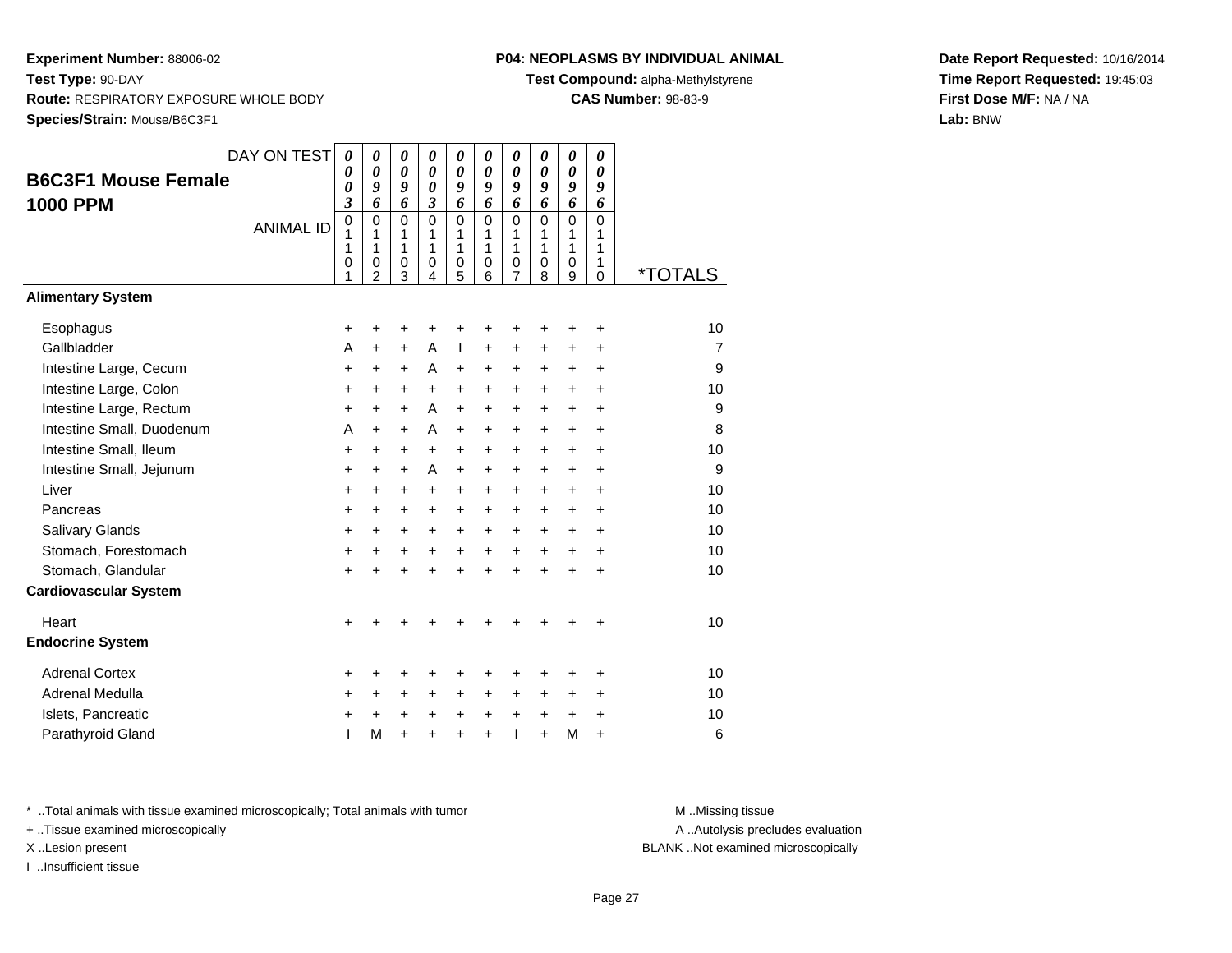# **P04: NEOPLASMS BY INDIVIDUAL ANIMAL**

**Test Compound:** alpha-Methylstyrene

**CAS Number:** 98-83-9

**Date Report Requested:** 10/16/2014**Time Report Requested:** 19:45:03**First Dose M/F:** NA / NA**Lab:** BNW

| <b>B6C3F1 Mouse Female</b><br><b>1000 PPM</b><br><b>Pituitary Gland</b> | DAY ON TEST<br><b>ANIMAL ID</b> | 0<br>0<br>0<br>$\overline{\mathbf{3}}$<br>0<br>1<br>1<br>0<br>1<br>$\ddot{}$ | 0<br>$\boldsymbol{\theta}$<br>9<br>6<br>$\mathbf 0$<br>1<br>1<br>0<br>$\overline{c}$<br>$\ddot{}$ | 0<br>$\boldsymbol{\theta}$<br>9<br>6<br>$\mathbf 0$<br>1<br>1<br>$\pmb{0}$<br>$\ensuremath{\mathsf{3}}$<br>$\ddot{}$ | 0<br>$\boldsymbol{\theta}$<br>$\boldsymbol{\theta}$<br>$\boldsymbol{\beta}$<br>$\Omega$<br>1<br>1<br>$\pmb{0}$<br>4<br>$\ddot{}$ | 0<br>$\boldsymbol{\theta}$<br>9<br>6<br>$\mathbf 0$<br>1<br>1<br>$\mathbf 0$<br>5<br>$\ddot{}$ | 0<br>$\boldsymbol{\theta}$<br>9<br>6<br>$\Omega$<br>1<br>$\mathbf{1}$<br>$\pmb{0}$<br>6<br>$\ddot{}$ | 0<br>$\boldsymbol{\theta}$<br>9<br>6<br>$\mathbf 0$<br>1<br>1<br>$\mathbf 0$<br>$\boldsymbol{7}$<br>$\ddot{}$ | 0<br>$\boldsymbol{\theta}$<br>9<br>6<br>$\mathbf 0$<br>1<br>1<br>$\mathbf 0$<br>8<br>$\ddot{}$ | 0<br>$\boldsymbol{\theta}$<br>9<br>6<br>$\mathbf 0$<br>1<br>1<br>0<br>$\boldsymbol{9}$<br>+ | 0<br>0<br>9<br>6<br>$\mathbf 0$<br>1<br>1<br>1<br>$\pmb{0}$<br>$\ddot{}$ | *TOTALS<br>10  |
|-------------------------------------------------------------------------|---------------------------------|------------------------------------------------------------------------------|---------------------------------------------------------------------------------------------------|----------------------------------------------------------------------------------------------------------------------|----------------------------------------------------------------------------------------------------------------------------------|------------------------------------------------------------------------------------------------|------------------------------------------------------------------------------------------------------|---------------------------------------------------------------------------------------------------------------|------------------------------------------------------------------------------------------------|---------------------------------------------------------------------------------------------|--------------------------------------------------------------------------|----------------|
| <b>Thyroid Gland</b>                                                    |                                 | $\ddot{}$                                                                    | ÷                                                                                                 | $\ddot{}$                                                                                                            | ÷                                                                                                                                | $\ddot{}$                                                                                      |                                                                                                      | $\ddot{}$                                                                                                     | ÷                                                                                              | $\ddot{}$                                                                                   | $\ddot{}$                                                                | 10             |
| <b>General Body System</b>                                              |                                 |                                                                              |                                                                                                   |                                                                                                                      |                                                                                                                                  |                                                                                                |                                                                                                      |                                                                                                               |                                                                                                |                                                                                             |                                                                          |                |
| <b>NONE</b>                                                             |                                 |                                                                              |                                                                                                   |                                                                                                                      |                                                                                                                                  |                                                                                                |                                                                                                      |                                                                                                               |                                                                                                |                                                                                             |                                                                          |                |
| <b>Genital System</b>                                                   |                                 |                                                                              |                                                                                                   |                                                                                                                      |                                                                                                                                  |                                                                                                |                                                                                                      |                                                                                                               |                                                                                                |                                                                                             |                                                                          |                |
| <b>Clitoral Gland</b>                                                   |                                 | +                                                                            | М                                                                                                 | +                                                                                                                    |                                                                                                                                  | +                                                                                              |                                                                                                      | M                                                                                                             |                                                                                                |                                                                                             | +                                                                        | 8              |
| Ovary                                                                   |                                 | +                                                                            | $\pm$                                                                                             | +                                                                                                                    | $\ddot{}$                                                                                                                        | $\ddot{}$                                                                                      | $\ddot{}$                                                                                            | $\ddot{}$                                                                                                     | +                                                                                              | +                                                                                           | ÷                                                                        | 10             |
| <b>Uterus</b>                                                           |                                 | $\ddot{}$                                                                    | +                                                                                                 | $\ddot{}$                                                                                                            | $\ddot{}$                                                                                                                        | $\ddot{}$                                                                                      |                                                                                                      | $\ddot{}$                                                                                                     |                                                                                                | $\ddot{}$                                                                                   | $\ddot{}$                                                                | 10             |
| <b>Hematopoietic System</b>                                             |                                 |                                                                              |                                                                                                   |                                                                                                                      |                                                                                                                                  |                                                                                                |                                                                                                      |                                                                                                               |                                                                                                |                                                                                             |                                                                          |                |
| <b>Bone Marrow</b>                                                      |                                 | +                                                                            | +                                                                                                 | +                                                                                                                    | +                                                                                                                                | +                                                                                              | +                                                                                                    | +                                                                                                             | +                                                                                              | +                                                                                           | +                                                                        | 10             |
| Lymph Node, Bronchial                                                   |                                 | +                                                                            | $\pm$                                                                                             | $\ddot{}$                                                                                                            | M                                                                                                                                | $\ddot{}$                                                                                      | $\ddot{}$                                                                                            | +                                                                                                             | +                                                                                              | +                                                                                           | +                                                                        | 9              |
| Lymph Node, Mandibular                                                  |                                 | +                                                                            | $\ddot{}$                                                                                         | $\ddot{}$                                                                                                            | $\ddot{}$                                                                                                                        | $\ddot{}$                                                                                      | M                                                                                                    | M                                                                                                             | $+$                                                                                            | $\ddot{}$                                                                                   | +                                                                        | 8              |
| Lymph Node, Mediastinal                                                 |                                 | M                                                                            | M                                                                                                 | M                                                                                                                    | M                                                                                                                                | M                                                                                              | м                                                                                                    | М                                                                                                             | M                                                                                              | $\ddot{}$                                                                                   | $\ddot{}$                                                                | $\overline{2}$ |
| Lymph Node, Mesenteric                                                  |                                 | +                                                                            | +                                                                                                 | +                                                                                                                    | +                                                                                                                                | +                                                                                              | $\ddot{}$                                                                                            | +                                                                                                             | ÷                                                                                              | $\pm$                                                                                       | +                                                                        | 10             |
| Spleen                                                                  |                                 | +                                                                            | +                                                                                                 | $\ddot{}$                                                                                                            | $\ddot{}$                                                                                                                        | $\ddot{}$                                                                                      | $\ddot{}$                                                                                            | $\ddot{}$                                                                                                     | $\ddot{}$                                                                                      | +                                                                                           | $\ddot{}$                                                                | 10             |
| Thymus                                                                  |                                 | $\ddot{}$                                                                    | $\ddot{}$                                                                                         | $\ddot{}$                                                                                                            | $\ddot{}$                                                                                                                        | $\ddot{}$                                                                                      | $\ddot{}$                                                                                            | $\ddot{}$                                                                                                     | $\ddot{}$                                                                                      | $\ddot{}$                                                                                   | $\ddot{}$                                                                | 10             |
| <b>Integumentary System</b>                                             |                                 |                                                                              |                                                                                                   |                                                                                                                      |                                                                                                                                  |                                                                                                |                                                                                                      |                                                                                                               |                                                                                                |                                                                                             |                                                                          |                |
| <b>Mammary Gland</b>                                                    |                                 | +                                                                            |                                                                                                   | +                                                                                                                    | +                                                                                                                                | +                                                                                              |                                                                                                      |                                                                                                               |                                                                                                | +                                                                                           | +                                                                        | 10             |
| Skin                                                                    |                                 | +                                                                            |                                                                                                   |                                                                                                                      |                                                                                                                                  |                                                                                                |                                                                                                      |                                                                                                               |                                                                                                |                                                                                             | +                                                                        | 10             |
| <b>Musculoskeletal System</b>                                           |                                 |                                                                              |                                                                                                   |                                                                                                                      |                                                                                                                                  |                                                                                                |                                                                                                      |                                                                                                               |                                                                                                |                                                                                             |                                                                          |                |

\* ..Total animals with tissue examined microscopically; Total animals with tumor **M** . Missing tissue M ..Missing tissue

+ ..Tissue examined microscopically

I ..Insufficient tissue

A ..Autolysis precludes evaluation

X ..Lesion present BLANK ..Not examined microscopically